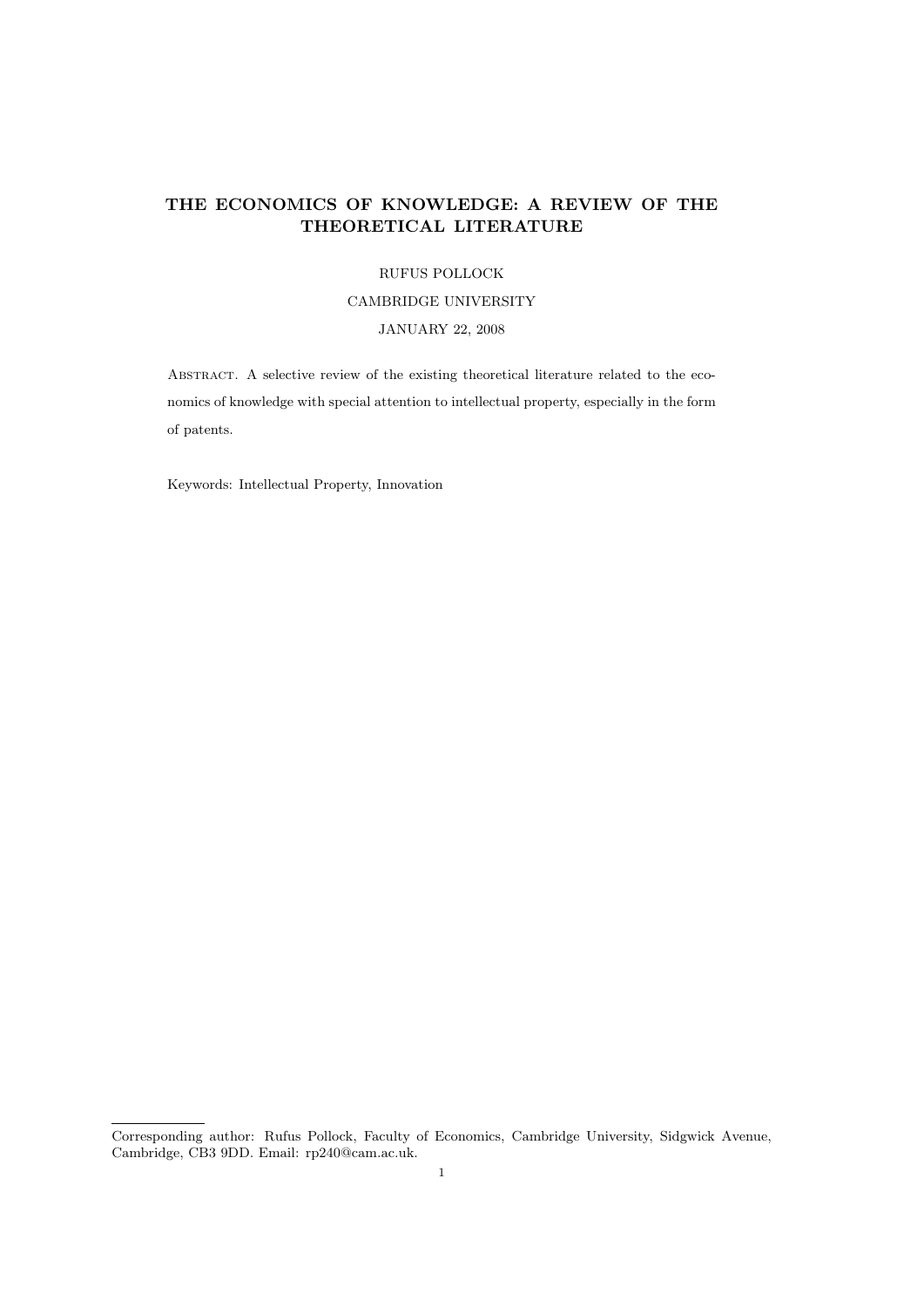#### 1. INTRODUCTION: THE NATURE OF KNOWLEDGE<sup>1</sup>

The starting point for any investigation of the economics of knowledge is the observation that knowledge is different in several crucial aspects from 'normal' physical goods. As emphasized by Arrow  $(1962)$ , and mentioned by many authors before him,<sup>2</sup> knowledge is:

- (1) Nonrival (or, at the very least displays significant non-convexities in its production function): in contrast to physical goods, it is, at least approximately<sup>3</sup>, costless to reproduce a piece of knowledge once the first 'copy' is made. If one shares a pair of shoes one does not create a new pair – quite the opposite: each party now only has the shoes half the time. However, if one shares a piece of knowledge another gains without any corresponding loss to oneself. As Jefferson eloquently phrased it, over 200 years ago: "He who receives an idea from me, receives instruction himself without lessening mine; as he who lights his taper at mine, receives light without darkening me"<sup>4</sup>
- (2) Imperfectly excludable (and, in general, greater excludability comes at the cost of more inefficient use – for example in the form of monopoly pricing). The (partial) nonexcludibility could manifest in many forms, as spillovers to other firms, as the inability of a firm to extract more than the monopoly rent from a given product, or even, to take a case emphasised by Arrow, the fact that the seller of a piece of knowledge faces a unique dilemma in that disclosure may be necessary for the sale but may simultaneously eliminate all demand.<sup>5</sup>

<sup>&</sup>lt;sup>1</sup>There have been long-running debates about the distinction between invention and innovation, and between technology and science – as well as whether such distinctions serve any valuable purpose. It is not my object to engage in these discussions here. Instead, I shall assume all innovation is related to the creation of new 'knowledge' – including the knowledge of how to develop associated applications (in this we follow the lead of Foray (2004)).

<sup>2</sup>From the academic literature an early example is the work of Plant (Plant, 1934a,b). As evidenced by the Jefferson quote below, as well as the widespread presence of early modern forms of intellectual property, there has clearly been some awareness of the special nature of knowledge from the very earliest times. However initial thinking on the subject, even among economists was hampered by a lack of clear understanding of the nonrivalrous and nonexcludable nature of knowledge – as well as the interplay between the two (see pp. 17ff of Hadfield (1992)).

<sup>3</sup>We shall return to how accurate this approximation is in some detail below. See, for example, Sections 6 and 6.2.

<sup>4</sup>Jefferson to Isaac McPherson 13 Aug 1813, Jefferson (1905) vol. 13 pp.333–335.

<sup>5</sup>Knowledge, by its nature, tends not to be a homogeneous good and thus a buyer is unlikely to be willing to pay much for a piece of knowledge whose properties are unknown. However, if the seller reveals the knowledge to the buyer in order to demonstrate its value the very act of disclosure serves as to transfer the knowledge and eliminate the seller's market.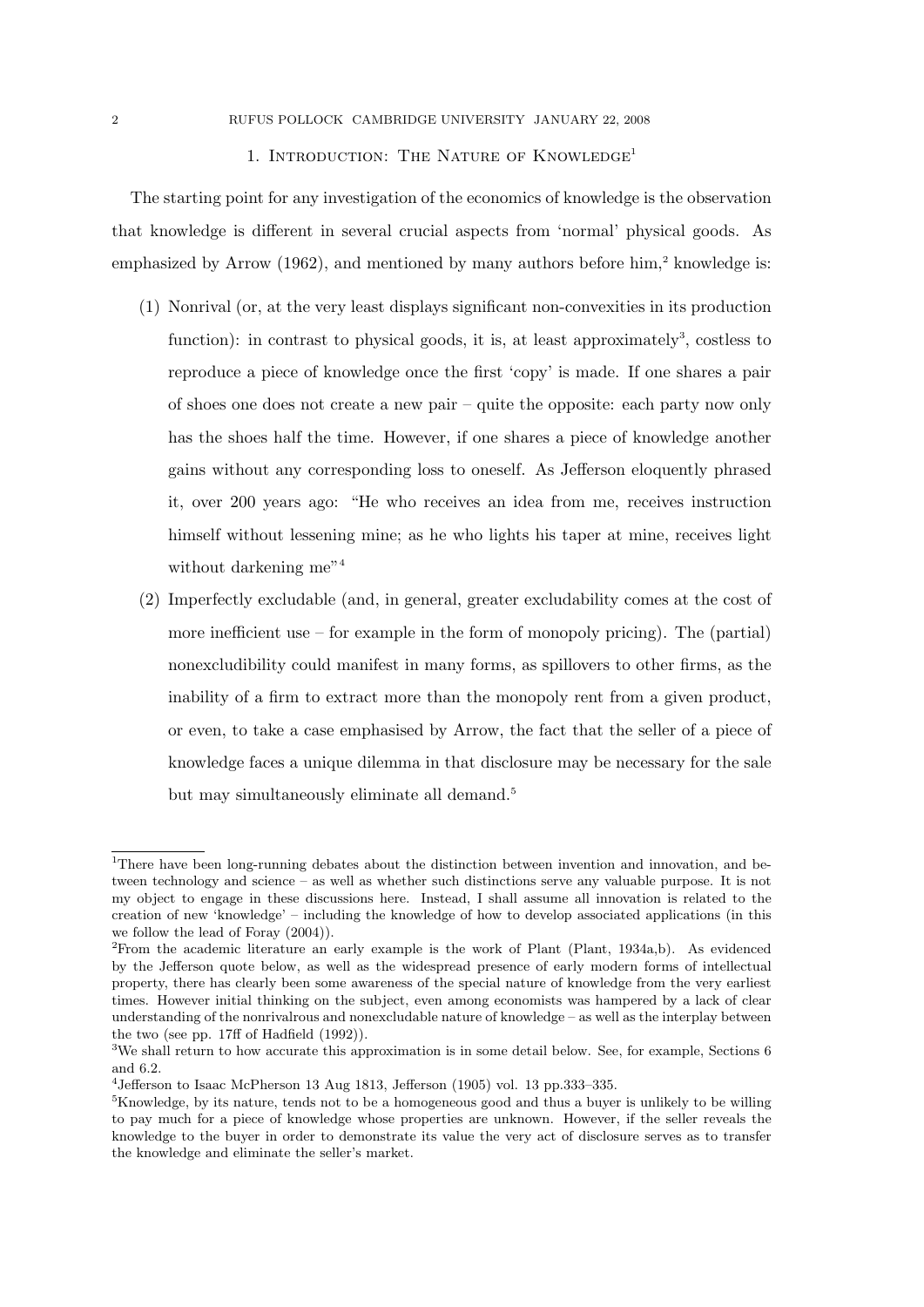Together these lend knowledge the aspect of a 'public good': from the viewpoint of society, once a piece of knowledge is in existence the optimal thing to do is distribute it at marginal cost (which may be zero or very close to zero). At the same time the extreme heterogeneity (and uncertainty) associated with knowledge, as well as its close connection to the production and development of other goods make it hard to adopt a pure 'centralplanner' approach of up-front funding (based on taxation) followed by free distribution which is the method adopted for other public goods such as defence – though, of course, much knowledge production is funded in this manner (including this very paper).

The central point to take from this is that due to the special nature of knowledge, its production and distribution can not be optimally organized via the free workings of a decentralized market system. Consequently, this is an area of economic analysis which necessarily has a particularly close relation to questions of regulation and policy – be they the optimal form for the intellectual property system to take, or the level of public expenditure on R&D. As Arrow summarized, writing 30 years after his original paper (Arrow, 1993): "knowledge is a hard commodity to appropriate, and it is socially inefficient to appropriate it." This dilemma continues to haunt economists and policymakers today.

#### 2. Early Work and Patent Race Models

Following Arrow, there was scattered early theoretical work looking at various aspects of the 'R&D question', but the absence of game-theoretic tools and the breadth of the field meant that progress was limited and showed little consistency in approach.<sup>6</sup>

However, beginning with a series of papers in the late 1970s and early 1980s (Loury, 1979; Lee and Wilde, 1980; Dasgupta and Stiglitz, 1980a; Reinganum, 1981), there was

<sup>6</sup>Examples of earlier literature include Horowitz (1963), who investigates the incentives for R&D by a single firm in a n-player Cournot model; Scherer (1967), who examines R&D rivalry in a Cournot-style duopoly; Barzel (1968) who raises the possibility that competition induces too early introduction of new technology; (Kamien and Schwartz, 1972a) which investigates in a decision-theoretic framework the optimal R&D program for a firm as a function of market conditions (degree of rivalry etc); Kamien and Schwartz (1972b) which looks at the impact of the degree of rivalry (and imitation) on the innovation level of a 'leader' firm; Kamien and Schwartz (1974), which examines the impact of rivalry on optimal patent design; Kamien and Schwartz (1978) which again looks at the effect of rivalry on the optimal innovation strategy of a given firm (many of these papers by Kamien and Schwartz are collected along with additional material in (Kamien and Schwartz, 1982)).

The main feature of this work compared to that which came later was the absence of any modelling of the strategic interaction between firms. Thus, for example, the long series of papers by Kamien and Schwartz focus only on the optimal behaviour of a single firm as a function of an exogenously given environment – even when rivalry by other firms is an explicit consideration.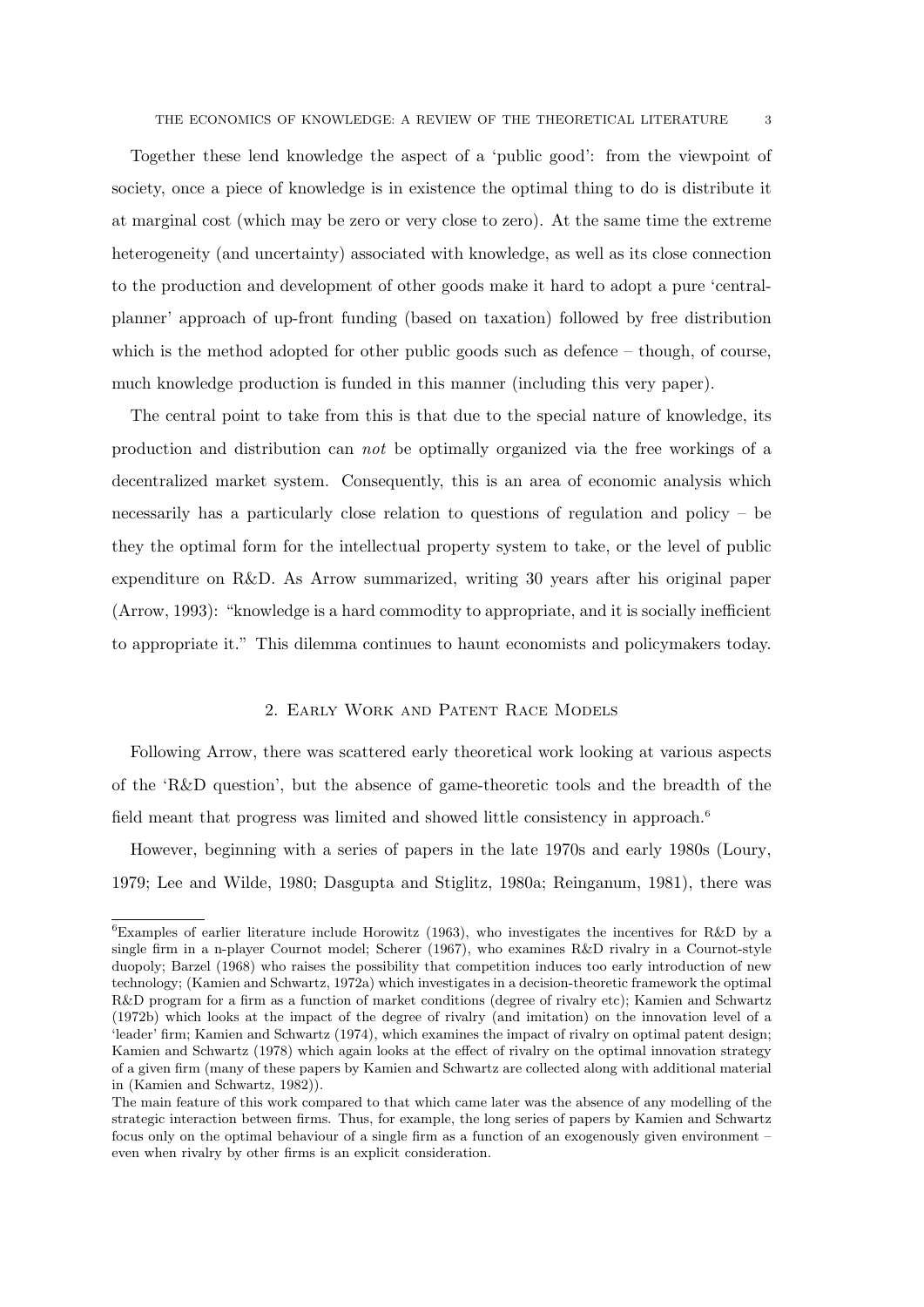sustained attention in the industrial organization literature to developing new 'microfounded' models of R&D using non-cooperative game-theory techniques. A long line of work, particularly focused on 'patent race' style models, arose whose basic features were:<sup>7</sup>

- (1) A focus on the supply-side. These were models of R&D races and the focus was on the suppliers of R&D. The demand-side both in the form of end consumer demand and other firms (licensing) were often black-boxed – in general one would simply assume that a given  $R&D$  project would yield income v with social welfare being  $w \geq v^8$
- (2) A known R&D goal (the discovery) shared by all the participants in the race.<sup>9</sup>
- (3) A known functional form linking expenditure with discovery.<sup>10</sup> Where the race was dynamic this would entail the use of a memoryless (poisson-style) discovery function (that is the probability of making the discovery only depends on current expenditure and not on past expenditure). $^{11}$
- (4) Rational, strategic behaviour on the part of the firms engaged in R&D and innovation.<sup>12</sup>

Even with these simplifications (which were most significant in the area of the demandside structure and product market competition), there are still multiple factors which generate a divergence between social and private incentives and provide areas for investigation. For example, the difference between social and private returns (problematic

<sup>7</sup>Of course like any generalisation this will not be entirely accurate and we will discuss some of the places where papers differ from this below.

<sup>8</sup>Though e.g. Dasgupta and Stiglitz (1980a,b) both consider explicit models of the product market – perhaps assisted by the fact that these are process innovation models. In particular, Dasgupta and Stiglitz (1980b) develops a fairly detailed two-stage model in which, after choosing cost-reducing R&D expenditure, firms play a standard Cournot game.

<sup>9</sup>That is all firms were attempting to develop the same product or to develop a process innovation for the same product. As such there was little incorporation of the possibility of product differentiation whether of a horizontal or vertical kind (as demonstrated, though not in specific R&D context by Gabszewicz and Thisse (1980); Shaked and Sutton (1983)). However, see Beath, Katsoulacos, and Ulph (1987) for an exception to this tendency.

<sup>10</sup>Scotchmer (2004) for thoughtful discussion of the advantages and disadvantages of 'production-function' style models.

<sup>11</sup>Some work was done on dynamic models that did not assume a memoryless discovery function, for example Fudenberg et al. (1983) and Grossman and Shapiro (1986) as well as the series of papers by Harris and Vickers e.g. Harris and Vickers (1985a,b, 1987). Reinganum (1982) models a dynamic race but assumes a fixed end-point ('doomsday') by which innovation must occur.

 $12$ An explicit alternative to this approach can be found in the 'non-optimizing', evolutionary, models developed by Nelson and Winter (1982) and subsequent authors.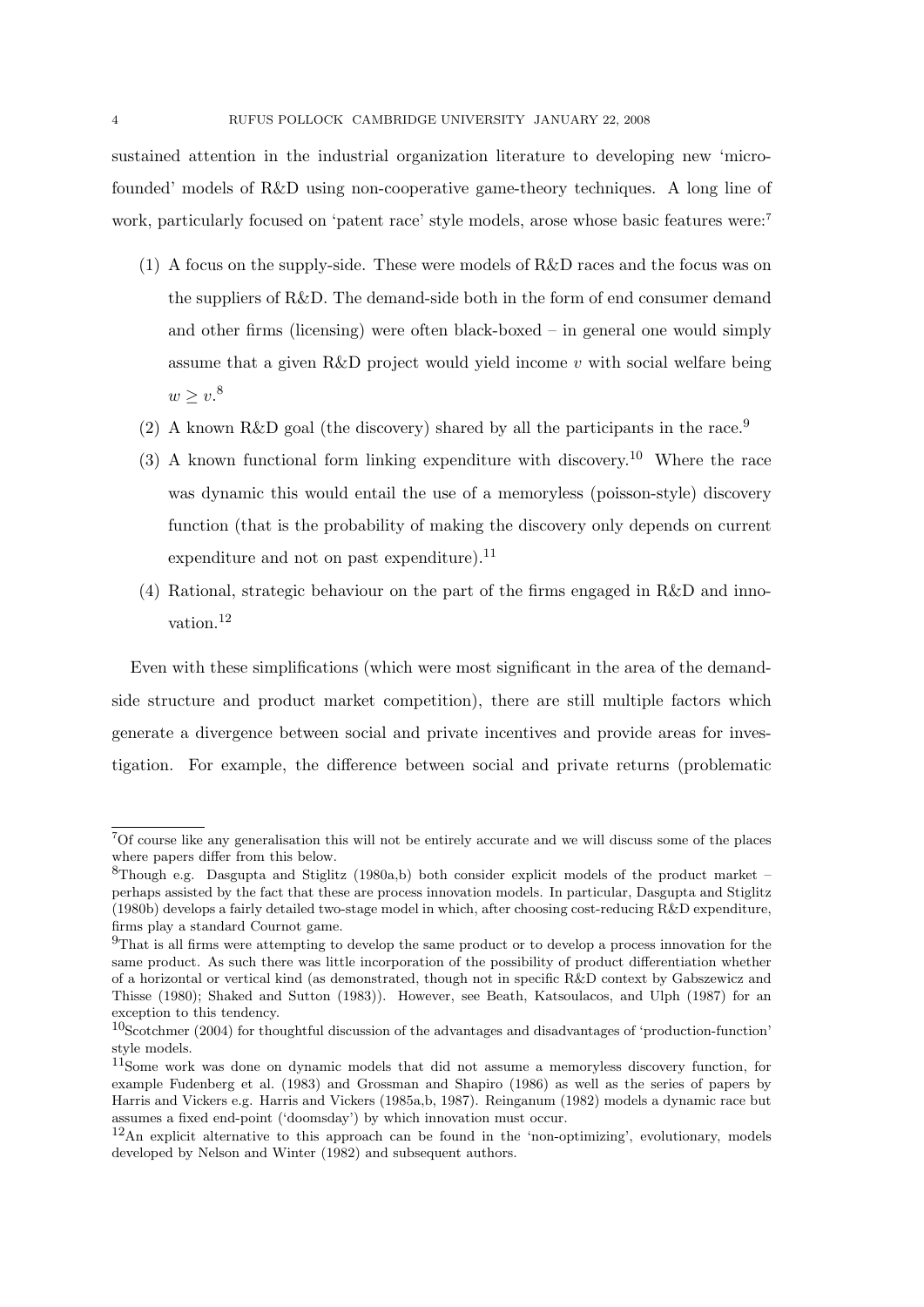because of the combination of imperfect appropriability and non-convexities), the winnertakes-all aspect of knowledge discovery which results in 'pool' externalities, the divergence between social and private attitudes to risk, the presence of uncertainty and asymmetries in information which give rise to a host of moral hazard and adverse selection problems.

Starting from these considerations a large body of work investigated a variety of questions the most important of which went back to Schumpeter (1947): "What is the market structure which maximises innovation", or alternatively: "Is competition conducive to technical advance?". Specifically:

2.1. How does the amount of  $R\&D$  per firm vary with the number of firms? It decreases according to Loury (1979); Dasgupta and Stiglitz (1980a,b); Delbono and Deni- $\text{colo } (1991);^{13}$  but increases according to Lee and Wilde (1980) (using a slightly modified version of Loury's model) and Reinganum (1982, Prop  $6.14$ ; and remains unchanged according to Sah and Stiglitz (1987), who allow firms to choose the number of R&D projects as well as the effort per project (this resembles the situation of a monopolist in many of the other papers).<sup>15</sup>

2.2. How does total amount of R&D vary with the number of firms? It increases according to Loury (1979) and Lee and Wilde (1980) but may decrease or increase depending on other factors (such as barriers to entry) according to Dasgupta and Stiglitz (1980b), or even be invariant to market structure according to Sah and Stiglitz (1987).<sup>16</sup>

2.3. How does this level of  $R\&D$  relate to optimum. Are R&D programmes chosen by competitive firms too risky or not risky enough? Not risky enough according to Dasgupta and Stiglitz (1980a), and Judd (1985) (who generalises to a dynamic GE type framework);<sup>17</sup> too risky according to Dasgupta and Maskin (1987, Prop. 5); and either

<sup>13</sup>Delbono and Denicolo (1991) present a model very similar to Dasgupta and Stiglitz (1980b) (who, surprisingly, they do not cite) in which there is process innovation with Cournot competition. As a result more firms have two countervailing effects: under Cournot competition more firms mean lower payoffs to the winner of the R&D race which damps effort, but at the same time one still has the 'pool' externality which drives up effort.

<sup>14</sup>Though as she points out in the following commentary by varying the rewards of imitators versus innovators it is easy to construct examples that go the other way.

<sup>&</sup>lt;sup>15</sup>Though this invariance result is shown to depend strongly on Sah and Stiglitz's choice of Bertrand competition in the product market – see Farrell, Gilbert, and Katz (2002).

<sup>16</sup>Though see previous footnote.

<sup>17</sup>Later work, such as Cabral (1994), also obtains similar results.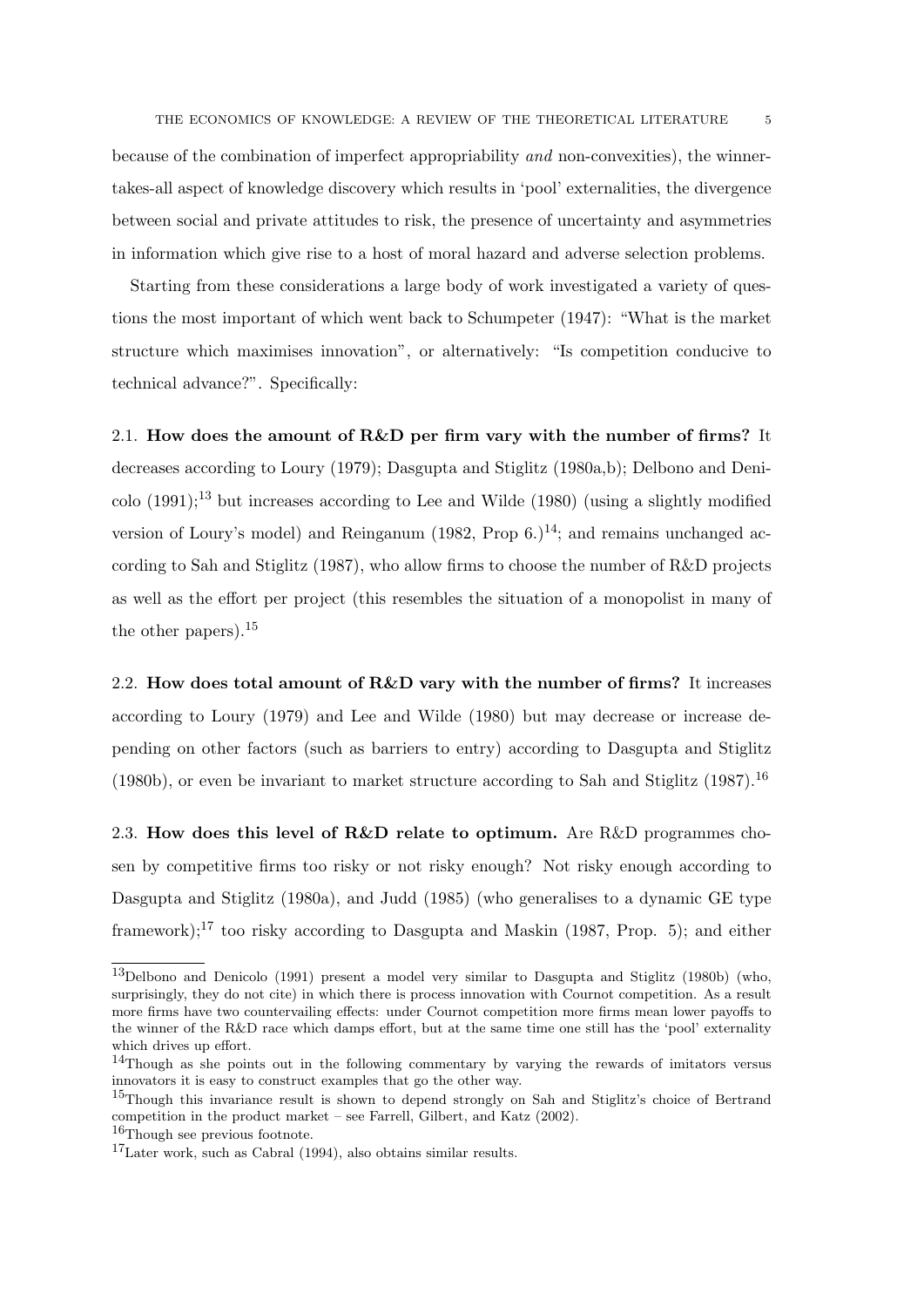too risky or not risky enough (depending on the skewness of the distribution of returns) according to Bhattacharya and Mookherjee (1986).

Are R&D programmes too correlated? Yes, according to Dasgupta and Maskin (1987). No according to Bhattacharya and Mookherjee (1986).<sup>18</sup> What are optimal subsidies or taxes? Dixit (1988) considers this in detail.

2.4. How do incentives vary with market structure? Specifically, what are the relative incentives to undertake  $R\&D$  of (a) an incumbent monopolist (b) an incumbent monopolist facing new entrants (c) new entrants with no incumbent? Consideration of (a) and (c) was the focus of Arrow (1962), who concluded that due to a 'replacement' effect an incumbent monopolist had less incentives than entrants to do R&D. Dasgupta and Stiglitz (1980a) provide a detailed examination of all of these possibilities and a consideration of (b) versus (c) form part of the next item.

2.5. Does monopoly persist? Specifically do incumbents retain their position (persistence of monopoly) or are they 'leap-frogged' by new entrants in a form of Schumpeter's creative destruction? Additionally, does an incumbent (leader) have more or less incentive than an entrant (follower) to spend on R&D?

Gilbert and Newbery (1982) investigate the incentives of a monopolist to engage in 'pre-emptive' patenting (and associated patent shelving) in order to preclude entry. The basic idea<sup>19</sup> is a very simple one: the rents accruing to a monopolist are always at least as large as the total rents available under any other market structure (including duopoly). Thus, all other things being, equal the incentive of a monopolist to remain a monopolist is at least as large than for an entrant to become a duopolist. However, as other authors pointed out, all other things need not be equal. For example, Reinganum (1983), examined a similar situation but in the patent-race framework. In that situation higher spending by the monopolist serves not only to increase the probability that she wins the race (good for the monopolist), but also to hasten the point at which the race ends (bad because she is the current incumbent). As a result, despite the higher rents available to the monopolist

<sup>18</sup>A recent paper, Bulut and Moschini (2006), has shown how the availability of multiple instruments, for example trade secrets in addition to patents, may ameliorate the problem of excessive correlation.  $19$ Very similar to that presented in Dasgupta and Stiglitz (1980a, p. 13).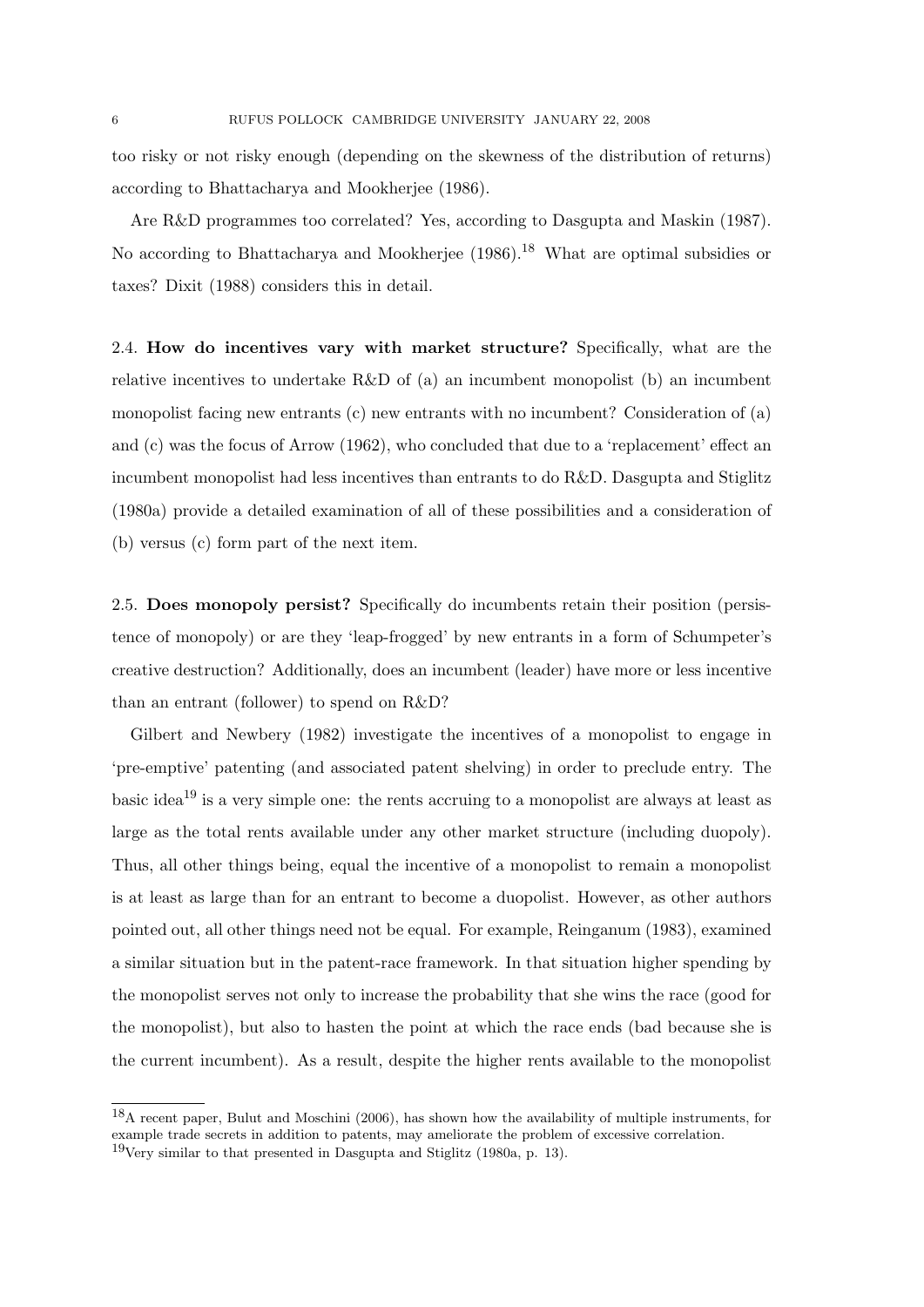it is possible that the monopolist will spend less than entrants and hence will be less likely to win the race.<sup>20</sup>

Turning to the multi-stage case with certainty in R&D, Fudenberg et al. (1983) and Harris and Vickers (1985a,b), both establish an even more extreme version of this result, in which, whoever has the advantage in the race  $-$  be it in terms of valuing the prize more, being better at R&D, or having made greater progress so far, completely dominates (for example, the 'follower' may simply drop out with the 'leader' behaving as if there were no competition).<sup>21</sup> This result arises from the combination of subgame perfection and certainty. Relaxing these assumptions in the second part of their paper, Fudenberg et al. (1983) investigate what occurs when the participants in the race do not know immediately the level of their competitor's effort. They show that this increases the level of R&D both on the part of the 'leader' and the 'follower', furthermore it may allow 'leap-frogging' – a situation in which the 'follower' jumps from behind to the take the lead.

Extending their earlier results to the case of uncertainty in the R&D function, Harris and Vickers (1987) establish that, in general, in a single-stage and multi-stage race (Property 3.1 and Property 4.2) the 'leader' expends more effort than a 'follower'. They also find that in both cases total effort increases as the deficit between the two competitors narrows.

In contrast to this line of papers which implied that incumbency would persist (dominance would increase), Reinganum (1985), which explores a multi-stage patent race model, finds that an incumbent monopolist would spend less than its rivals and that, as a result, there would be a pattern of repeated monopoly with each monopolist being displaced in turn by a new entrant.<sup>22</sup> In a similar vein, Vickers  $(1986)$ ,<sup>23</sup> shows that one can obtain either increasing dominance (one firm extends its technological superiority) or have 'action-reaction' (technological leadership repeatedly changes hands). In his model, which

<sup>20</sup>On a different tack, Salant (1984), in a comment on the Gilbert and Newbery paper, points out that under efficient ('Coasian') bargaining all patents (old and new) will always end up under the control of this firm (precisely because such an outcome maximises rents) and that, as a result, it is not necessarily the case that the monopolist has higher incentives to do R&D than an entrant.

<sup>21</sup>Some of the subtleties of the analysis are necessarily lost in a summary such as this. Specifically, Harris and Vickers introduce the concept of 'safety' and 'trigger' zones. In a 'safety' zone a player behaves as if in the absence of competition (and the other player bids 0) while in a 'trigger' zone, whoever's turn it is to move must win immediately (to prevent the other player winning).

 $^{22}$ Given the different conclusions reached by these different sets of models it is perhaps interesting to note one of the few empirical studies of the topic, that of Lerner (1997), finds that, in the area he studies (the computer disk-drive industry), firms that trail the leader appear to innovate more.

 $^{23}$ Extended to the case of incremental innovations by Delbono (1989).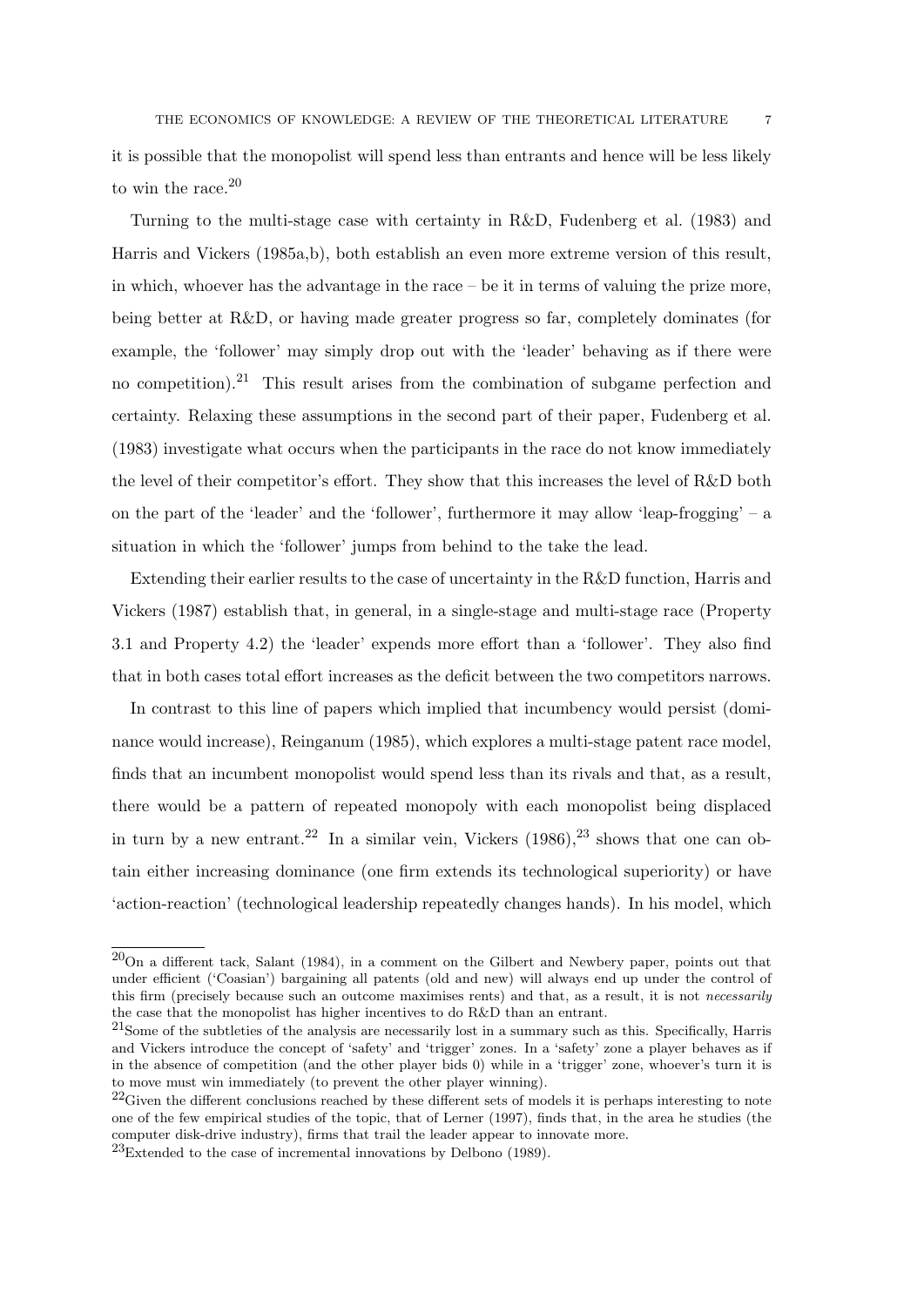features certainty in R&D, which outcome obtains depends on the form of product market competition: 'tough', Bertand-like, leads to increasing dominance while 'soft', Cournotlike, leads to 'action-reaction'.<sup>24</sup>

2.6. Summary. As is often the case, it turned out the answer to many of the questions posed was: 'it depends on the model' (or the particular values of parameters in the model).<sup>25</sup> Nevertheless, despite variation in results on many of these issues there was substantial consistency on some basic things. Most importantly, R&D levels could be both too high as well as too low.<sup>26</sup> In particular, competition in  $R\&D$  in a winner-takesall framework generates increased (even excessive) incentives compared to a monopoly situation.

### 3. Patent 'Design'

The R&D literature discussed above tended to ignore exactly how the innovator's rents were obtained and how those rents depended on the intellectual property (patent or copyright) regime. After all, there were plenty of other factors to examine.

Nevertheless, the socially optimal design for patents, particularly the examination of the trade-off between the benefits of increased innovative activity and the costs in the form of deadweight losses, had been present from the earliest point<sup>27</sup> and it was soon after the appearance of Arrow's paper that Nordhaus (1969) provided the first attempt formal model of optimal intellectual property policy. Nordhaus, (reinterpreted and expanded upon by (Scherer, 1972)), looked at the basic case of a process innovation that reduced

<sup>24</sup>The question of whether a dynamic oligopoly will produce 'increasing dominance' or 'catch-up' is a general one, not specific to the area of R&D. See, for example, the general model and results of Budd, Harris, and Vickers (1993).

 $25$ Furthermore, clearly any specific results on items such as taxes and subsidies (e.g. Dixit (1988)) would depend on knowledge of a full array of private as well as public information. In such a situation one must ask why, if the social planner has access to such detailed information, he or she does not simply up-front fund the research and avoid the inevitable dead-weight losses associated with private, patent or secrecy-based, R&D.

<sup>&</sup>lt;sup>26</sup>The basic reason for this had long been known: on the one hand, firms do not extract the full surplus they generate, while on the other hand, competition encourages the premature introduction of innovations. See for example, Barzel (1968) who noted (p. 348): "It is widely recognized that when innovators are unable to realize the full benefits generated by their innovations the profit motive may not provide an incentive strong for them to innovate at the socially optimal rate. On the other hand, it has not been recognized that competition between potential innovators to obtain priority rights (and profits) from innovations can result in premature applications of discoveries. [italics added]"

However, as emphasized by Dasgupta (Dasgupta, 1988), putting this result on a sound theoretical footing was one of the major achievements of the first wave of game-theory, 'patent-race' style, models – along with a include a clearer understanding of the non-additive nature of parallel research (see Dasgupta (1989)).

<sup>27</sup>For example, Plant (1934a,b) clearly considers this, as does Hurt and Schuchman (1966).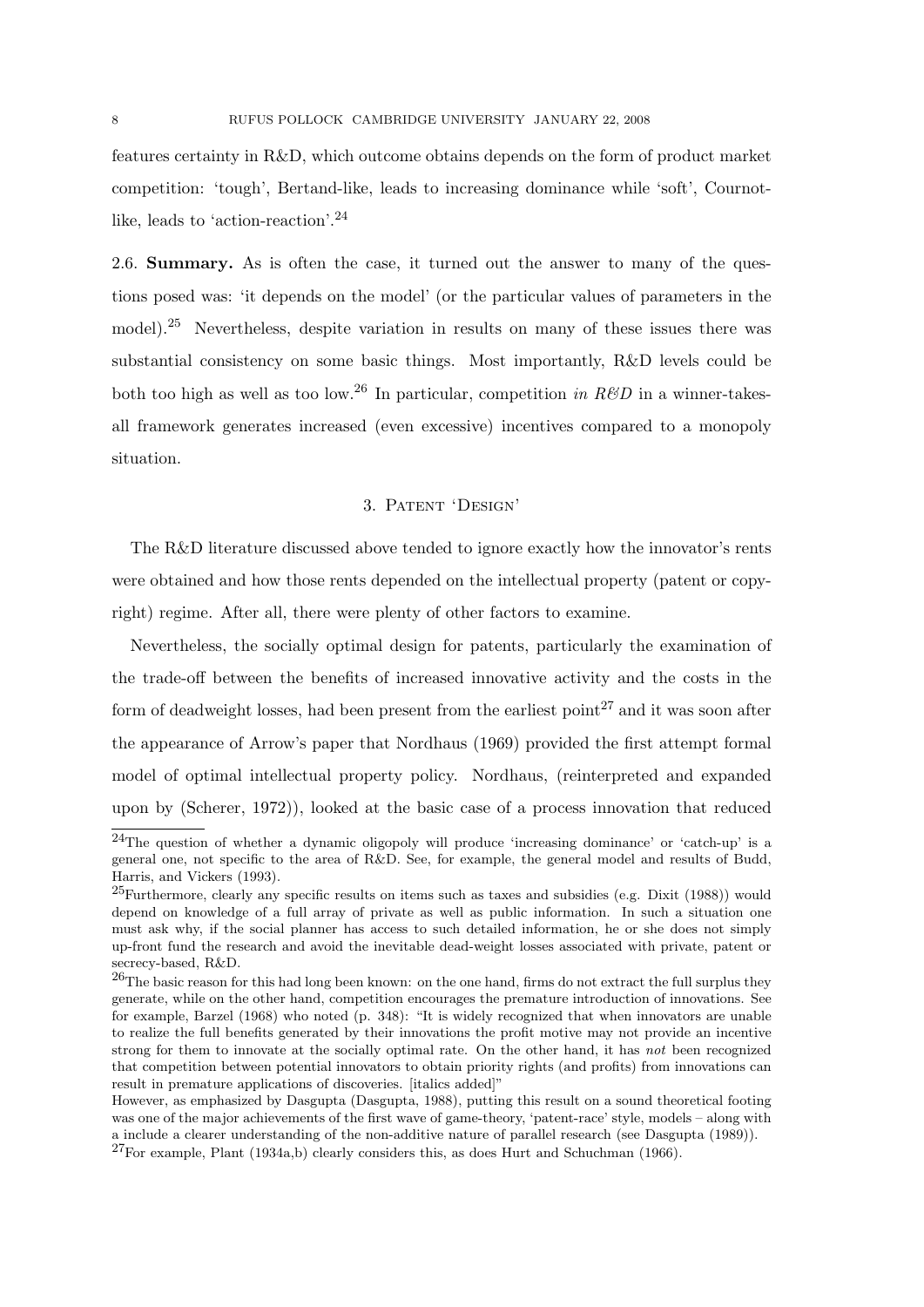the marginal cost of a production process and sought to determine the optimal patent term – the point at which the marginal benefit of increased protection in the form of incentives for a firm to invest to develop a cost saving innovation would exactly equal the extra deadweight losses to society of granting that firm monopoly power for longer. Nordhaus showed, that while (obviously) determining any explicit value for optimal term depended on the parametrisation of the model, one could at least show that optimal term would be finite.<sup>28</sup>

Following the development of the substantial literature on patent races discussed above, the focus widened in several directions. First, there was an examination of the potential for competition in the end product market via imitation. This tied back very directly into the optimal patent literature started by Nordhaus with the added complexity of considering patent breadth as well as patent length. Second, and relatedly there was the question of licensing – compulsory or voluntary.<sup>29</sup>

Once competition in the end product of  $R\&D$  is to be permitted, due to imitation for example, one needs a model for this competition and how it impacts on the innovator's income (usually one assumes the innovator obtains a patent and so the question is then how its strength vis-a-vis imitators – the breadth of the patent – impacts on the flow of rents per unit period). There are two basic approaches, which we might label the 'reduced form' and the 'microfoundations' (location-model) respectively.

As the names indicates the first approach, taken in e.g. Gilbert and Shapiro (1990); Gallini (1992), involves 'black-boxing' the impact of patent breadth on the patentee's rents in a single functional form, while the second approach, used e.g. in Klemperer (1990); Waterson (1990), involves the provision of an explicit model of the relation between imitators and innovators – usually based on a locational model of some kind (if one is to allow competition in the product space but still retain the concept of excludability one needs a product space which is at least 1-dimensional). These various approaches and assumptions yield a fairly diverse set of results, which are not always consistent.

<sup>28</sup>As emphasized by Horowitz and Lai (1996) this model also implied that the innovation-maximizing patent length exceeded the welfare-maximizing patent length (a point made in relation to copyright by (Landes and Posner, 1989)). Horowitz and Lai study a more general case with multiple patent races and where firms choose both effort and size of innovation. They find that market leader innovates more near patent expiry but that extent innovation is an increasing function of patent term. Overall they establish a similar result to Nordhaus, showing that patent length should be finite and shorter than the level that maximizes the level of innovation. An obvious point perhaps but one often ignored by policymakers. <sup>29</sup>We shall return to this subject in greater detail in Section 5.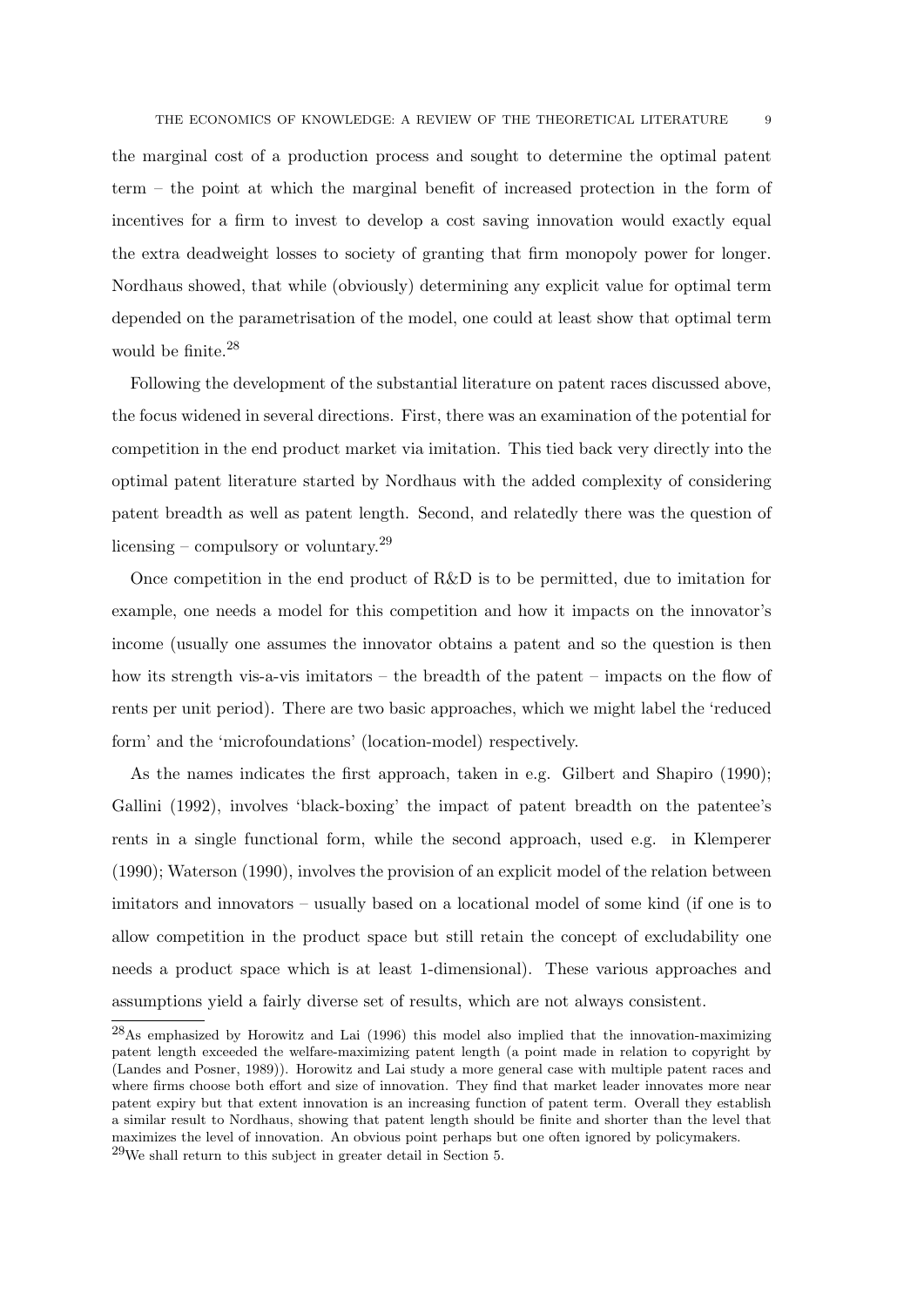Gilbert and Shapiro (1990), under an assumption that patent breadth is increasingly costly in welfare terms, find that patents with finite width but infinite length will be optimal.<sup>30</sup> Klemperer (1990) by contrast (as Gilbert and Shapiro themselves note), has a more complex situation in which, at least in some circumstances, optimal patents are broad but short. In Klemperer's model all demand is situated at a single point in product space at the same location as the patented product. Breadth is then naturally interpreted as an exclusion radius. Free entry (with zero costs) imply that the patent-holder's price will be then be limited to the cost of 'transport' to the competitive fringe firms on this radius. Thus, in Klemperer's model welfare losses arise not only from the pricing decision but also from travel costs incurred by consumers and the design of the optimal patent must trade-off these two losses.<sup>31</sup> As a result, depending on one's assumption about the distribution of valuations and transport costs, one can have an optimal patent being either long and narrow (Prop. 1 and 2) or, short and wide (Prop. 3 and 4). In the general case the trade-off between width and length will be determined by the relative elasticities of the distribution of values and transport costs.

In a similar vein, Waterson (1990) uses a simple Hotelling line model of product space and considers how the breadth of the patent, interpreted as a simple exclusion zone, impacts (via litigation) on the imitator's behaviour and, thereby, on the innovator's profits and (socially beneficial) product differentiation. Waterson finds that the optimal regime depends on the importance of variety: where it is important narrower patents are desirable, as they allow for entry and thereby increase the number of products on offer, but when variety is less important broad patents, which prevent imitation, are best, as they maximize innovator's rents. Here, in contrast to Klemperer, but in line with standard locational models, all consumers purchase – be it from the innovator or the entrant/imitator, and so the welfare effects arise solely from transport costs and the incentive provided to the innovator.

<sup>30</sup>This has some analogies with the earlier paper of Tandon (1982), who investigates the interaction of compulsory licensing and patent length (just like patent breadth compulsory licensing limits the price a patent holder simultaneously increasing rents and deadweight losses). Similarly to Gilbert and Shapiro (1990), Tandon finds that optimal policy involves patents which are infinitely lived but whose price is limited via the price of the compulsory license.

<sup>31</sup>Optimally one would want all consumers to purchase from the patentee and thereby incur zero travel costs but with unobserved heterogeneity in valuation and/or travel costs the monopolist may set a price above the outside option of some consumers.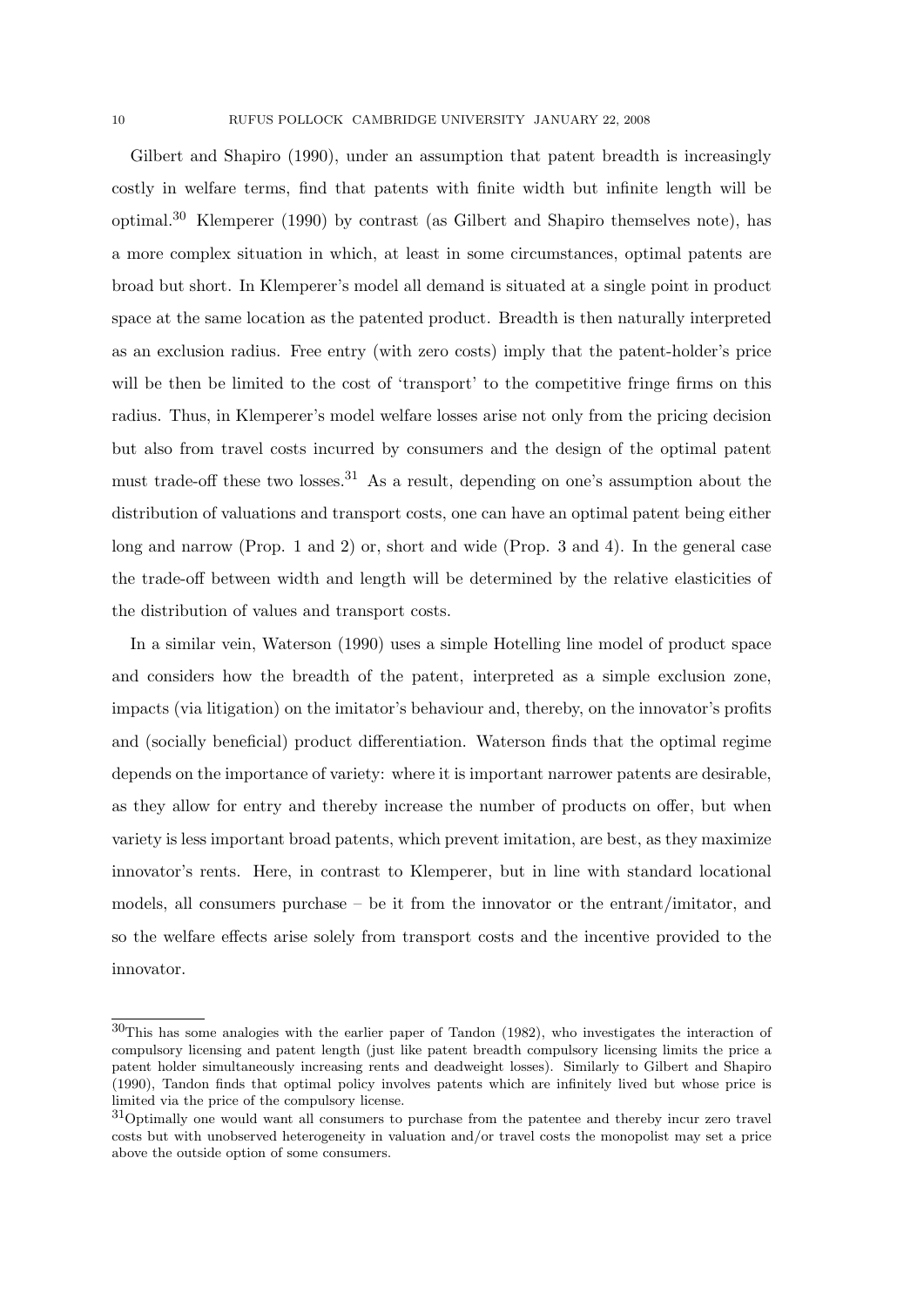Meanwhile, Gallini (1992) emphasises strategic considerations of imitators. If patent length is made longer while breadth is reduced this increases the incentives of imitators to 'invent-around' the patent and thus reduces the patent's actual (as opposed to statutory) life. As such, increasing length and reducing breadth may not, in fact, be optimal. Rather, broadening patent protection but shortening its term, by reducing the incentives of imitators/innovators to invent-around, will provide the optimal way to deliver rents to the patent-holder at least cost to society.<sup>32</sup>

Finally, Denicolo (1996) introduces the possibility that many firms race for a patent and shows how the variety of existing results primarily stem from differing assumptions about the structure of the product market. In particular, he provides simple models in which all combinations of maximum breadth and minimum length, minimum breadth and maximum length and neither maximum nor minimum breadth of length are optimal.

3.1. Patent Menus. The 'patent design' literature discussed so far has focused on picking a single optimal value for one or several of the patent parameters. An obvious extension to this approach as been to allow a *menu* of possible values for, say, patent length combined with a set of associated fees – in fact most patent offices already had a system like this in which fees were charge annually for the renewal of the patent (though their motivation for this approach rested on simple cost sharing rather than any consideration of mechanism design).<sup>33</sup>

Thus, for example, Scotchmer (1999); Cornelli and Schankerman (1999), examine the case where a menu of lengths and fees are offered and show that a menu can be welfare improving. Cornelli and Schankerman (1999) show, furthermore, that a renewal system (as opposed to a simple fee) offers additional advantages if there is ex ante uncertainty about the value of a patent. Hopenhayn and Mitchell (2001) extend the menu approach to the case where firms can also choose the breadth of their patent and show that by trading off breadth and length one may not require fees at all (though, compared to length, it is harder to see how, in practice, a policy-maker is to offer a variety of breadths).

<sup>32</sup>Note, that 'inventing-around' will result in just the kind of wasteful duplication of effort that underlie the 'pool' externalities of the standard patent race literature.

<sup>33</sup>Note also, that for some time before this theoretical attention several empirical papers, most notably Pakes (1986); Schankerman and Pakes (1986); Lanjouw (1998); Schankerman (1998), had used patent renewal data to estimate the distribution of patent values.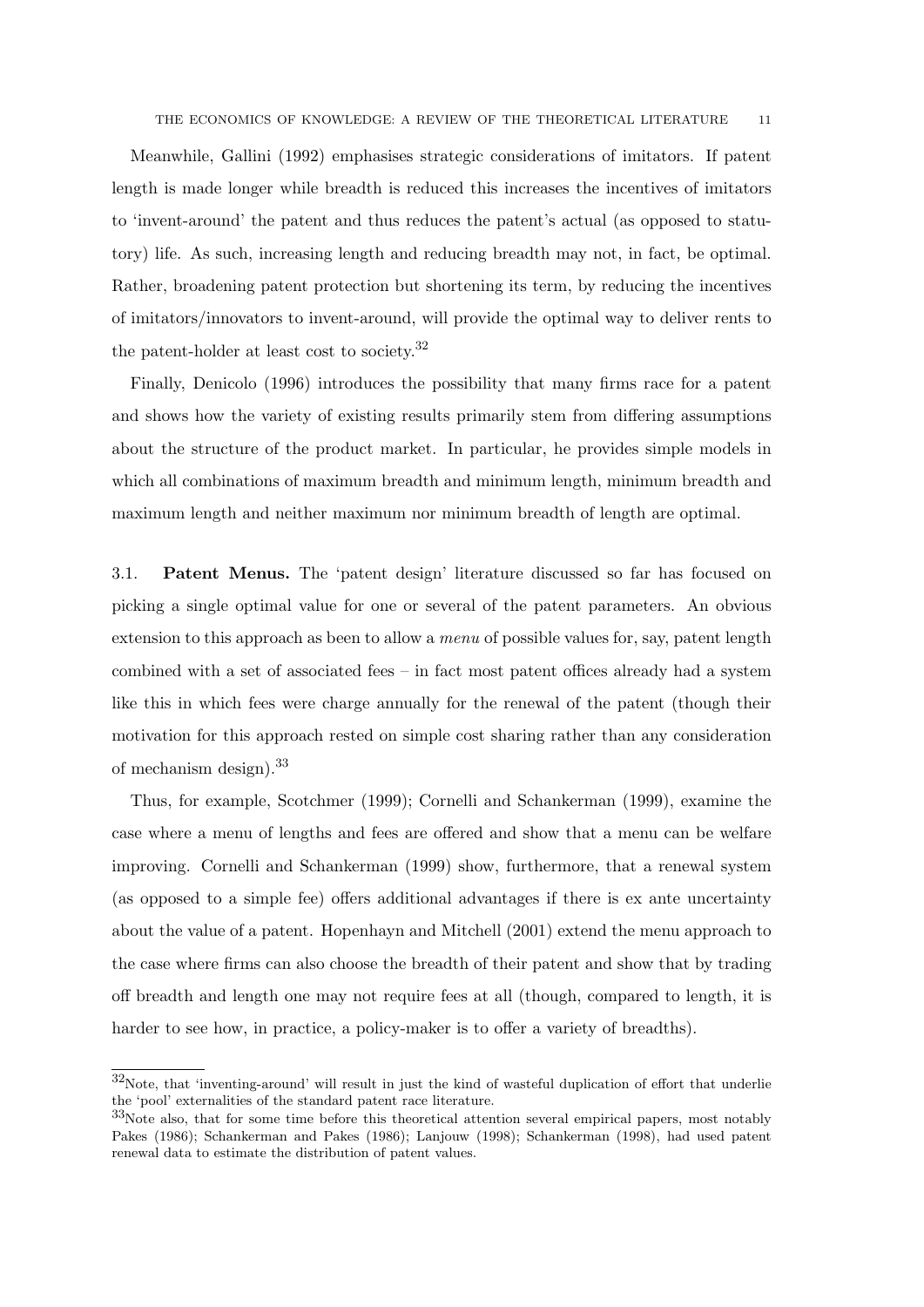3.2. Novelty and Non-Obviousness. There are usually considered to be three requirements for a discovery to be patentable: it must not fall within an excluded subject area (for example, up until very recently most jurisdictions excluded business methods from patentability); it must be novel; and it must be non-obvious (have an inventive step).<sup>34</sup> Thus various authors have looked at varying some of these other characteristics, in particular novelty and the non-obviousness requirement (the size of the inventive step). From an economist's perspective, particularly when developing a model, it is not clear that novelty adds anything beyond non-obviousness – anything which is non-obvious represents an advance beyond what is currently known and therefore must, a fortiori, be novel.<sup>35</sup> Furthermore, novelty is a purely binary concept: either an invention is novel or it is not and it would seem odd indeed to have a patent system which allowed the (re-)patenting of existing work. Thus, our focus reduces to that of considering the non-obviousness/inventive step requirement. Given that the concept of an inventive step implies some form of advancing (cumulative) line of innovation, we shall defer the question of its optimal design to the next section, which deals exclusively with that subject.

## 4. Cumulative Innovation

The idea of multi-stage patent races was present in some of the early work $36$  but the focus was on the differing behaviour of participants over the entire race. Furthermore most of these approaches, at least implicitly, assumed technological independence between stages (and between firms) and focused instead on strategic dependence between stages (the same firms took part in the different stages). For example, as discussed above, a long line of models considered how an incumbent monopolist competed against new entrants to develop a new drastic (or non-drastic) process innovation. Even in those models which explicitly incorporated multiple stages there was little sense that a new innovation 'builtupon' the  $old$  – there was, for example, no requirement that a new innovation be sufficiently

<sup>34</sup>Some jurisdictions, such as the US, also include a requirement – rather similar to the first – that the invention must be susceptible of industrial application.

<sup>35</sup>Even an article such as Scotchmer and Green (1990) which contains 'Novelty' in its title is, in actual fact, an article about the size of the inventive step.

 $36$ Many of the models considered cases in which new entrants competed with an incumbent to develop a new innovation (see above section for references), and many models, e.g. Reinganum (1985); Harris and Vickers (1987); Vickers (1986); Delbono (1989), had explicitly modelled multi-stage innovation.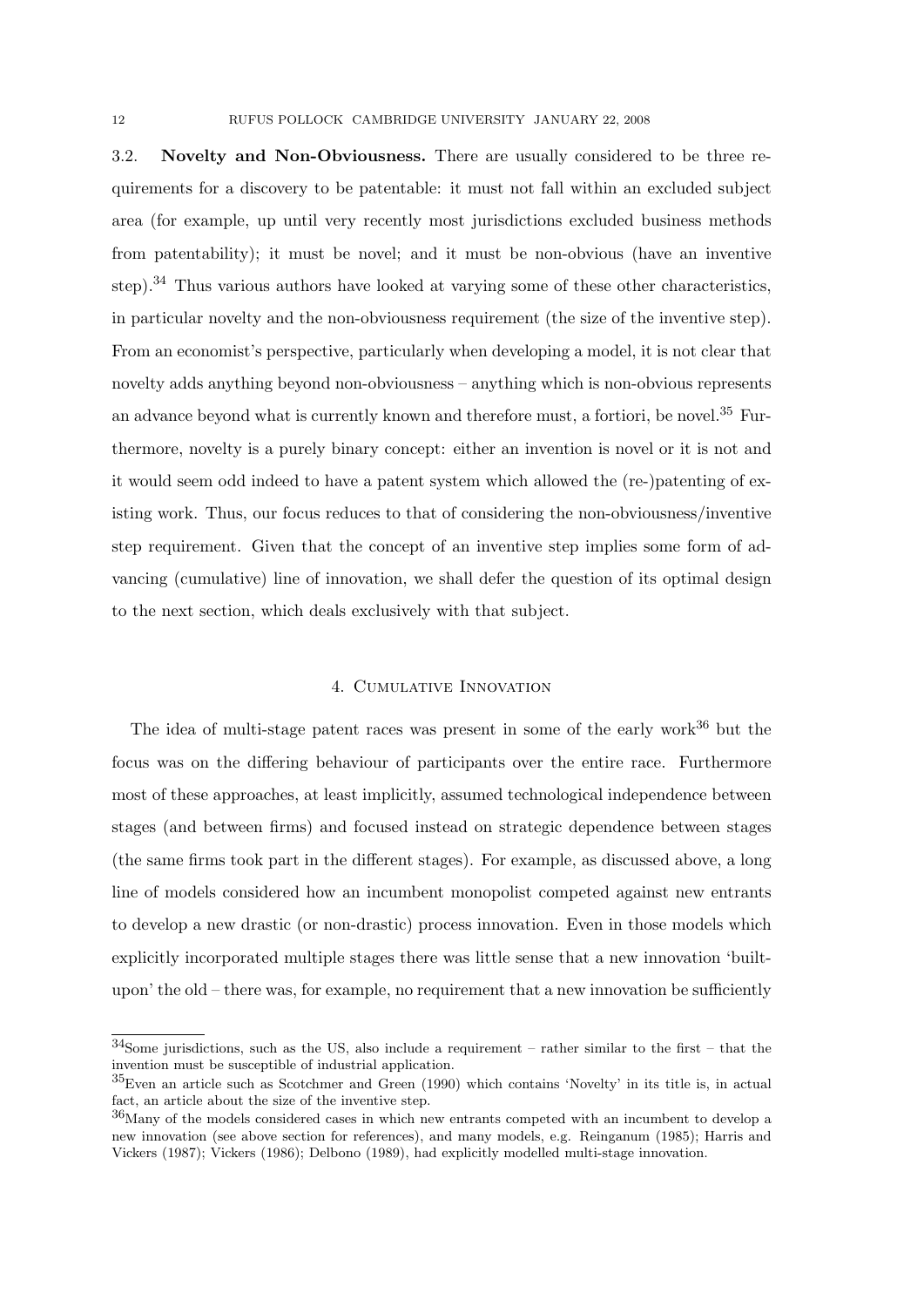'big' in order to qualify for protection, or for a new innovator to obtain a license from the owner of the previous innovation.

By contrast, the cumulative innovation literature discussed here emphasized the technological dependency between stages – while allowing greater strategic independence (the set of firms participating in different stages were often completely unrelated). In a manner similar to the quality-ladder literature innovations were considered as advancing along some set of quality dimensions (usually one for simplicity). Patent breadth could then be (re-)interpreted<sup>37</sup> as distance along this line, and, depending upon the structure and strength of intellectual property rights, new innovators might infringe existing rights and therefore require a license to produce. Furthermore, new externalities (or old ones in new forms) arise: are early innovators, who develop the base upon which future developments will build, adequately compensated for the potential they create (its 'option' value);<sup>38</sup> will existing innovators inefficiently exclude those who might extend their work?

It is in this sense that cumulative innovation 'ups the stakes': in traditional models of optimal patenting the only limit on infinite patent length was monopoly cost. These costs are generally thought to be relatively small.<sup>39</sup> Given this, and that private firms – even with intellectual property rights – are unlikely to extract anything close to the total social surplus of the innovations they produce, this would imply that patents should be as long as possible (and fairly wide too). But once we have cumulative innovation we need to consider the impact of higher 'prices' (in the form of licensing and transaction costs) on future innovators. Furthermore, when a given innovation does not occur society loses the entire social surplus – which may be very large.<sup>40</sup> Thus, with cumulative innovation, because intellectual property may result in lost follow-on innovation as well as traditional deadweight losses, the costs of too much intellectual property may be substantially higher than in a single innovation context. Conversely, the costs of too little intellectual property

<sup>37</sup>One could see the previous literature on patent breadth, discussed above, as focused on horizontal differentiation (being different), while cumulative innovation dealt with vertical differentiation (being better). Of course, the distinction between better and different in many cases is a fine one.

<sup>38</sup>This question clearly has important analogies with the literature on general spillovers, see Spence (1984), D'Aspremont and Jacquemin (1988) etc.

<sup>39</sup>Initial work on this by Harberger (1954) (extended by Schwartzman (1960)), found relatively small welfare losses from monopoly. That said, recent work on the effect of patents in the Indian pharmaceutical industry (Chaudhuri, Goldberg, and Jia, 2006), found very large effects, with consumer welfare losses over ten times producer gains (though note that in their paper losses arise not just from higher prices but also from a loss of choice).

<sup>40</sup>An analogous point is made in the context of trade barriers by Romer (1994).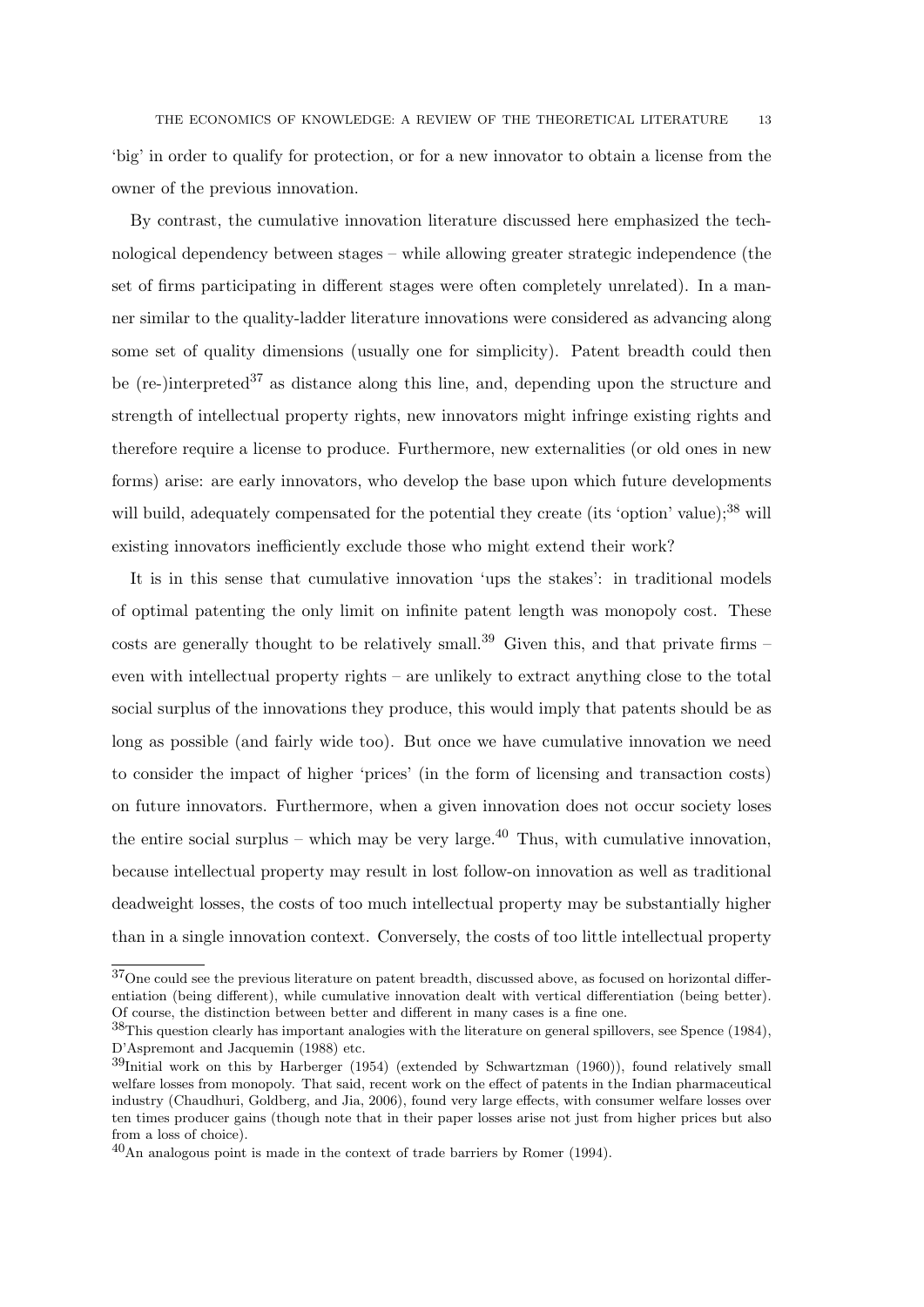may also be much larger: when a given (first-stage) innovation fails to be made because expected rents are too low, society loses not just the value of that innovation but the value of all innovations that would have built upon it.

In terms of the literature, a general awareness of cumulativeness of knowledge has been present from a very early point – it is after all, an omnipresent phenomenon in most areas of human enquiry. However there was little formal modelling prior to the early 1990s.<sup>41</sup>

Initial surveys include Scotchmer (1991), who focused on the first issue mentioned above (that early innovators may not be adequately compensated for the 'option-value' of their innovation), and Merges and Nelson (1990) who provide a multitude of examples that demonstrate in relation to the second issue ('hold-up' or exclusion of follow-on innovators). However the first formal models was provided by the paper of Chang (1995) and Green and Scotchmer (1995). Chang examines the situation where a new innovation builds upon an old and the stand-alone values of the two innovations differs (the stand-alone value is that which would obtain in the absence of infringement and associated licensing). He shows that optimal breadth<sup>42</sup> is not a monotonic function of the relative values of the two-products. Courts should grant broad protection both to first-stage products that are very valuable relative to the improvements and to those that have very little (stand-alone) value relative to improvements.

Green and Scotchmer, focus on the possibility of ex ante licensing, and how the interrelation of ex ante vs. ex post licensing payoffs affect the incentives of the innovators at the two stages. In their model, in contrast to Chang, first-stage firms have perfect information about second-stage firms' values and costs. This combined with efficient bargaining eliminate any possibility of 'hold-up' (the situation where second-stage firms do not invest either because of anticipated or actual hold-up of their investment at the licensing stage). As a result Green and Scotchmer tend to find that very broad (even infinite) protection is optimal.<sup>43</sup>

<sup>41</sup>There are of course exceptions: for example the 'prospect theory' of Kitch (1977) implicitly assumes some form of cumulative innovations (otherwise there is nothing for the initial patent-holder to coordinate).

<sup>&</sup>lt;sup>42</sup>Breadth here is interpreted in terms of the probability that the second-stage product infringes on the first firm's patent and vice-versa. Thus a large breadth means the second-stage product is likely to infringe while a narrow breadth means it is likely not to.

<sup>&</sup>lt;sup>43</sup>Though, interestingly and rather counter-intuitively, with uncertainty (but symmetric information) about second-stage costs a shorter (finite) breadth may be optimal. The reason being that a reduction in breadth increases the ex post payoff of the second-stage firm. In so doing it reduces the ability of the second-stage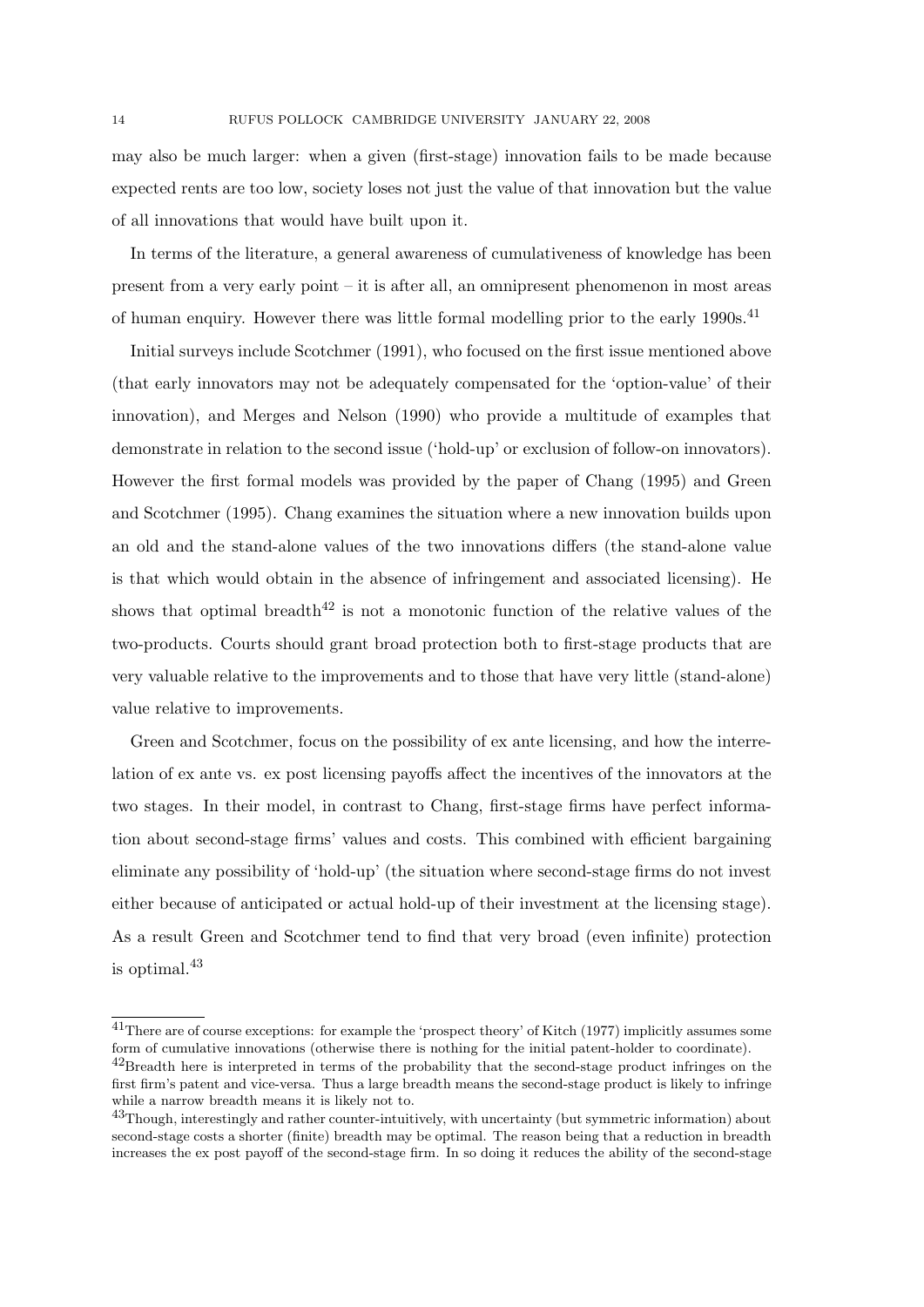Building on this framework Scotchmer (1996) points out that if second-stage innovations are patentable, even with multiple competing second-stage firms, a first-stage innovator will be unable to extract the full 'option-value' of the innovation. Bearing this in mind, she asks whether in some cases it might not make sense to increase the bargaining power of first-stage firms even further by making second-stage innovations unpatentable (in which case, under perfect information, a first-stage firm can extract all surplus).<sup>44</sup>

Denicolo (2000) extends the model of Green and Scotchmer to incorporate patent races at the two innovation stages (though he simultaneously simplifies the licensing aspect). Here stronger intellectual property (greater breadth) in the form of second-stage products being infringing increase the rate of first-stage innovation but retards the rate of second-stage innovation (compared to the non-infringing case). Welfare (and policy considerations) are complicated by the fact that in addition to this trade-off one must also incorporate the effect of 'excessive' incentives generated by racing as well as the opposing effect generated by the gap between the private and social value of innovations. Denicolo finds that it will generally be better to make second-stage products patentable (in contrast to (Scotchmer, 1996)) and that in some cases breadth should be wide (second-stage products infringe) but in others the breadth should be narrow (second-stage products do not infringe).

Matutes, Regibeau, and Rockett (1996), introduce yet another, subtly different, version of breadth. In their model there is a single 'basic' innovation of little value by itself but with many valuable applications (furthermore the creator of this basic innovation may conceal its existence for some period while developing applications). 'Breadth' is then the number of these applications that are 'reserved' for the owner of the basic patent. They then contrast the breadth of protection (how many applications are 'reserved' in perpetuity) versus the length of protection (protect all applications for some fixed period T). They find a general preference for the breadth rather than length approach, primarily because of its effect on eliciting early disclosure.<sup>45</sup>

firm to threaten to not invest (because of the hold-up risk) and therefore shifts bargaining from the ex ante to the ex post stage. This benefits first-stage firms and the overall result is to increase innovation. <sup>44</sup>Both in assumptions and conclusions this result has some analogies with Kitch (1977).

<sup>45</sup>Referring back to the basic 'breadth' literature discussed in section 3 this can be seen as similar to 'finite-breadth/infinite-length' type regime recommended by e.g. Gilbert and Shapiro (1990).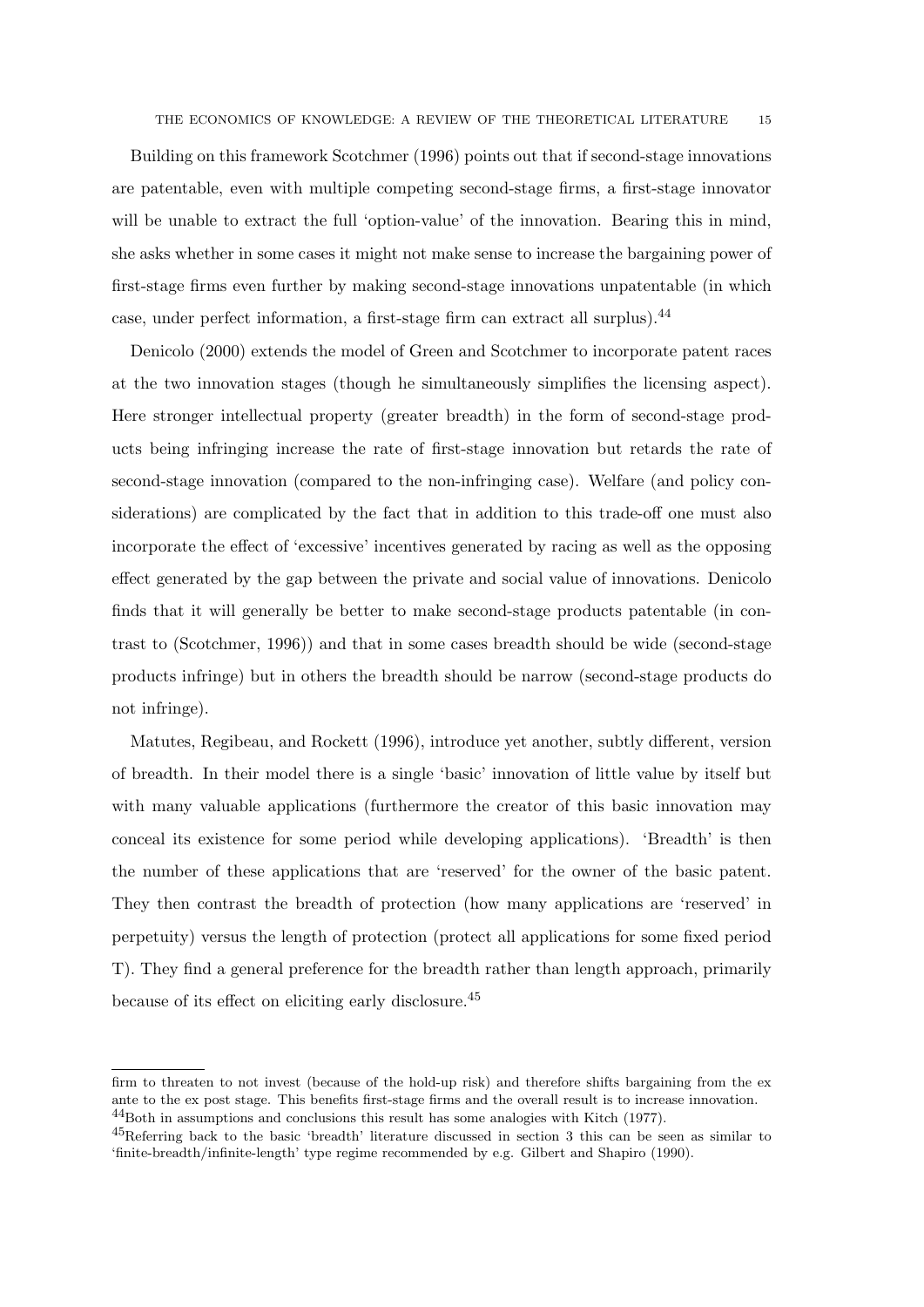Meanwhile O'Donoghue, Scotchmer, and Thisse (1998) present a very rich model which incorporates: (a) patent-race style (poisson-process) arrival of ideas in a cumulative chain (so each idea represents an improvement on the current innovation); (b) a distribution of idea values (so not all ideas become innovations); and (c) a homogeneous or heterogeneous set of consumers.<sup>46</sup> By having an infinite sequence of ideas (and related innovations) the authors are able to differentiate between leading breadth (how new a new innovation must be to be non-infringing) and lagging breadth (how far behind the current state of the art an imitator must be to be non-infringing). They consider various possible policies, specifically full lagging breadth only, infinite leading breadth plus finite patent life, finite leading breadth plus infinite patent life (note that in this context a patent's life may terminate either when the patent expires or when it is superseded by a new non-infringing innovation and thus both these cases correspond to finite effective patent life). They show that in the simple (non-oligopoly) model lagging breadth alone will not provide sufficient incentives for  $R\&D^{47}$  and that either of the alternative policies may provide a remedy (though with subtly different effects on welfare).

Returning to a simpler Green and Scotchmer style model, Bessen (2004), focuses on ex ante licensing combined with asymmetric information about the values/costs of secondstage innovations (which are not known to first-stage firms). As a result hold-up can occur: first-stage firms will set the royalty rate to maximize expected royalty income and this rate will be above the level some second-stage firms are willing to pay. As a result there will be a trade-off between transferring rents to first-stage firms (which encourages innovation at that stage) and the hold-up of second-stage firms (which reduces the level of second-stage innovation). Looking at the optimal policy in the form of an exogenously (society-determined) ex-post royalty rate, Bessen shows that the optimal level of such a royalty is below that chosen ex-ante by first-stage firms. As a result in his model all licensing occurs ex post at the societally-determined level – a finding he interprets as fitting with the empirical work of Anand and Khanna (2000) on the structure of licensing contracts.

<sup>46</sup>This second case permits oligopolistic competition in a vertically differentiated market a la Gabszewicz and Thisse (1980) and Shaked and Sutton (1983).

 $^{47}$ Though, perhaps rather surprisingly, in the richer oligopoly model with heterogeneous consumers these need not be the case. Here because firms enjoys rents both as leaders and followers, lagging breadth alone may be sufficient to elicit efficient investment if new 'ideas' are 'infrequent' (see Prop. 5 p. 18).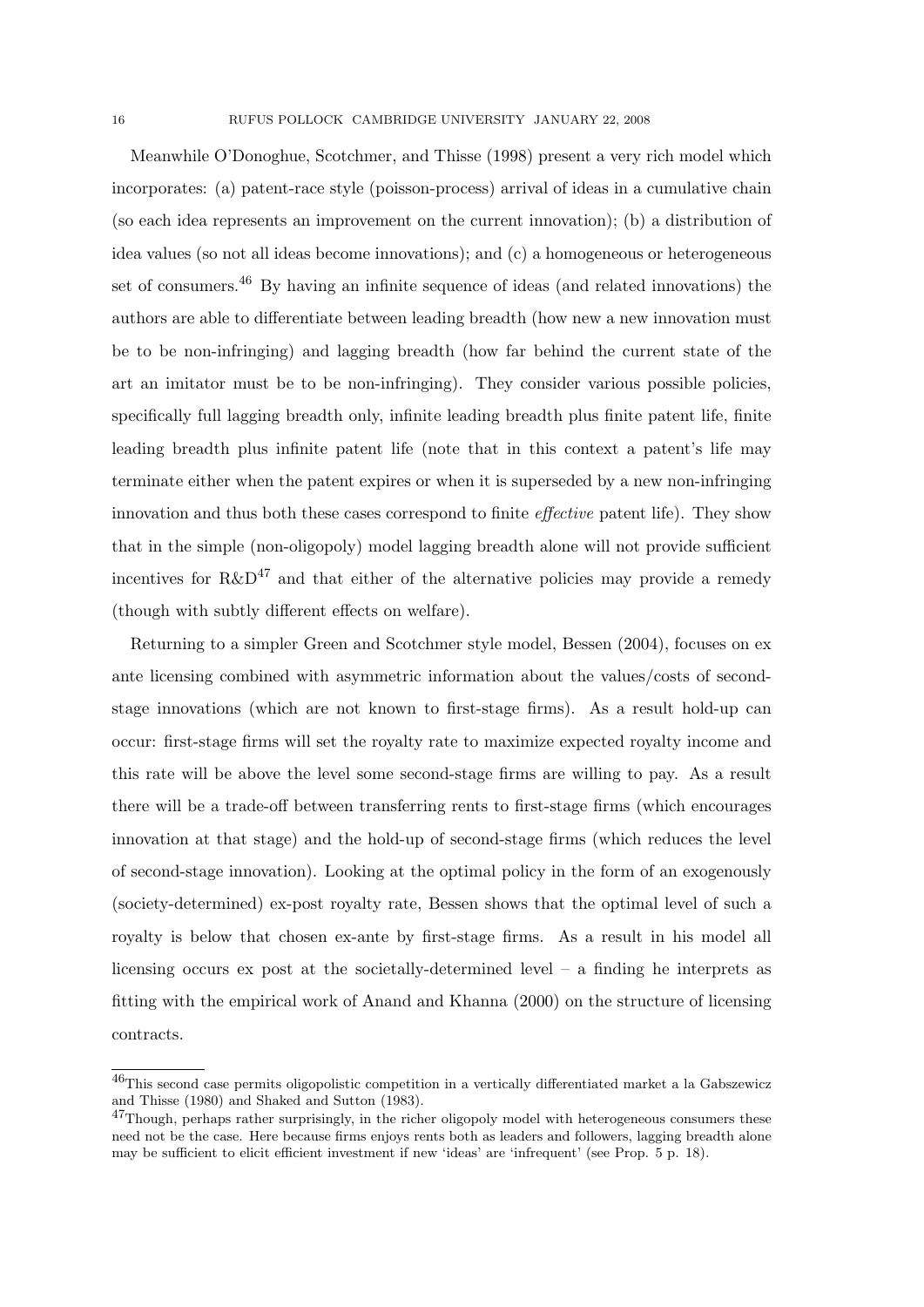In recent, as yet unpublished work (Bessen and Maskin, 2006), Bessen along with coauthor Eric Maskin, extends this model to case where there is a sequence of innovations. At each stage there are (the same) two firms, each of which may choose to participate or not in researching the current innovation. The next innovation stage is reached if, and only if, research at the current stage is successful and success is an increasing function of the number of participating firms and the authors consider two possible regimes: one in which there are patents and one in which there are not. With patents the patentholder can extract the full value of the innovation and, because subsequent innovation are assumed to infringe, allow the patent-holder to extract a license fee from the follow-on innovator. Without patents both the winner and a loser of a given stage receive a fraction s of the innovation value and the winner has no rights over subsequent stages. Finally, and importantly, just as in the original model there is asymmetric information about costs: firms come in two cost-types and the cost-type is only known to the firm and not its competitor.

As a result of this asymmetry of information, when patents exist, a patent-holder may set a royalty-rate which is too high for a high-cost firm to participate. As a result that firm will be excluded from participation in future innovation stages and the value of this participation is thus lost. As a result there are costs as well as benefits to having patents and as Bessen and Maskin show (Proposition 7, p. 29) in some circumstances (a sufficiently dense tail to the distribution of innovation values and a low enough probability of a low cost innovation) the costs may outweigh the benefits and a regime without patents will yield more innovation (and social value).

4.1. Inventive Step. As already discussed, cumulative innovation models were often used to evaluate policy, particularly in relation to the vertical breadth of protection. Another natural, but more specific, application was in the evaluation of the inventive step requirement (see Section 3.2 above). An early paper was that of Scotchmer and Green (1990) which though formulated in terms of novelty was in essence about the size of an inventive step. Contrasting a strong with a weak novelty requirement the paper mainly focused on the strategic impact of disclosure on discouraging firms from patenting small improvements even when this was possible under a weak novelty scenario.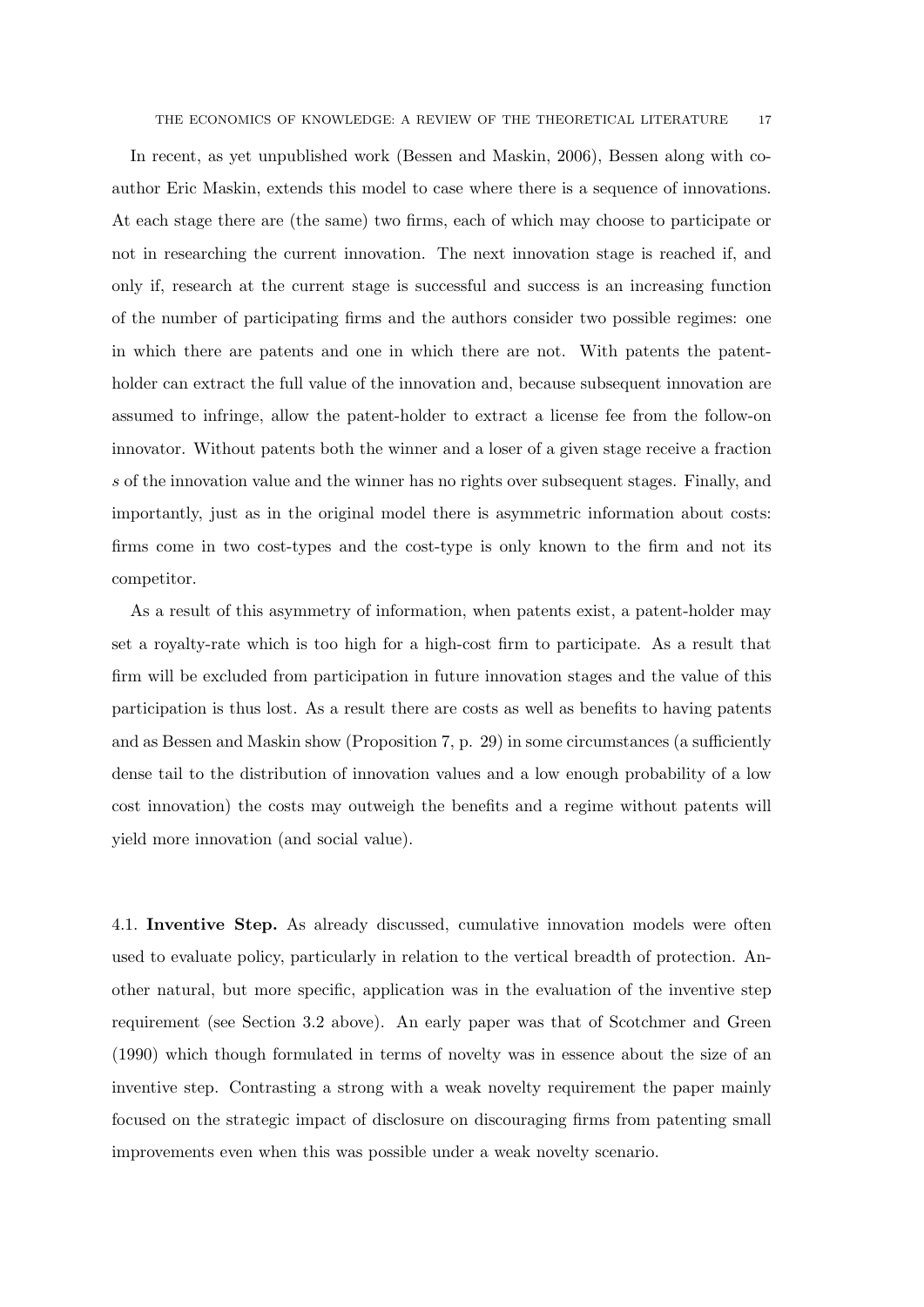Looking more directly at the inventive step issue, van Dijk (1996) investigates a duopoly model of vertical (quality) product differentiation in which an 'imitative' firm can choose the size of its improvement to the original innovator's product and the choice is constrained by the size of the inventive step. Van Dijk shows that a low inventive step makes no difference to the choice of an imitator, a medium inventive step actually harms the innovator by 'committing' the imitator to a higher level of effort and a high inventive step benefits the innovator by blockading the market completely and leaving them in a monopoly position.

Turning to an infinite sequence of innovations, O'Donoghue (1998), develops a 'qualityladder' model with an infinite sequence of patent races in which firms may choose both their effort and the size of the targeted innovation.<sup>48</sup>. The technological leader alone makes a profit and this profit is a function of the difference between the quality of her innovation and the next best available. In addition to leading and lagging breadth O'Donoghue considers the size of the inventive step and shows that a patentability requirement (a minimum inventive step size) can stimulate innovation because it extends the effective life.<sup>49</sup>

Hunt (2004), develops a similar model though he endogenizes entry (using a fixed entry cost) and makes the size of a given innovation exogenous. Hunt's central result is that the rate of innovation is an non-monotonic function of the inventive step with a unique inventive step size that maximizes the rate of innovation. This is due to the interaction of two competing forces: on the one hand a larger inventive step makes it more likely that a firm's research efforts will yield no profits (because the invention will not be patentable) but on the other hand it extends the period of incumbency for a firm that does obtain a patentable invention. For similar reasons, Hunt also finds that in his model an industry with faster technological progress should have a higher inventive step.

#### 5. Licensing

The question of licensing is an important one – and of much more general concern than simply in its relation to cumulative innovation. Questions that arise include why and

<sup>48</sup>This approach is very similar to O'Donoghue, Scotchmer, and Thisse (1998) (see above) and builds upon the approach developed in the endogenous growth literature by Aghion and Howitt (1992); Grossman and Helpman (1991a).

<sup>&</sup>lt;sup>49</sup>Though there are some subtleties: for example, in the case of a nonlinear profit function a minimum inventive step, while increasing the efforts of followers, may have an ambiguous effect on the leader's incentives (see Proposition 4, p. 670).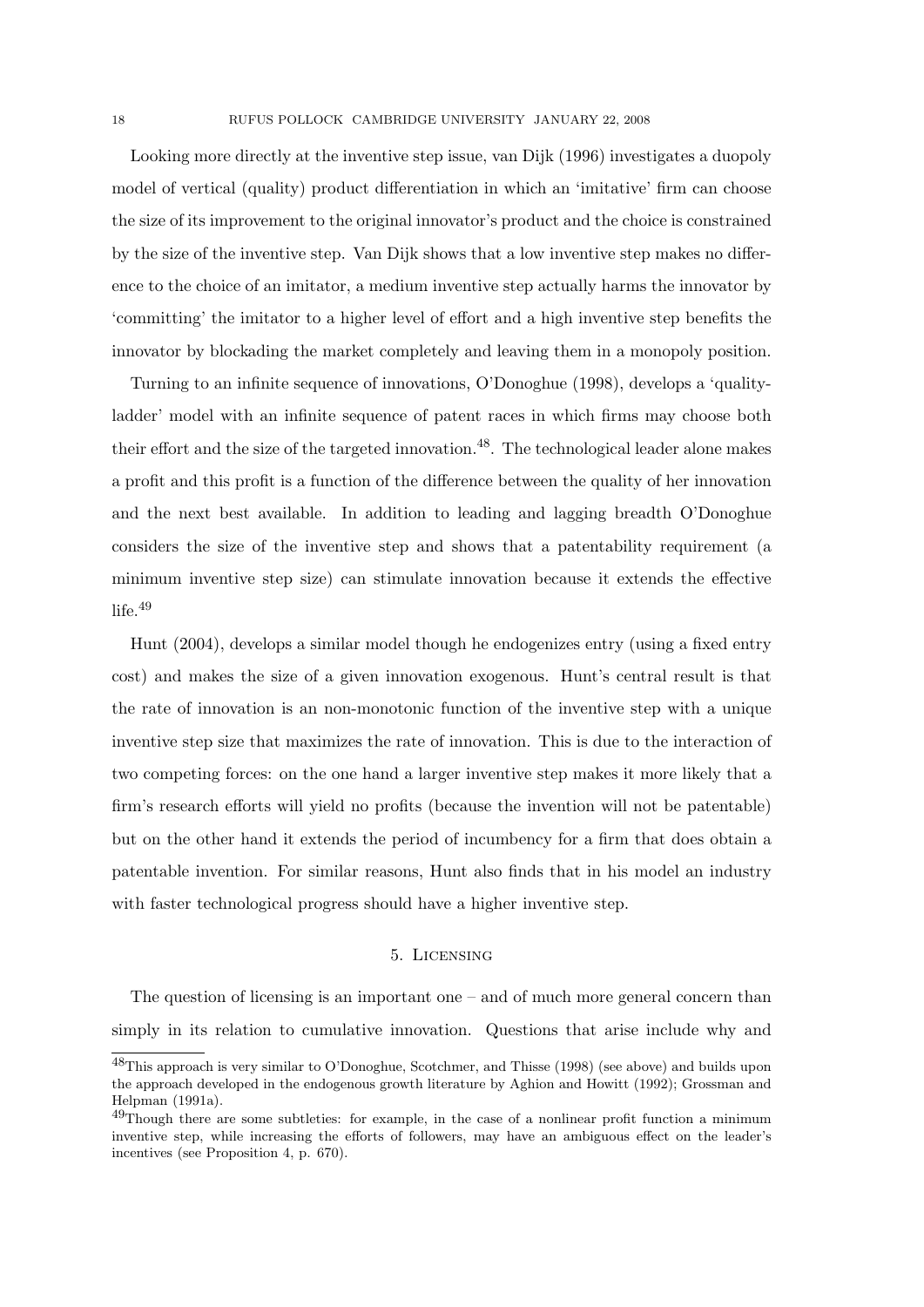when firms will license, the structure of licensing contracts, and the effect of licensing on R&D incentives and welfare. Prominent examples of work on these topics is provided by Gallini (1984); Gallini and Winter (1985); Katz and Shapiro (1985a); Kamien and Tauman (1986); Gallini and Wright (1990); Anton and Yao (1994).<sup>50</sup>

Gallini (1984) emphasizes the strategic incentives for an incumbent to license its technology to an entrant to reduce the incentives for the entrant to do  $R\&D$ ;<sup>51</sup>. In a different vein, Gallini and Winter (1985), investigate incentives to license in a duopoly and its effect on  $R&D$  incentives. In their model firms always license but the availability of licensing can have differential effects on R&D effort depending on how competitive is the initial position of the two firms (measured in terms of the closeness of their production techniques). Licensing encourages R&D when firms are initially close but discourages it when they are asymmetric.<sup>52</sup> The authors also make the point that, where it is possible to keep information secret, patents may be seen as facilitating (rather than reducing) information flow since providing 'property-rights style' protection enables licensing. This argument is usually known under the title of the 'contract theory of patents' and has continued to receive attention in the literature.<sup>53</sup>

Meanwhile, Katz and Shapiro (1985b), investigate all of the main licensing questions using a three stage game where  $R\&D$  is followed by licensing and then competition in the output market a la Cournot. In their model not all innovations are licensed, with low value innovations more likely to be licensed than high value ones. Regarding both

<sup>50</sup>Closely related to the issue of licensing is the possibility of cooperation in R&D. In this literature spillovers play a prominent role (with cooperation being one means of internalising them). There is now a large literature, which we are not able cover in detail here – for examples see, Katz (1986); D'Aspremont and Jacquemin (1988); Katz and Ordover (1990); Suzumura (1992); Simpson and Vonortas (1994); Ziss (1994); Leahy and Neary (1997); Katsoulacos and Ulph (1998); Goyal and Moraga-Gonzalez (2001).

 $51A$  similar point is considered by Rockett (1990) (and following her (Eswaran, 1994)), who investigates selective licensing by incumbents as a strategic tool for 'selecting the competition' so as to prolong their dominance post patent expiry.

 $52$ This result has interesting analogies with the recent paper of Cabral and Polak (2007) who examine the relationship between dominance, imitation and innovation. They find that dominance is bad for R&D when intellectual property rights are weak but good when they are strong.

<sup>&</sup>lt;sup>53</sup>For a recent example see Denicolo and Franzoni (2003). However, it should be noted that intellectual property rights are not essential to licensing knowledge even in the presence of the sorts of informational asymmetries emphasized by Arrow (1962) – see, for example, Anton and Yao (1994, 2002), who explore how an innovator might be able to extract rents under licensing even in the absence of intellectual property protection.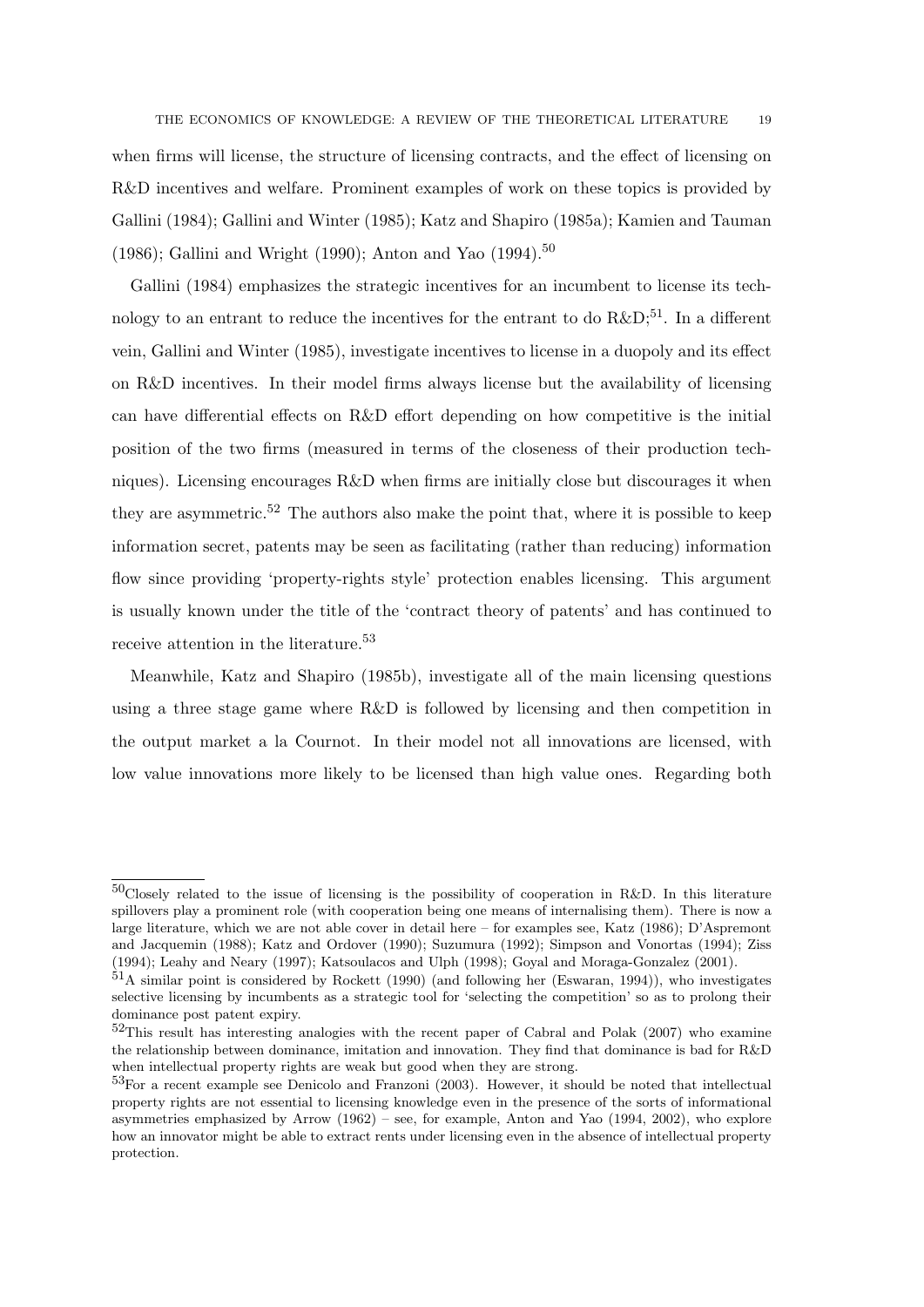R&D incentives and welfare the effect of licensing is ambiguous with a negative or positive impact possible depending on parameters.<sup>54</sup>

Kamien and Tauman (1986), look at the structure of licensing contracts where competition takes the Stackelberg form (with the innovator the leader). Non-drastic innovations are licensed to all competitors using a fixed fee (not a per-unit royalty) while drastic innovations are licensed to a single firm. Similar questions are addressed by Gallini and Wright (1990), who investigate the structure of licensing contracts (linear vs. non-linear, exclusive vs. non-exclusive) in the presence of asymmetric information and the possibility of imitation. They show that high and low value innovations will be licensed differently with low value innovations licensed exclusively for a fixed fee but high value innovations will usually use an output-based format (though possibly with a fixed fee).

## $6.$  IMITATION $^{55}$

The empirical literature on innovation and intellectual property, from an early stage, indicated that an intellectual property right, such as a patent, provided a very imperfect monopoly, with competing firms often able to 'imitate' a given innovation well before the formal expiry of the patent.<sup>56</sup> The same literature also tended to show that 'imitation' was a non-trivial exercise which even in the absence of a patent might require substantial time and effort.<sup>57</sup> This stood in contrast to much of the early theoretical literature, which as Levin (1986) emphasized, tended to assume that patents provided perfect excludability (and even in some cases perfect appropriability).

There were of course exceptions. Reinganum  $(1982)$ ,  $^{58}$  incorporated the possibility of imitation (though in her model imitation simply yields a lower return to innovation – it is still costless and instantaneous). Horstmann, MacDonald, and Slivinski (1985), develop

 $\overline{54}$ The same authors produced a whole series of further papers on this topic, see for example Katz and Shapiro (1986) which examines the strategy of a research lab licensing to firms who are product market competitors, and Katz and Shapiro (1987) which examines the innovation effort in a duopoly when ex-post dissemination either via licensing or imitation is possible.

<sup>55</sup>Closely related to the question of imitation is that of the diffusion of a given innovation. There is now a large literature on this topic which we will cover in detail in this review. As a starting point the reader is directed to Griliches (1957); Reinganum (1981); Jovanovic (1982); Jovanovic and MacDonald (1994); Gort and Klepper (1982); Klepper and Simons (2000).

<sup>56</sup>See for example Mansfield (1961); Taylor and Silberston (1973); Mansfield, Schwartz, and Wagner (1981); Mansfield (1985) and Levin et al. (1987).

<sup>57</sup>A point made particularly strongly by Dosi (1988).

<sup>58</sup>An even earlier example, that builds on the analysis of Scherer (1967) was Baldwin and Childs (1969). Another early work that included imitation to some extent was Futia (1980), who has an exogenous level of entry and imitation in his model of Schumpeterian competition.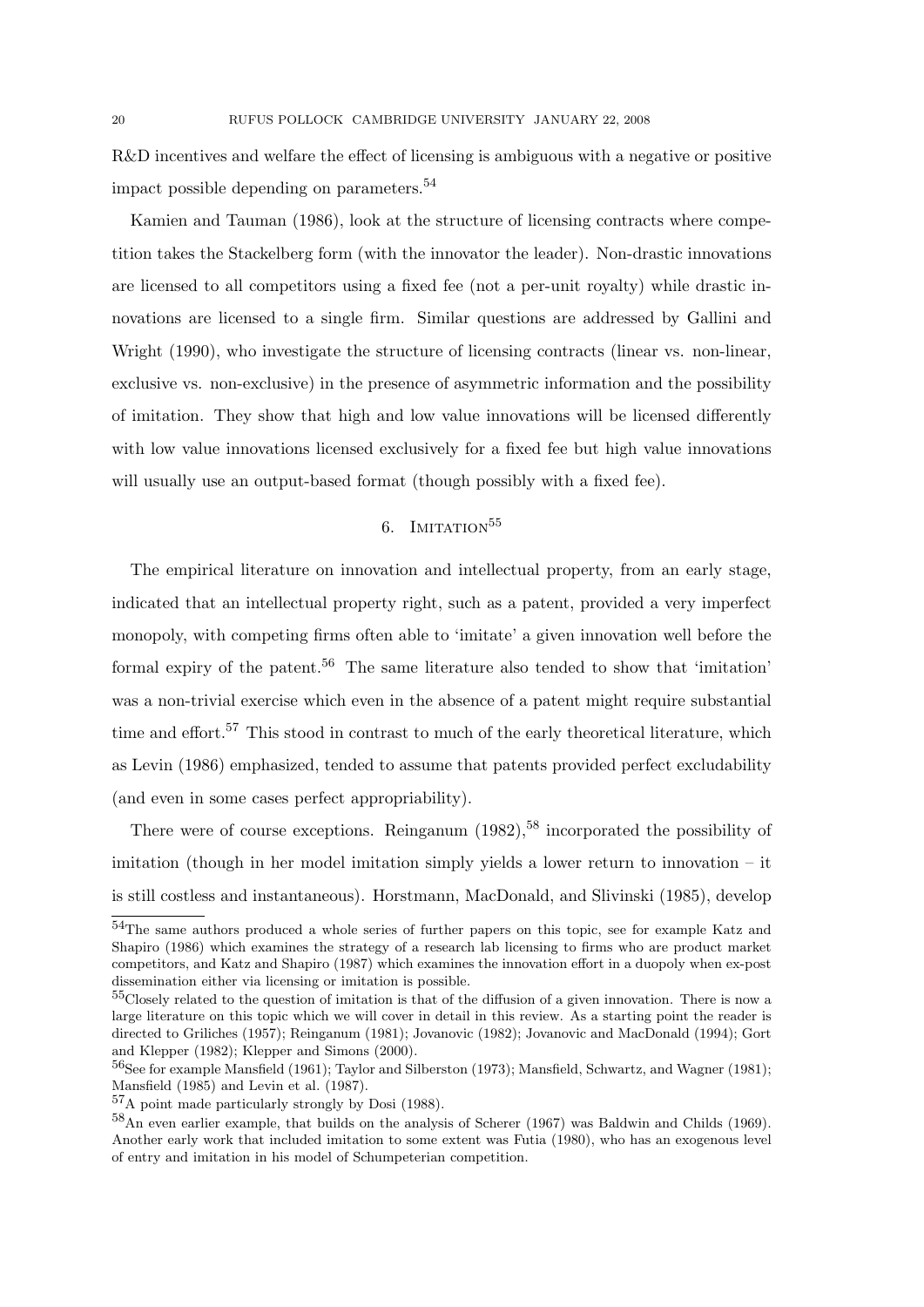a model that allows imitation even where patents are present in an effort to explain why firms only patent a proportion of their innovations. Here a patent may signal to a competitor that opportunities are 'good' and hence encourage imitation (without the signal the competitor might simply exit the market leaving the innovator as the monopolist). On a different tack, Benoit (1985), has a duopoly model in which the innovation is not patentable and imitation by the non-innovator is possible. Here imitation is as costly as innovation but there is uncertainty about the value of an innovation which is only resolved once it is discovered. As a result, imitation may drive down innovator rents: the innovator still loses on 'bad' innovations but now has its profits reduced on good ones; and, as a result, the level of innovation may be a non-monotonic function of innovation cost with a firm more willing to undertake higher cost innovations.<sup>59</sup>

Following this early work came the literature on patent breadth which we have already discussed above. Here, the relationship of patent scope had a direct impact on the development of imitative products. This was a substantial improvement in realism – there was now an explicit product space in which imitation did not have to be perfectly duplicative – but there was a tendency to still see patents as perfectly exclusionary within their scope and for imitation to be costless.<sup>60</sup> One paper that does allow for both costly imitation and product differentiation, though restricted by an assumption of exogenous participation (there are just two firms), is Harter (1994). Building on the model of R&D in a Hotelling model of product differentiation developed in Harter (1993), he allows patenting by the innovator and for imitation of the innovation (the effect of a patent here is two-fold: it makes imitation cheaper but the imitator must locate her product outside of the exclusion zone set by the patent). $61$ 

6.1. Endogenous Growth Style Models. A rather different strand of literature on the topic is that coming from quality-ladder style models of endogenous growth. These

<sup>59</sup>Taken to an extreme, if imitation is sufficiently cheap and effective then firms will prefer to imitate rather than innovate and there will be a 'waiting-game' rather than a patent race – see Katz and Shapiro (1987); Dasgupta (1988) for early discussion and Choi (1998) who as part of a wider paper on patent-litigation, patent strength and imitation investigates waiting-game style behaviour in imitation.

 $60$ Such generalisations are never entirely accurate. Gallini (1992) has costly imitation though her model does not feature product differentiation.

<sup>61</sup>An example of an alternative approach where imitation costs are non-zero is that of Pepall and Richards (1994). Their model features quality choice by the innovator, uncertainty about demand, perfect but costly imitation and Stackelberg quantity competition in the final product market. They find that imitation may lead to welfare losses due to inefficiently low choice of product quality by the innovator.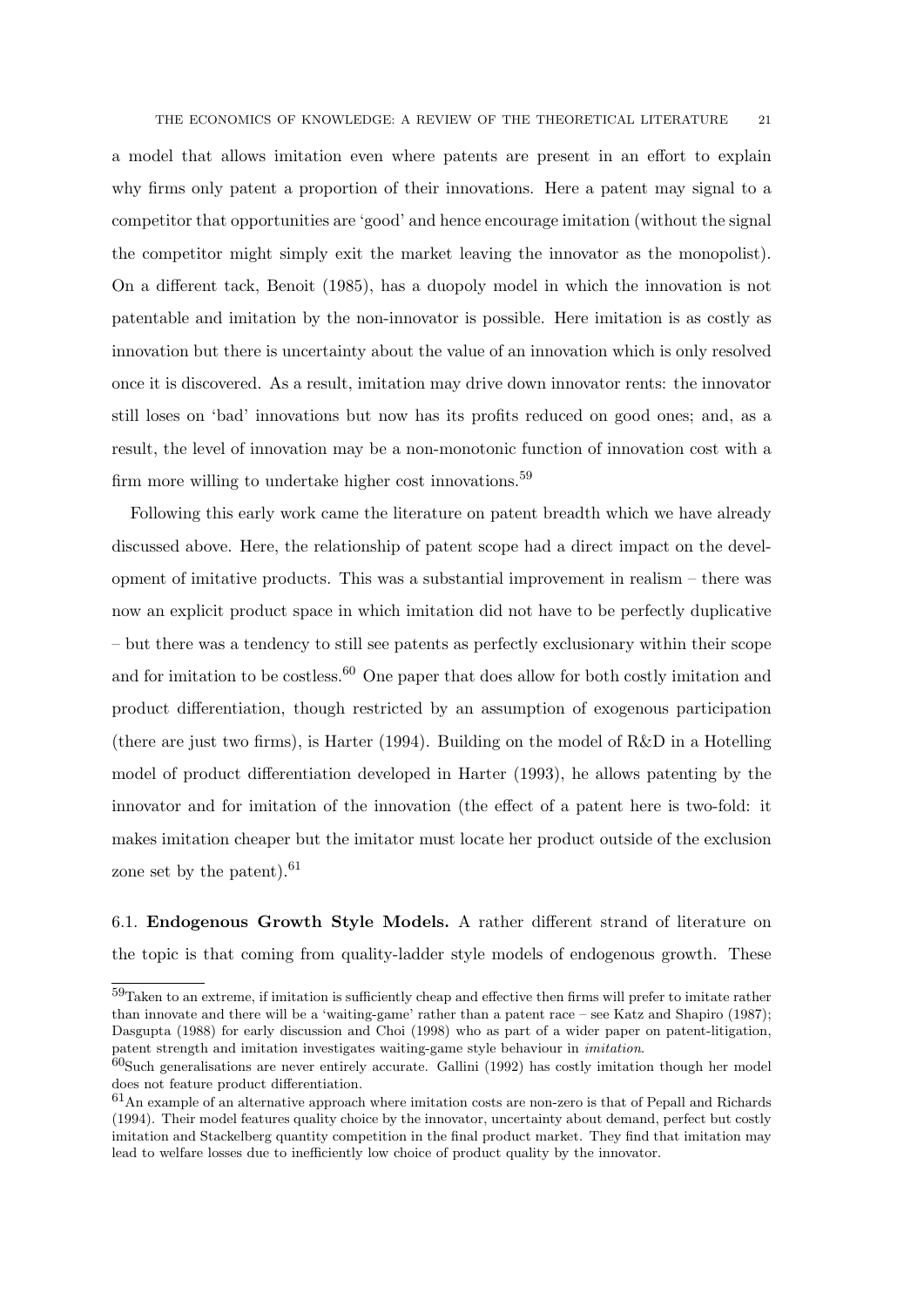naturally tend to have a strong connection to the work on cumulative innovation already discussed.<sup>62</sup> Early work incorporating imitation in a dynamic general-equilibrium framework included that of Segerstrom (1991); Grossman and Helpman (1991b) and Helpman (1993).

Segerstrom (1991) and Grossman and Helpman (1991b) build similar models based on the framework developed in Grossman and Helpman (1991a) but allow firms to engage in costly imitation as well as innovation. Grossman and Helpman analyze a model with two regions: a 'North' and a 'South'. Innovation only takes place in the North and imitation only takes place in the South and in both cases follows a classic patent race form. Due to factor price differences if firms from both regions simultaneously have access to the same product quality the Southern firm produces (Bertrand competition with cost differences). By contrast, Segerstrom has a single region and a firm in a given industry may engage in both imitation and innovation that follow a patent-race format with imitation being cheaper than innovation, and firms with the same technology play an oligopoly game which allows for collusion (collusion does in fact occur in equilibrium yielding non-zero profits for firms even when there are multiple participants). As a result both imitation and innovation occur (though not at all stages) and imitation reduces incentives to innovate.<sup>63</sup>

Neither of these models explicitly considered the impact of intellectual property rights. This is something considered by Helpman (1993). However, the paper's focus is a rather 'macro' one, aimed at evaluating the different channels by which an increase in the strength of intellectual property rights impacts on welfare – whether via terms of trade, production composition, available products, intertemporal allocation of consumption, etc. As a result, the model of innovation and imitation is highly simplified.<sup>64</sup>

More sophisticated, recent, work that incorporates both competition and some measure of intellectual property protection is that of Aghion, Harris, Howitt, and Vickers (2001).

 $62$ Indeed many of those models, particularly those with multiple stages, incorporate imitation. However they usually do so in a rather basic form – imitation is instantaneous outside of the scope of the patent and impossible within it.

<sup>63</sup>In a subsequent paper Segerstrom with co-author Davidson (Davidson and Segerstrom, 1998), investigate the impact of R&D subsidies on growth, in a similar endogenous-growth style model that again includes imitation as well as innovation.

<sup>64</sup>Helpman uses a North/South model similar to that of Krugman (1979) and imitation simply occurs at some exogenous rate determined by the intellectual property policy parameter. Neither innovation nor imitation require resources. This is obviously a substantial simplification (as Helpman acknowledges see fn. 5 p. 1250) but is in accord with the focus of the analysis.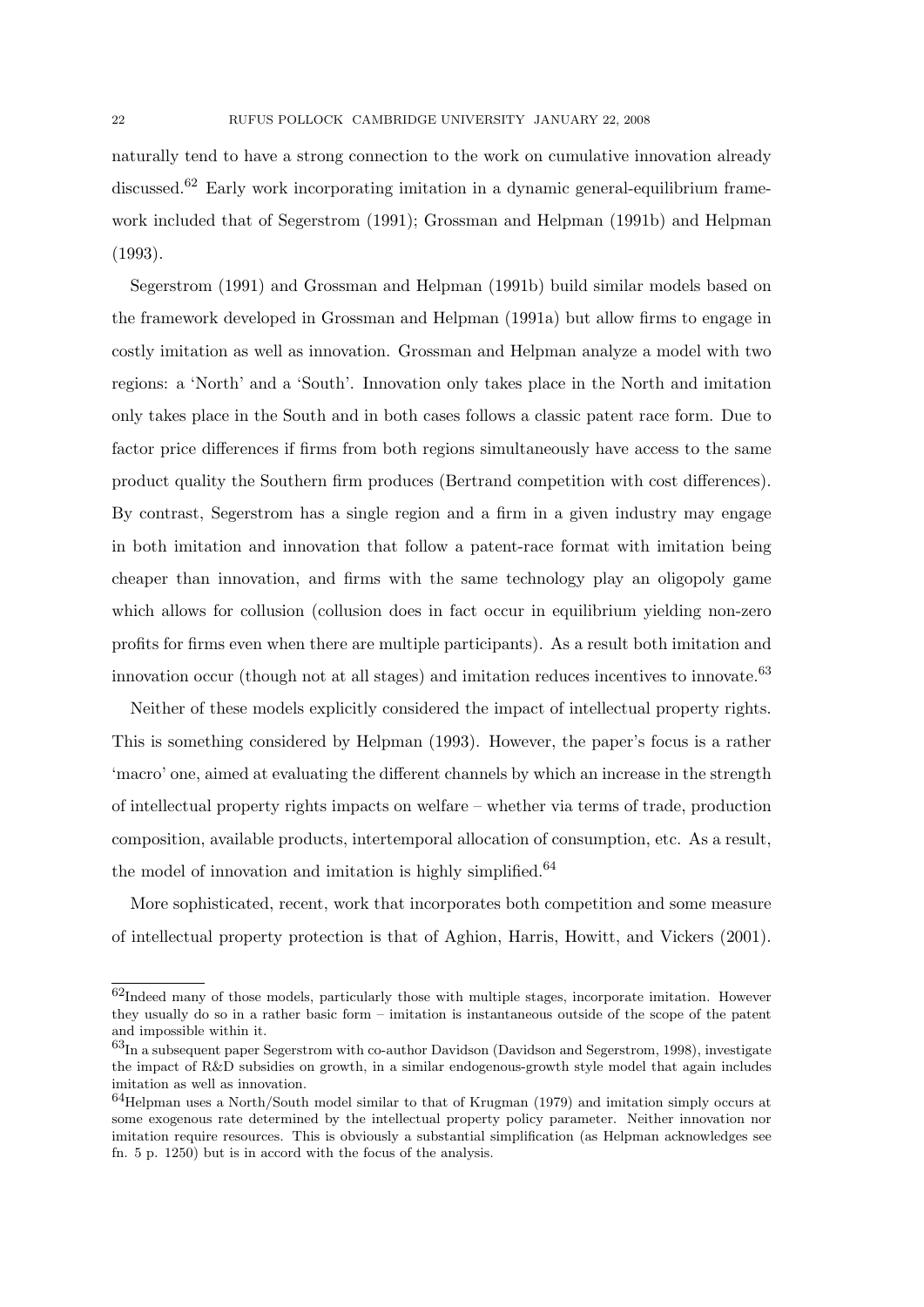Their model modifies the standard quality-ladder by turning each industry into a duopoly with differentiated products (so firms compete via price competition but not in a pure Bertrand form). Firms innovate to reduce costs and the laggard engages in imitation. Both processes take patent-race form but imitation occurs more quickly that innovation. Intellectual property rights are not explicitly present but there is general 'substitutability' parameter  $\alpha$  which can be seen as proximg the absence of barriers (such as intellectual property) to direct entry into a rival firm's market.<sup>65</sup>

To conclude, all of these endogenous-growth style models offer a rich approach to considering imitation rather different from that found in a 'normal' IO literature. However, partially as a consequence of their complexity in other areas, they tend to be rather restrictive in two important ways. First, one cannot use them to explore inter-industry heterogeneity in innovation and imitation behaviour. Second, and most importantly, in contrast to the 'cumulative innovation' literature there is no modelling of micro modelling of the licensing process (an innovator or imitator never has to negotiate with existing producers).

6.2. Capital-Style Models of Free Replication of Knowledge. The effect of removing the assumption that imitation is instantaneous has been addressed, albeit using a rather more macroeconomic approach, with very interesting results in the recent work of Boldrin and Levine (2003, 2005) and Quah (2002) (hereafter BLQ). In these models 'ideas' are treated like capital in a standard macroeconomic general equilibrium model, and, once created, have a standard neoclassical production function determining the rate at which new copies can be made. The main difference between 'ideas' and capital is that there is a one-off charge to create the first 'copy' of an 'idea' (the fixed cost of the innovator). In equilibrium, if the 'idea' is to be instantiated, this fixed cost must be less than the first period price (the income received by the innovator). It is shown (the most thorough treatment is by Quah) that, in the absence of intellectual property rights (i.e. under conditions of free competition): a) initial prices are bounded away from zero and thus the level of innovation is non-zero b) (Quah Thm 4.9) that there exists a non-trivial

<sup>65</sup>Aghion, along with co-authors, has done a substantial amount of subsequent work along similar lines. For example, Aghion, Bloom, Blundell, Griffith, and Howitt (2005) looks at how incorporating the level of product market competition into a Schumpeterian model can help explain the empirical finding of the 'inverted-U' shape relationship between innovation and competition observed empirically. However these papers tend to have a highly simplified model of imitation as their primary focus is elsewhere.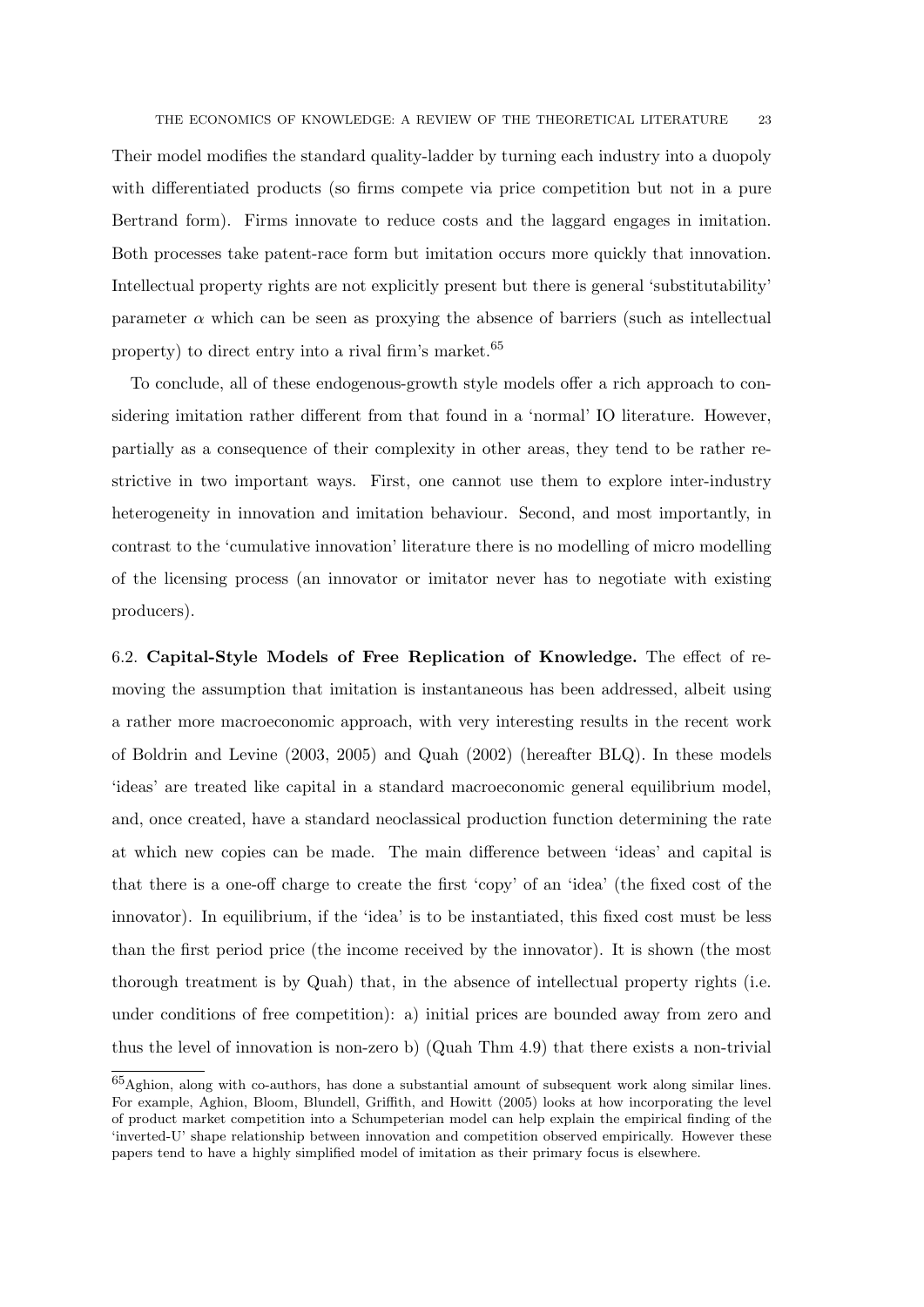competitive innovation equilibrium c) (Quah 4.10 and Fig. 1) this equilibrium will (probably) not be socially efficient (i.e. there are conditions under which it will be efficient but these conditions are rather restrictive) d) changing the rate of reproducibility, that is the rate at which one can copy, may increase the first period price and therefore the revenue to the creator of the first copy.

BLQ are making an important point in highlighting the restrictive nature of a pure nonrivalry assumption. However, there are, in turn, several problems with their alternative. Most fundamentally, while it is undoubtedly true that new 'ideas' must be embodied, be it in goods, services or human capital in order to be useful this does not necessarily make the underlying 'ideas' nonrival. Suppose, for example (following Romer (1990)), that we have a new design for a hard disk drive which halves the per unit storage cost. Now, while it is clear that only the disk drives themselves have value to end consumers, nevertheless if the design can be copied at less than the cost of its original development we still have all the traditional problems: competition will drive price to marginal cost of production plus the cost of copying the new design and, assuming the cost of copying is less than the cost of the original development, the creator of the original design will make a loss.

BLQ's model avoids this outcome by equating idea production with capital production in standard neoclassical macroeconomic models. Just as new capital is produced from old in those models so new copies of an idea are made from old. But this analogy is misleading, since it papers over the fundamental distinction between capital in a neoclassical growth model and ideas in an innovation model: while reproduction of capital can be viewed as a homogeneous process (though even this might be dubious) reproduction of ideas is not. Once an imitator has made the initial copy of an idea, 'normal' production, using capital and labour, kicks in and there is no constant returns to scale in the idea. But if that is so, other than the delay (which is important and is the major insight of these models), we are back to our original situation where the original innovator will be out of pocket.

In explicit production function terms: if any copy can be used as a basis for reproduction – as in BLQ, but that, unlike BLQ, once one copy of an 'idea' is made you can make additional ones using capital following a CRS production function  $f(n, k)$  where n is the number of ideas (think of reproducing CDs be it as stamped plastic in a factory or as bits on a computer) then:  $f(0, k) = 0, f(n, k) = f(1, k)$  for all  $n \neq 0$  and  $f(1, k) = \alpha k$ .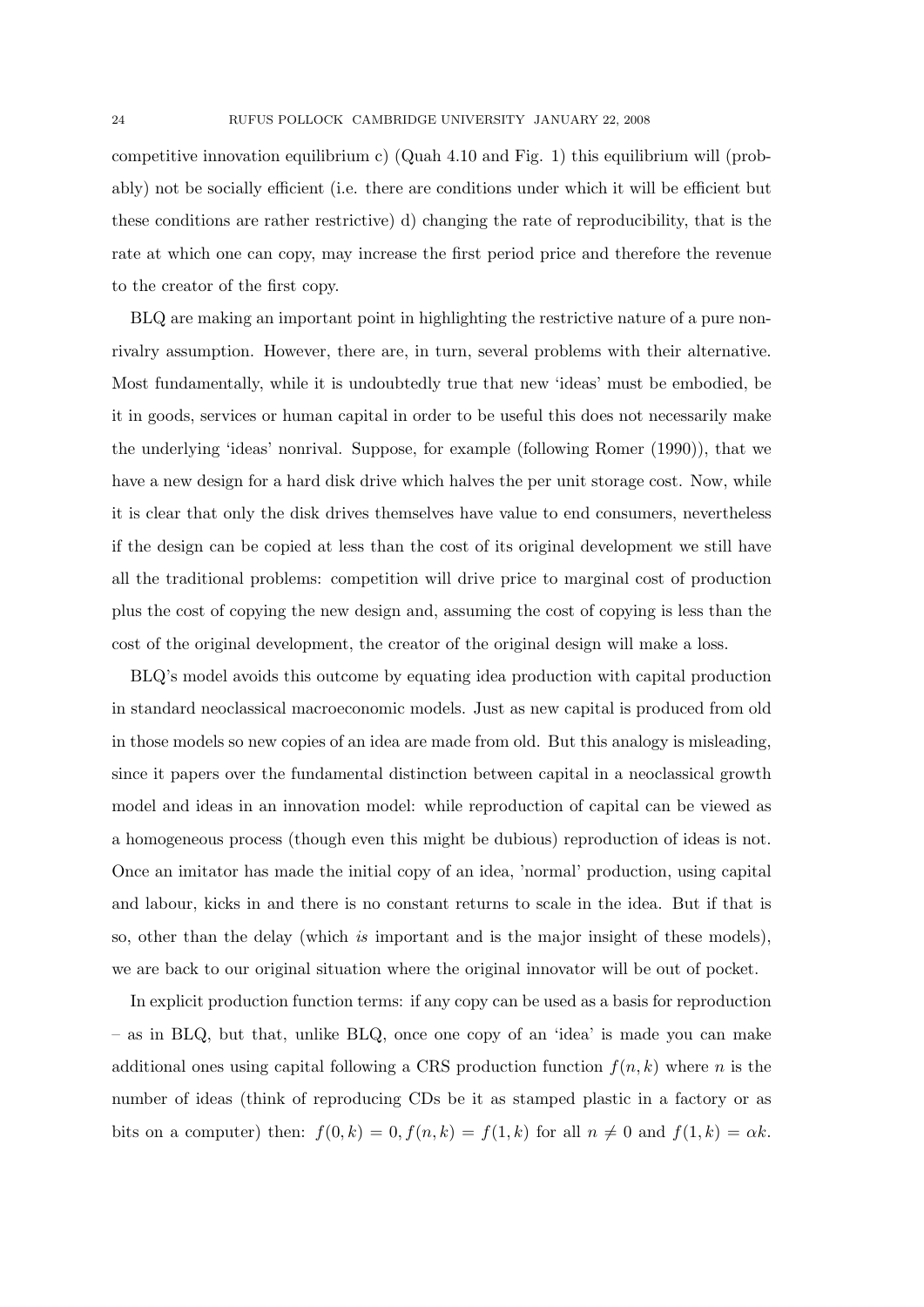Thus, there is nonconvexity with respect to ideas. Under competition this implies that any second period price must be  $\alpha$  and profits are zero. But then no-one would be willing to pay more than 0 for a copy of the idea and the originator cannot cover development costs.

Nonetheless BLQ do perform a valuable service in focusing attention on the fact that reproduction is not instantaneous. This ties in closely with the empirical fact of leadtime advantages. However to understand this fully we must introduce a clear distinction between imitation and reproduction. Imitation is the making of a first copy – a template – by a new producer who is not the originator. Once a producer has this first copy it may engage in reproduction: the making copies of its own copy in a standard manner.

Armed with this definition traditional nonrivalry can now be interpreted as the assumption that imitation is the same as reproduction. Conversely, with this definition, it is easy to see the similarities of imitation to original innovation:

- (1) A fixed cost of creating a first 'copy': imitators have 'development' costs just like innovators.
- (2) Producing a 'copy' takes time: imitation just like innovation is not instantaneous.

# 7. OPEN<sup>66</sup> APPROACHES TO KNOWLEDGE PRODUCTION<sup>67</sup>

Recent years have seen a variety of areas in which open approaches to knowledge production feature prominently. For example, in the software industry we have the phenomenon of open source software<sup>68</sup> while in the area of online content we have sites such as Wikipedia.<sup>69</sup> Such developments stimulate one to ask: how well can an open approach

 $66$ An 'open' approach to knowledge production is one where the resulting knowledge is 'open', that is, it can be freely used, redistributed and reused. The word 'freely' must be loosely interpreted – for example the requirement of attribution or even that derivative works be re-shared, does not render a work unfree. However it does exclude the requirement of payment, or the imposition or restrictions on the type of use (such as limiting the use to research or non-commercial activities). Furthermore, since, without access, a piece of knowledge cannot be used it also excludes the use of secrecy – 'open' knowledge must be publicly available.

<sup>67</sup>The discussion in this section can usefully be supplemented by the more extensive survey in Pollock (2006a).

<sup>68</sup>The literature on open-source is growing rapidly. For an introduction and overview see Lerner and Tirole (2002, 2005); Maurer and Scotchmer (2006). Examples of early work include Benkler (2002); Von Hippel (2002); Casadesus-Masanell and Ghemawat (2003); Lakhani and von Hippel (2003); Gaudeul (2004); Bonaccorsi and Rossi (2004); Bessen (2006).

<sup>69</sup>Of course, open approaches are by no means new: consider the two century old example of John Rennie, one of the most famous engineers of the industrial revolution. In 1789 he worked on the Albion Mills for Watt and Boulton. To Watt's horror, upon completion, Rennie, rather than patenting his new design, was eager to demonstrate it to others. "[F]ar from ruining him [Rennie] as Watt predicted, [this] established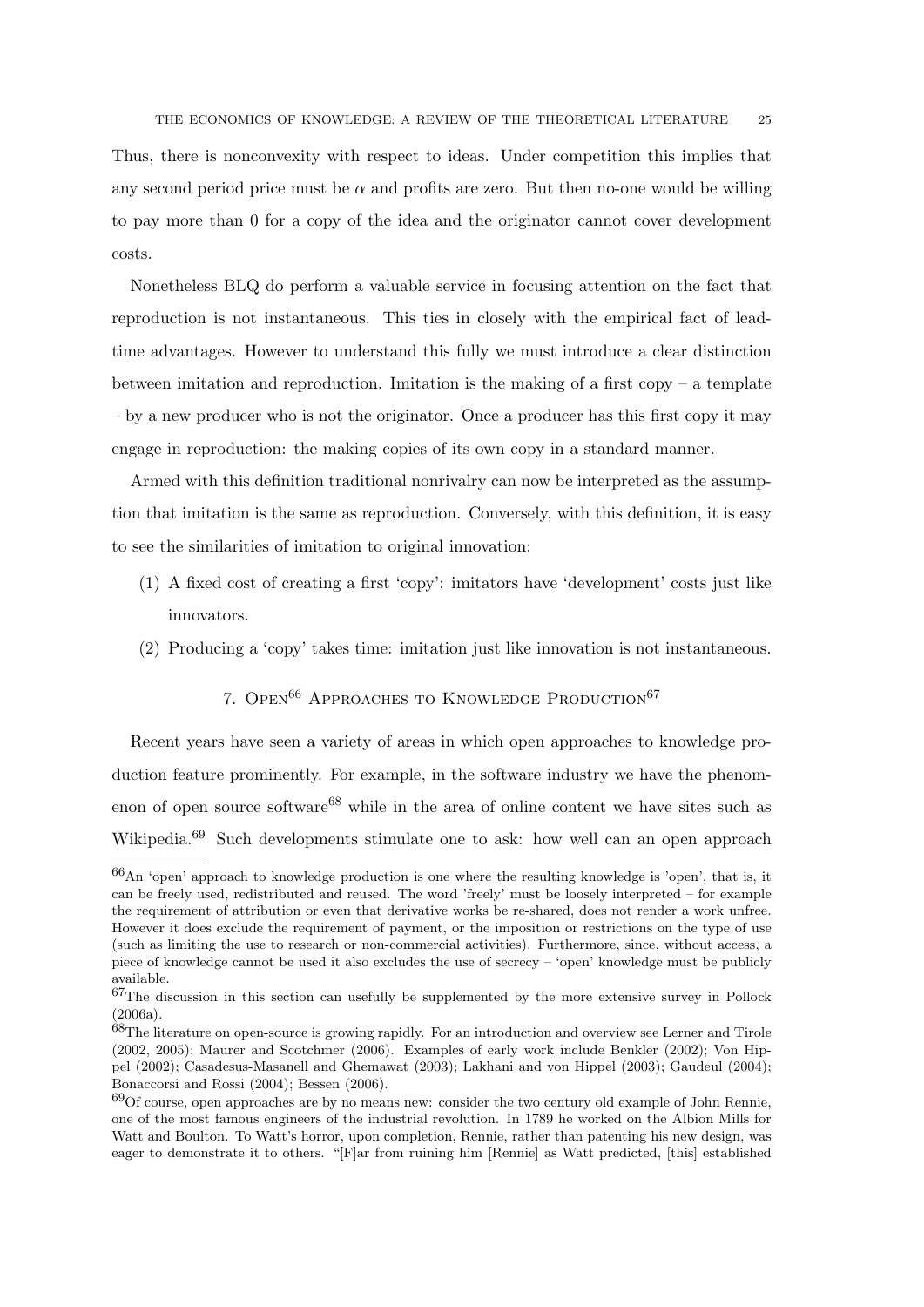to knowledge production do? Are there models in which an open approach to knowledge production would be optimal. In particular, how (and why) could an open approach to the production of knowledge goods be superior, in terms of innovative output, to one based on exclusive rights? It is important to note here that we are focused on the rate of innovation and not the level of welfare. After all it is well-accepted that being more 'open' (having weaker intellectual property rights) can improve welfare by improving access.<sup>70</sup> But this is certainly not the case in relation to innovation. In fact most of the literature, implicitly or explicitly, would support the following propositions:

**Proposition 1.** The level of  $R\&D$  (and hence the rate of innovation) is increasing in the payoff from successful  $R\&D$  (e.g. the level of reward from winning a patent race).

Proposition 2. Strengthening intellectual property rights such as patents increase the payoff to successful R&D (e.g. a patent is more valuable if it covers more or lasts for longer).

Corollary 3. The rate of innovation is a monotonically increasing in the level of intellectual property rights, that is strengthening the degree of protection (and therefore increasing the reward for a winning firm) always increases the rate of innovation.

Thus, in order for an open approach to be a better *production* model requires us to identify where one or other of the above propositions is in error.

7.1. Innovating Theory. Given the innate plausability of the first of the two propositions our focus must be on the second. In particular one can consider the two ends of the production equation: one can investigate (a) whether intellectual property imposes costs that openness does not and/or (b) whether the discrepancy in incentives (monetary or otherwise) between an open regime and an intellectual property regime is less substantial than initially imagined (in the crudest models, where pure nonrivalry is assumed, income for innovators is zero in the absence of intellectual property rights).<sup>71</sup>

his reputation and led to a flood of commissions" (Macleod, 1988, p. 104). Nevertheless the increasing prominence of 'knowledge' in the economy has brought these questions a new prominence and significance.  $^{70}$ This assumption is implicit in the literature on the subject of optimal patent design for, without it, in most of those models optimal patents would be infinitely long and broad.

<sup>71</sup>Such an assumption is equivalent to assuming instantaneous and costless imitation. Such an assumption, which is a natural one to make when focusing on other issues, is pervasive in the literature – appearing explicitly for example in Klemperer (1990); Hopenhayn and Mitchell (2001); Menell and Scotchmer (2005).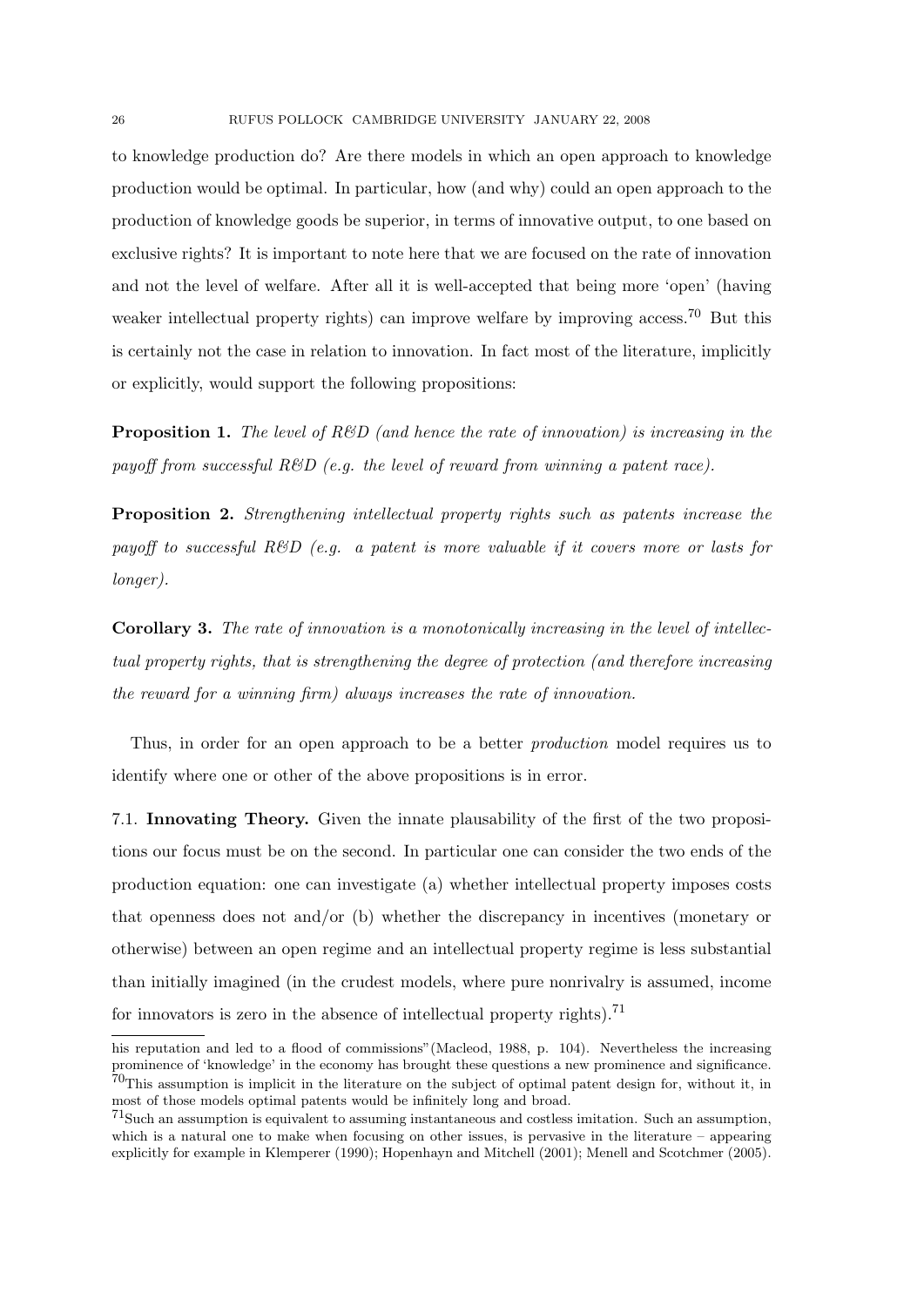On the cost side there are various points to be made. With cumulative innovation the rights of new innovators may overlap with those of old. Combined with obstacles to perfectly efficient bargaining (such as imperfect information) exclusive rights may result in hold-up. This approach appears in both Bessen and Maskin (2006) (discussed above in Section 4) and Pollock (2006b). Both papers find that, in certain circumstances, it will be preferable to have an open, rather than an intellectual property rights, regime.<sup>72</sup>

One would also expect the level of componentization to play a role (for example, one would expect the degree of hold-up to increase with the level of 'componentization'. Componentization is used as a generic term here to denote the situation where a given product or idea combines or depends upon many previous ones (rather than a single one). As yet, there are very few papers that address the question of innovation, and innovation policy, in the area of componentized goods (and none that the author knows of which address componentized and cumulative innovation). Shapiro (2001) considers cross-licensing and patents pools and makes the general point that pools improve welfare when the patents are complements but harm welfare when the patents are substitutes. Lerner and Tirole (2004) develop a more complex model of patent pool arrangements seeking to provide some general guidelines as to when such pools are welfare improving. Meanwhile, Gilbert and Katz (2007), develop a patent race model for 'complex' technologies (those with many components) and investigate what the optimal division of profit should be in order to induce efficient R&D effort.<sup>73</sup>

A second option, also related to the cumulativeness of innovation, is that participation (production) at different innovation stages are linked – for example, one could have that participation at any given stage in the innovation 'ladder' is dependent on participation at the previous stage. In this case, intellectual property rights, by excluding innovators from participation at stage N, reduce those who can participate at future stages. In such a situation it is possible that all innovators lose out in the long run – even those who, by successfully obtaining intellectual property rights, gain in the short term. As a result the

 $72$ See also the model of Hunt (2006) who develops a simple model in which patents may reduce R&D.

<sup>73</sup>The componentization of production in an industry combined with the presence of intellectual property rights can lead to patent 'thickets' which obstruct innovation. Hall and Ziedonis (2001) provide evidence for this effect in the semiconductor industry while Bessen and Hunt (2007) do so for the software industry – in this area there is also the recent work of Noel and Schankerman (2006) which looks at the overall effect of patents in the software industry (focusing on large firms only) and while finding some negative impact of 'thicketiness' find an overall positive impact of patents on R&D.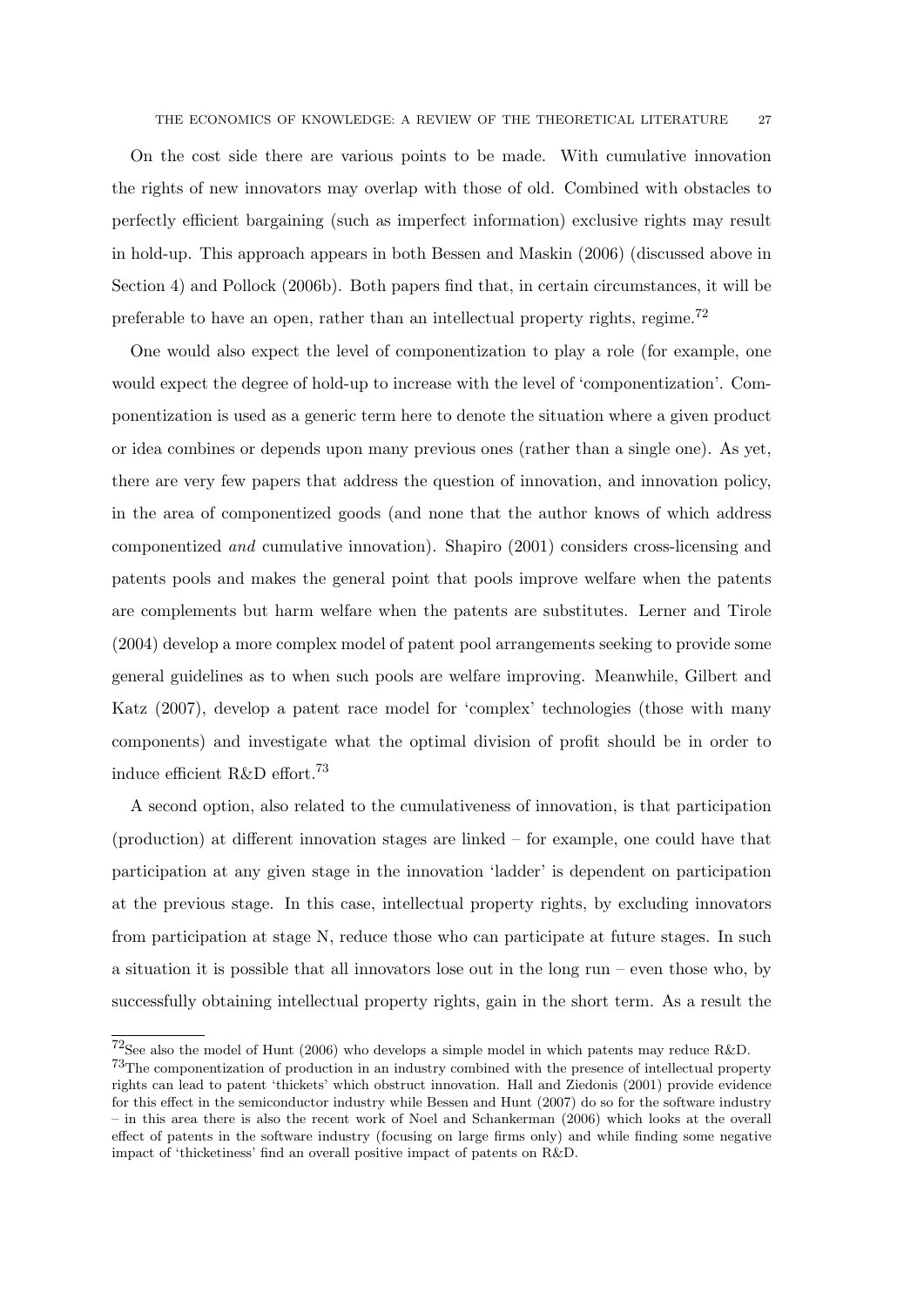level of innovation will be reduced compared to the situation without intellectual property rights.

Turning to income side of the equation the first point to consider is the possibility of up-front funding. With up-front funding either by rewards or by direct subsidy (research in universities for example) it is possible for work to be open ab initio and, at the same time, for their 'creators' to be guaranteed remuneration.<sup>74</sup>

Even without up-front funding it is often possible for creators to derive a substantial income by means other than by the use of exclusive rights. Of course, one must be careful here since the primary alternative to the use of intellectual property is not openness but secrecy. Thus, in considering the various methods by which remuneration can be obtained, we should confine ourselves to those mechanisms that are compatible with open production (that is those which ensure the knowledge produced is 'open').

The most prominent examples of such mechanisms arise where there exists a rival good which is complementary to the underlying knowledge.<sup>75</sup> Examples of such a complementary rival good include support services in relation to open source software, live performances in relation to 'open' music,<sup>76</sup> and access to attention in the case of advertising supported information provision.

We should also add a qualification to the implicit assumption of opposition between openness and intellectual property. It should be remembered that the relationship between the open 'commons' and the enclosed realm of intellectual property rights is not a purely antagonistic one. As intellectual property rights expire, the knowledge they cover flows into the public domain, increasing and enriching it. Conversely, it is a fact universally acknowledged that all creators must be in want of a rich and vibrant public domain on which to build and from which to derive new ideas. Of course, the history of intellectual property, or at least copyright, can provide many instances where this flow has been dammed or even reversed by sudden expansions in the scope or duration of rights (or even

<sup>74</sup>OECD (2005) figures indicate that in 2004 private firms accounted for approximately 53% of total expenditure R&D with the remainder coming from public sources. In the USA and Japan the private share is higher at 63% and 74% respectively. In Latin American by contrast the public share is the majority (NSF 2000). For work on alternative compensation systems and 'prize design' see Wright (1983); De Laat (1996); Kremer (1998); Shavell and van Ypersele (2001); Fisher (2004).

 $^{75}$ The potential use of complementary goods as an alternative method of appropriation when intellectual property is weak found particular emphasis in the seminal article of Teece (1986) – revisited in a recent special issue of Research Policy( volume 35, number 8, October 2006).

 $^{76}\rm{See},$  for example, Connolly and Krueger (2005); Mortimer and Sorenson (2005).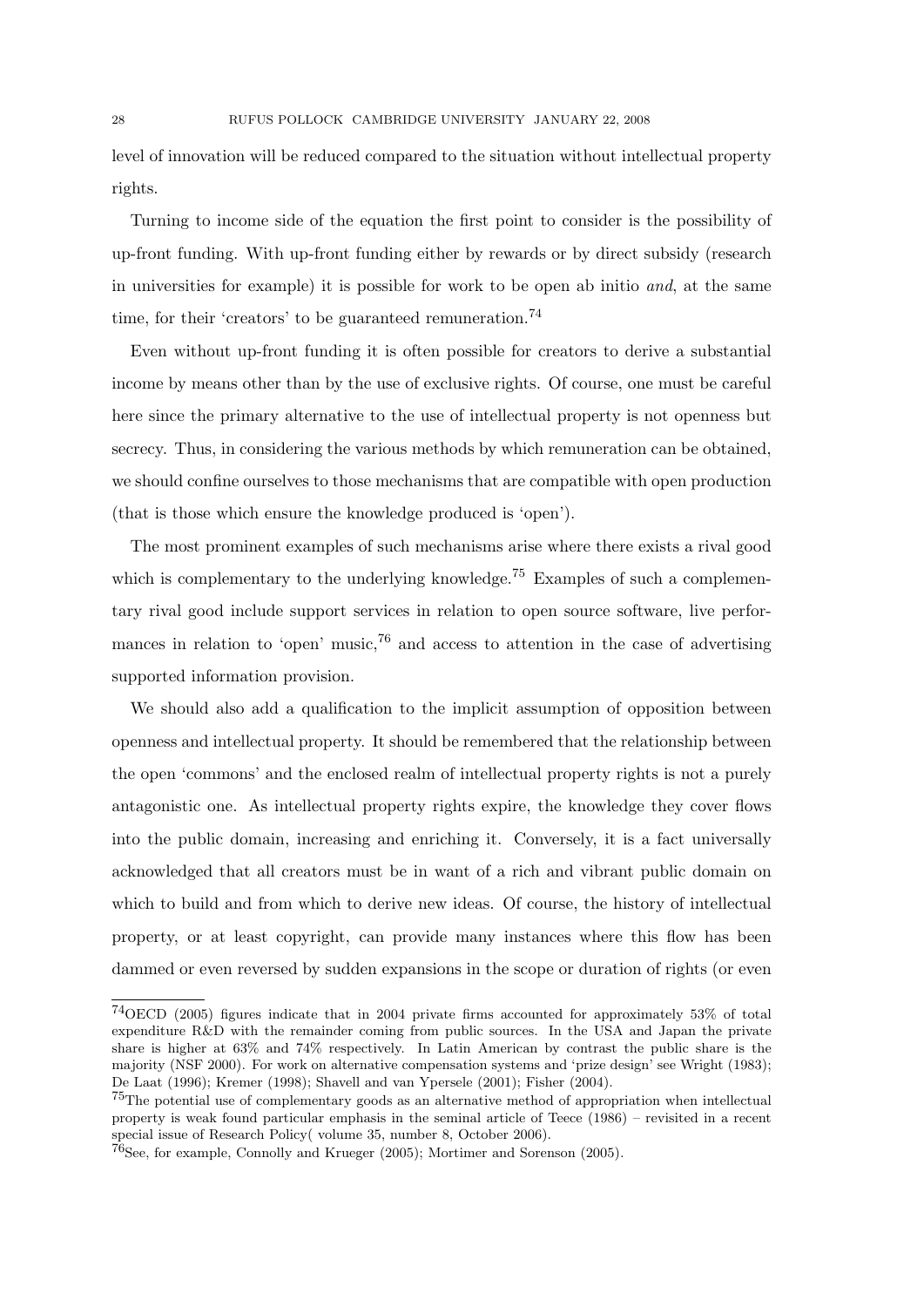where such changes are usually applied equally to existing and prospective work thereby removing work from the public domain). Nevertheless the fact remains that, at least when not abused, the relationship can be a symbiotic one rather than one of rivalry and opposition.

7.2. Conclusion. From the above summary it should be clear that there are indeed reasons why the propositions, and their associated corollary, might fail, and for 'openness' to be good for innovation. That said, whilst progress is being made, there is, as yet, no fully articulated and intellectually coherent theory, or empirics, of open knowledge production that can convincingly demonstrate its advantages when compared to other approaches, such as those based on exclusive rights (intellectual property).

Furthermore, it is necessary to go beyond simple explanation, to examine in detail both (a) the various factors at work that influence the attractiveness (or not) of an open approach and (b) how these factors relate to the different types of subject matter. Is it, for example, the feasability of up-front funding, the presence of strong first-mover advantages, the level of transaction costs or the degree of componentization – among many other factors – that determine the advantages (and disadvantages) of an open approach vis-a-vis intellectual property? And are these factors constant or do they vary across disciplines? Are the same factors equally important in the production of pharmaceuticals and the development of operating systems – or, for that matter, online encyclopaedias? If not, as seems likely, then any general theory will need careful calibration to the specifics of the case at hand.

#### **REFERENCES**

- Philippe Aghion and Peter Howitt. A Model of Growth Through Creative Destruction. Econometrica, 60(2):323–351, March 1992. ISSN 00129682.
- Philippe Aghion, Christopher Harris, Peter Howitt, and John Vickers. Competition, Imitation and Growth with Step-by-Step Innovation. The Review of Economic Studies, 68 (3):467–492, July 2001. ISSN 00346527.
- Philippe Aghion, Nick Bloom, Richard Blundell, Rachel Griffith, and Peter Howitt. Competition and Innovation: An Inverted-U Relationship. The Quarterly Journal of Economics, 120(2):701–728, May 2005.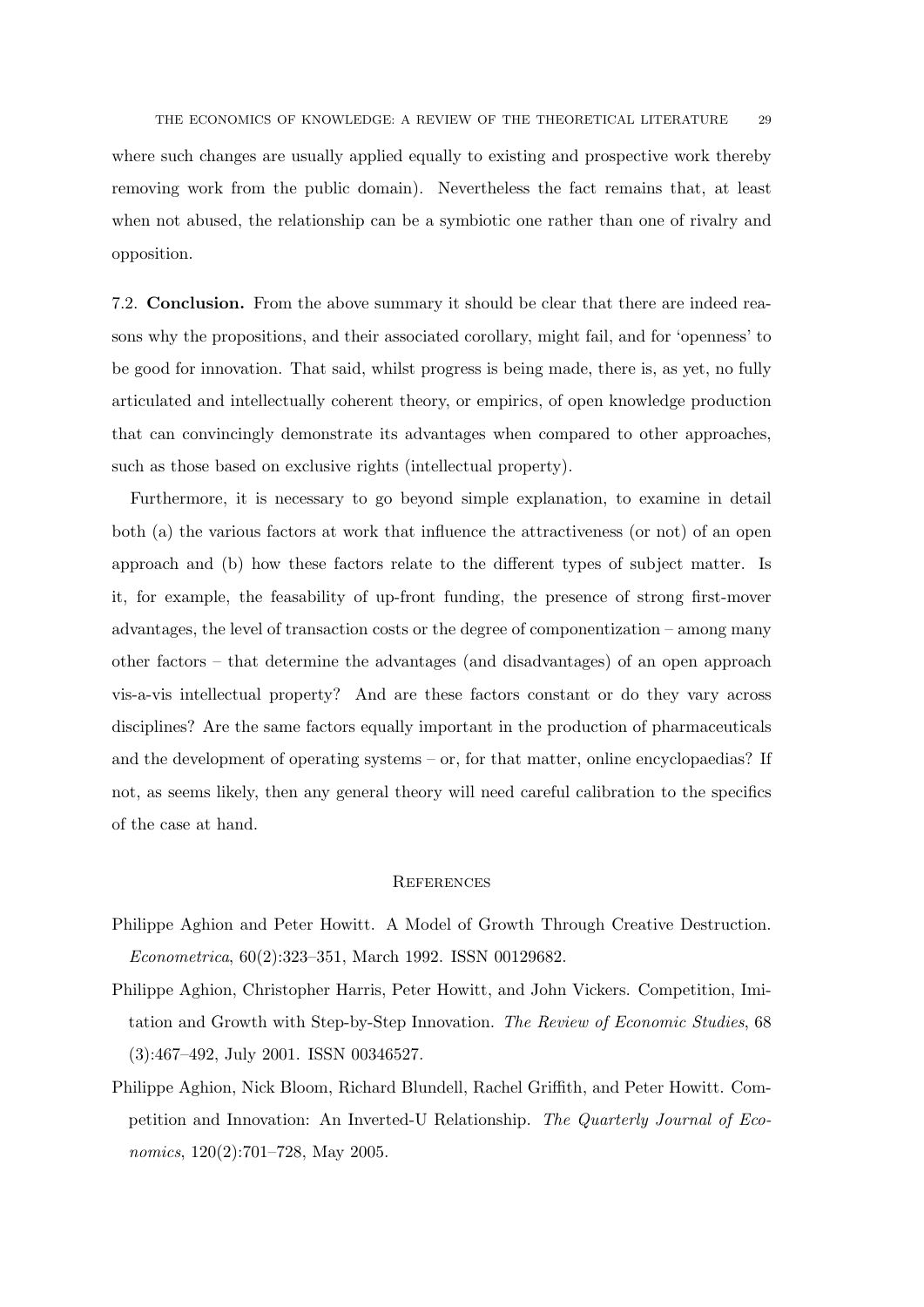- Bharat N Anand and Tarun Khanna. The Structure of Licensing Contracts. Journal of Industrial Economics, 48(1):103–35, March 2000.
- James J Anton and Dennis A Yao. Expropriation and Inventions: Appropriable Rents in the Absence of Property Rights. The American Economic Review, 84(1):190–209, March 1994. ISSN 00028282.
- James J Anton and Dennis A Yao. The Sale of Ideas: Strategic Disclosure, Property Rights, and Contracting. The Review of Economic Studies, 69(3):513–531, July 2002. ISSN 00346527.
- Kenneth Arrow. Economic Welfare and the Allocation of Resources for Invention. In The Rate and Direction of Inventive Activity: Economic and Social Factors, pages 619–625. Princeton University Press, 1962.
- Kenneth Arrow. The Interaction of Corporate Market Allocation Processes and Entrepreneurial Activity. In R. H. Day, G. Eliasson, and C. Wihlborg, editors, The Markets for Innovation, Ownership and Control. Amsterdam: North-Holland, 1993.
- William L Baldwin and Gerald L Childs. The Fast Second and Rivalry in Research and Development. Southern Economic Journal, 36(1):18–24, July 1969. ISSN 00384038.
- Yoram Barzel. Optimal Timing of Innovations. The Review of Economics and Statistics, 50(3):348–355, August 1968. ISSN 00346535.
- John Beath, Yannis Katsoulacos, and David Ulph. Sequential Product Innovation and Industry Revolution. The Economic Journal, 97(Supplement: Conference Papers):32– 43, 1987. ISSN 00130133.
- Yochai Benkler. Coase's Penguin, or Linux and The Nature of the Firm. Yale Law Journal, 112(3):369–446, 2002.
- Jean-Pierre Benoit. Innovation and Imitation in a Duopoly. The Review of Economic Studies, 52(1):99–106, 1985. ISSN 00346527.
- James Bessen. Hold-up and Patent Licensing of Cumulative Innovations with Private Information. Economics Letters, 82(3):321–326, 2004.
- James Bessen. Open Source Software: Free Provision of Complex Public Goods. In Jargen Bitzer and Philipp J. H. Schraeder, editors, The Economics of Open Source Software Development. Elsevier B. V., 2006.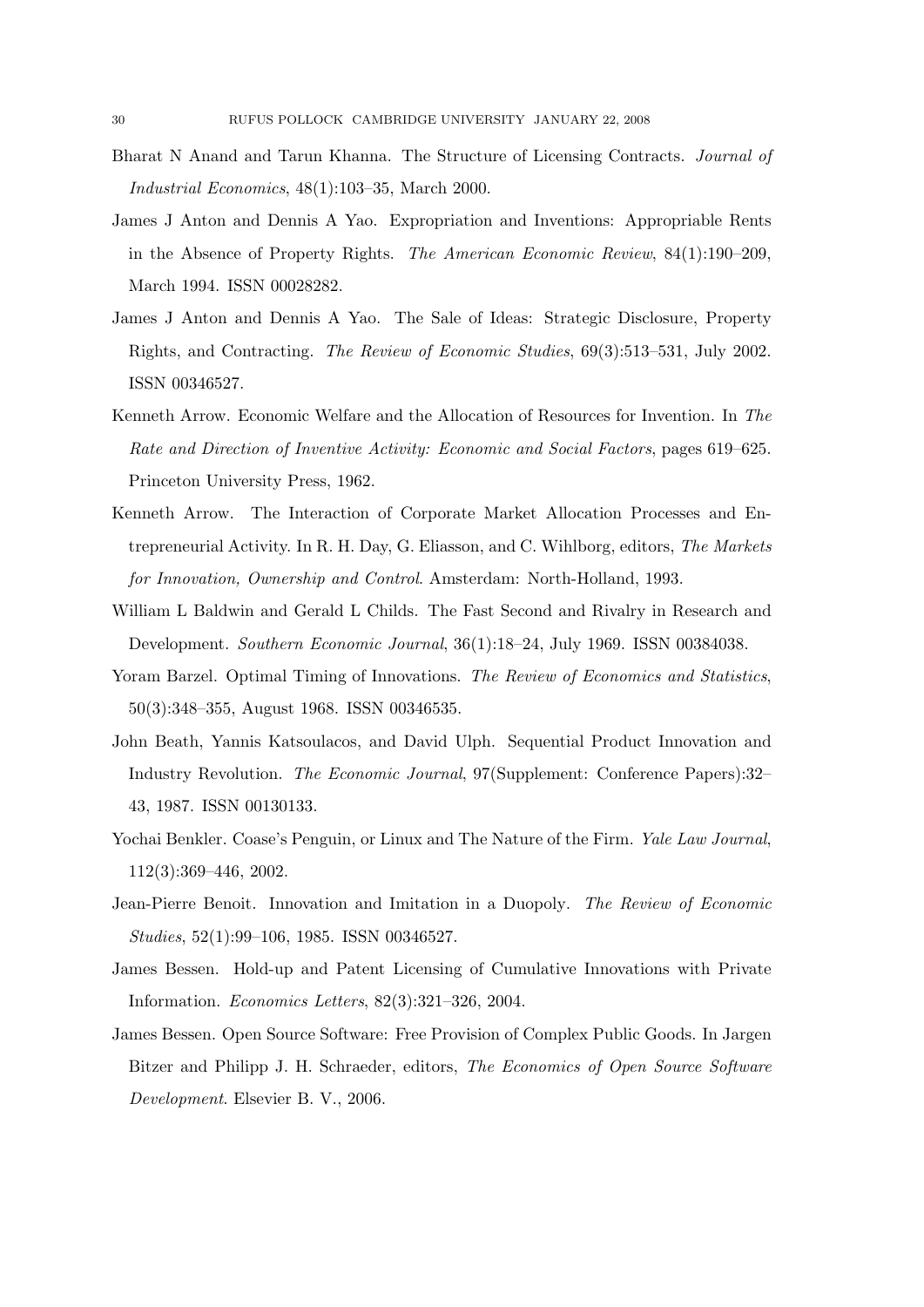- James Bessen and Robert M. Hunt. An Empirical Look at Software Patents. Journal of Economics & Management Strategy,  $16(1):157-189$ , 03 2007.
- James Bessen and Eric Maskin. Sequential Innovation, Patents, and Innovation. NajEcon Working Paper Reviews 321307000000000021, www.najecon.org, May 2006.
- Sudipto Bhattacharya and Dilip Mookherjee. Portfolio Choice in Research and Development. The RAND Journal of Economics, 17(4):594–605, 1986. ISSN 07416261.
- Michele Boldrin and David Levine. Perfectly Competitive Innovation, 1 2003. Unpublished working paper. First version 1997-10-03.
- Michele Boldrin and David Levine. IP and market size. Levine's Working Paper Archive 618897000000000836, UCLA Department of Economics, July 2005.
- A. Bonaccorsi and C. Rossi. Altruistic individuals, selfish firms? The structure of motivation in Open Source software. First Monday, 9(1), 2004.
- Christopher Budd, Christopher Harris, and John Vickers. A Model of the Evolution of Duopoly: Does the Asymmetry between Firms Tend to Increase or Decrease? The Review of Economic Studies, 60(3):543–573, July 1993. ISSN 00346527.
- Harun Bulut and GianCarlo Moschini. Patents, trade secrets and the correlation among R&D projects. Economics Letters, 91(1):131–137, April 2006.
- Luis Cabral. Bias in market R&D portfolios. International Journal of Industrial Organization, 12(4):533–547, December 1994.
- Luis Cabral and Ben Polak. Dominant Firms, Imitation, and Incentives to Innovate. Working Papers 07-6, New York University, Leonard N. Stern School of Business, Department of Economics, 2007.
- Ramon Casadesus-Masanell and Pankaj Ghemawat. Dynamic mixed duopoly: A model motivated by Linux vs. Windows. IESE Research Papers D/519, IESE Business School, September 2003. Forthcoming in Management Science.
- Howard F Chang. Patent Scope, Antitrust Policy, and Cumulative Innovation. The RAND Journal of Economics, 26(1):34–57, 1995. ISSN 07416261.
- Shubham Chaudhuri, Pinelopi K. Goldberg, and Panle Jia. Estimating the Effects of Global Patent Protection in Pharmaceuticals: A Case Study of Quinolones in India. The American Economic Review, 96(5):1477–1514, December 2006. ISSN 0002-8282. doi: 10.1257/000282806779396111.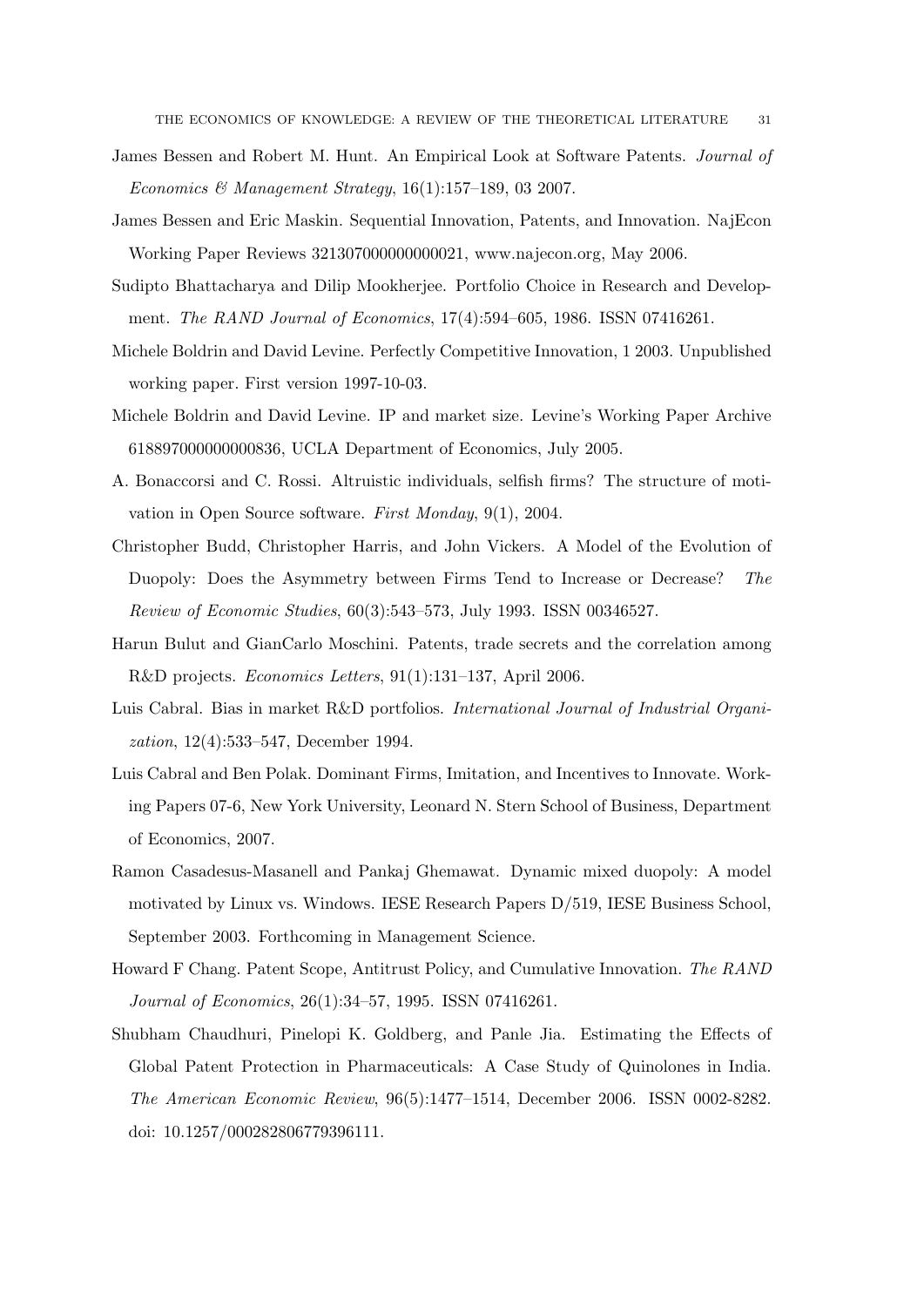- Jay Pil Choi. Patent Litigation as an Information-Transmission Mechanism. The American Economic Review, 88(5):1249–1263, December 1998. ISSN 00028282.
- Marie Connolly and Alan Krueger. Rockonomics: The Economics of Popular Music. Working Papers 499, Princeton University, Department of Economics, Industrial Relations Section., April 2005.
- Francesca Cornelli and Mark Schankerman. Patent Renewals and R&D Incentives. The RAND Journal of Economics, 30(2):197–213, 1999. ISSN 07416261.
- Partha Dasgupta. Patents, Priority and Imitation or, the Economics of Races and Waiting Games. The Economic Journal, 98(389):66–80, March 1988. ISSN 00130133.
- Partha Dasgupta. The Economics of Parallel Research. In Frank Hahn, editor, The Economic Theory of Information, Games, and Missing Markets. Oxford University Press, 1989.
- Partha Dasgupta and Eric Maskin. The Simple Economics of Research Portfolios. The Economic Journal, 97(387):581–595, 1987.
- Partha Dasgupta and Joseph Stiglitz. Uncertainty, Industrial Structure, and the Speed of R&D. The Bell Journal of Economics, 11(1):1–28, 1980a.
- Partha Dasgupta and Joseph Stiglitz. Industrial Structure and the Nature of Innovative Activity. The Economic Journal, 90(358):266–293, June 1980b. ISSN 00130133.
- Claude D'Aspremont and Alexis Jacquemin. Cooperative and Noncooperative R & D in Duopoly with Spillovers. The American Economic Review, 78(5):1133–1137, December 1988. ISSN 00028282.
- Carl Davidson and Paul Segerstrom. R&D Subsidies and Economic Growth. The RAND Journal of Economics, 29(3):548–577, 1998. ISSN 07416261.
- E. A. De Laat. Patents or Prizes: Monopolistic R&D and Asymmetric Information. International Journal of Industrial Organization, 15:369–390, 1996.
- Flavio Delbono. Market Leadership With a Sequence of History Dependent Patent Races. The Journal of Industrial Economics, 38(1):95–101, September 1989. ISSN 00221821.
- Flavio Delbono and Vincenzo Denicolo. Incentives to Innovate in a Cournot Oligopoly. The Quarterly Journal of Economics, 106(3):951–961, August 1991. ISSN 00335533.
- Victor Denicolo. Two-Stage Patent Races and Patent Policy. Rand Journal of Economics, 31:488–501, 2000.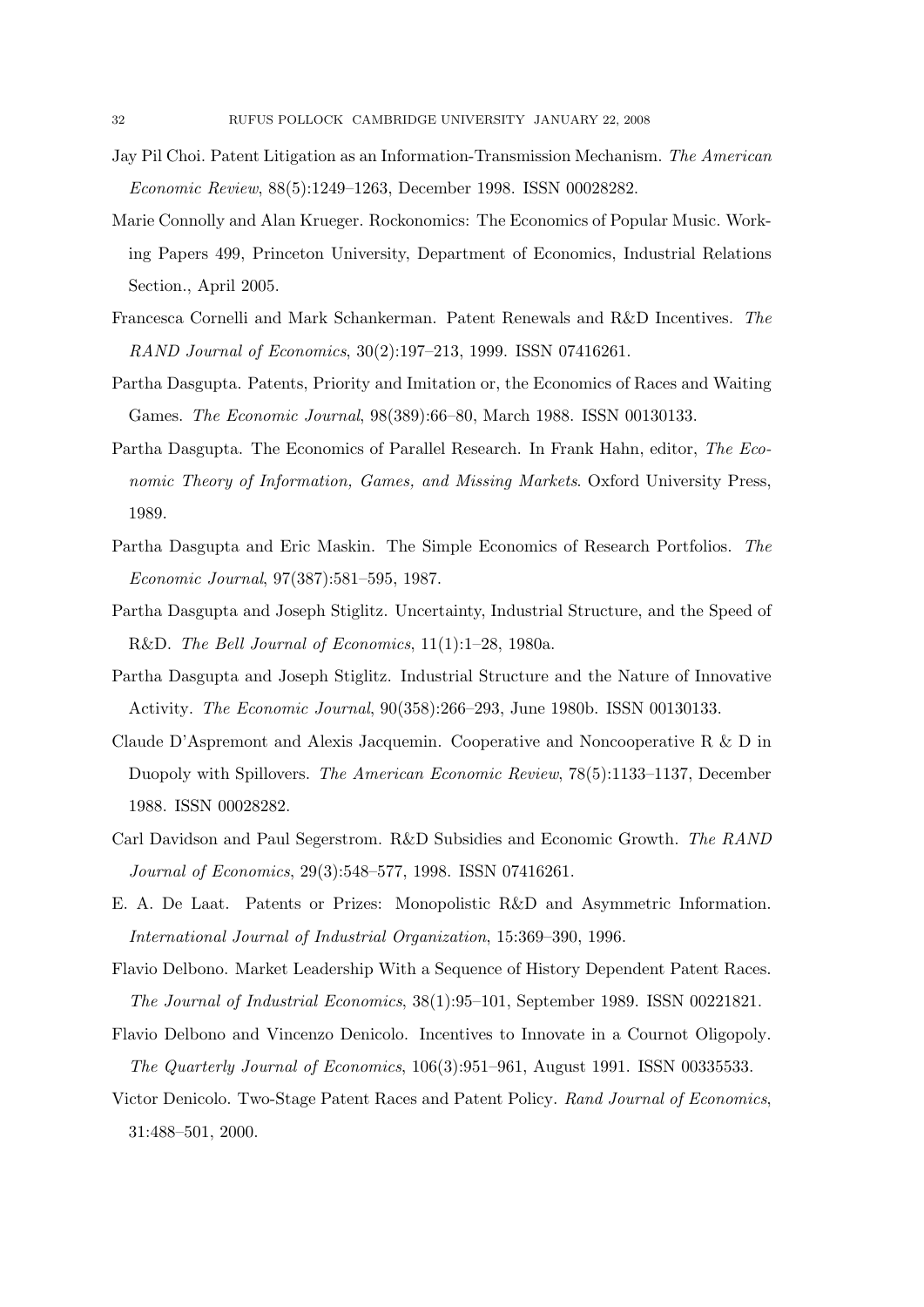- Vincenzo Denicolo. Patent Races and Optimal Patent Breadth and Length. The Journal of Industrial Economics, 44(3):249–265, September 1996. ISSN 00221821.
- Vincenzo Denicolo and Luigi Alberto Franzoni. The Contract Theory of Patents. International Review of Law and Economics, 23(4):365–380, December 2003.
- Avinish Dixit. A General Model of R&D Competition and Policy. The RAND Journal of Economics, 19(3):317–326, 1988.
- Giovanni Dosi. Sources, Procedures, and Microeconomic Effects of Innovation. Journal of Economic Literature, pages 1120–1171, 1988.
- Mukesh Eswaran. Licensees as Entry Barriers. The Canadian Journal of Economics / Revue canadienne d'Economique, 27(3):673–688, August 1994. ISSN 00084085.
- Joseph Farrell, Richard Gilbert, and Michael Katz. Market Structure, Organizational Structure, and R&D Diversity. Department of Economics, Working Paper Series 1049, Department of Economics, Institute for Business and Economic Research, UC Berkeley, October 2002.
- William W. Fisher. Promises to Keep: Technology, Law, and the Future of Entertainment. Stanford University Press, August 2004. ISBN 0804750130.
- Dominique Foray. The Economics of Knowledge. MIT, 2004.
- Drew Fudenberg, Richard Gilbert, Joseph Stiglitz, and Jean Tirole. Preemption, leapfrogging and competition in patent races. European Economic Review, 22(1):3–31, June 1983.
- Carl A Futia. Schumpeterian Competition. The Quarterly Journal of Economics, 94(4): 675–695, June 1980. ISSN 00335533.
- J. J. Gabszewicz and J.-F. Thisse. Entry (and Exit) in a Differentiated Industry. Journal of Economic Theory, 22:327–338, 1980.
- Nancy Gallini. Patent Policy and Costly Imitation. Rand Journal of Economics, 23(1): 52–63, 1992.
- Nancy T Gallini. Deterrence by Market Sharing: A Strategic Incentive for Licensing. The American Economic Review, 74(5):931–941, December 1984. ISSN 00028282.
- Nancy T Gallini and Ralph A Winter. Licensing in the Theory of Innovation. The RAND Journal of Economics, 16(2):237–252, 1985. ISSN 07416261.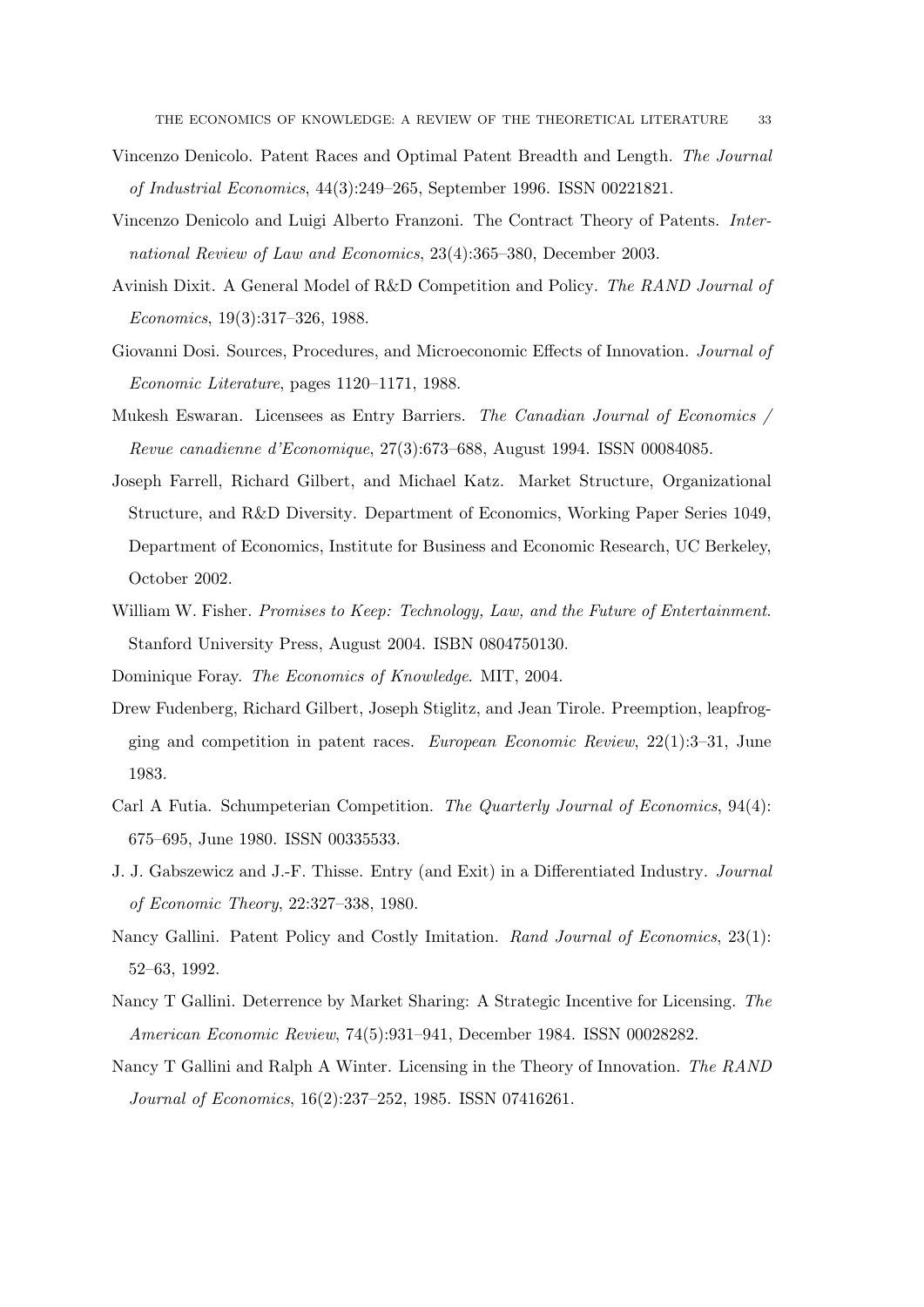- Nancy T Gallini and Brian D Wright. Technology Transfer under Asymmetric Information. The RAND Journal of Economics, 21(1):147–160, 1990. ISSN 07416261.
- Alexandre Gaudeul. Open Source Software Development Patterns and License Terms. Technical report, September 2004.
- Richard Gilbert and Michael Katz. Efficient Division of Profit for Complex Technologies, 2007. Unpublished working paper.
- Richard Gilbert and Carl Shapiro. Optimal Patent Length and Breadth. The RAND Journal of Economics, 21(1):106–112, 1990. ISSN 07416261.
- Richard J Gilbert and David M. G Newbery. Preemptive Patenting and the Persistence of Monopoly. The American Economic Review, 72(3):514–526, June 1982. ISSN 00028282.
- Michael Gort and Steven Klepper. Time Paths in the Diffusion of Product Innovations. Economic Journal, 92(367):630–653, 1982.
- Sanjeev Goyal and Jose Luis Moraga-Gonzalez. R&D Networks. The RAND Journal of Economics, 32(4):686–707, 2001. ISSN 07416261.
- Jerry Green and Suzanne Scotchmer. On the Division of Profit between Sequential Innovators. Rand Journal of Economics, 26(1):20–33, 1995.
- Zvi Griliches. Hybrid Corn: An Exploration in the Economics of Technological Change. Econometrica, 25(4):501–522, October 1957. ISSN 00129682.
- Gene M Grossman and Elhanan Helpman. Quality Ladders in the Theory of Growth. The Review of Economic Studies, 58(1):43–61, 1991a. ISSN 00346527.
- Gene M Grossman and Elhanan Helpman. Quality Ladders and Product Cycles. The Quarterly Journal of Economics, 106(2):557–586, May 1991b. ISSN 00335533.
- Gene M Grossman and Carl Shapiro. Optimal Dynamic R&D Programs. The RAND Journal of Economics, 17(4):581–593, 1986. ISSN 07416261.
- Gillian K. Hadfield. The Economics of Copyright: An Historical Perspective. Copyright Law Symposium, 38:1–46, 1992.
- Bronwyn Hall and Rosemarie Ziedonis. The patent paradox revisited: an empirical study of patenting in the U.S. semiconductor industry, 1979-1995. Rand Journal of Economics, 32(1):101–128, 2001.
- Arnold C Harberger. Monopoly and Resource Allocation. The American Economic Review, 44(2, Papers and Proceedings of the Sixty-sixth Annual Meeting of the American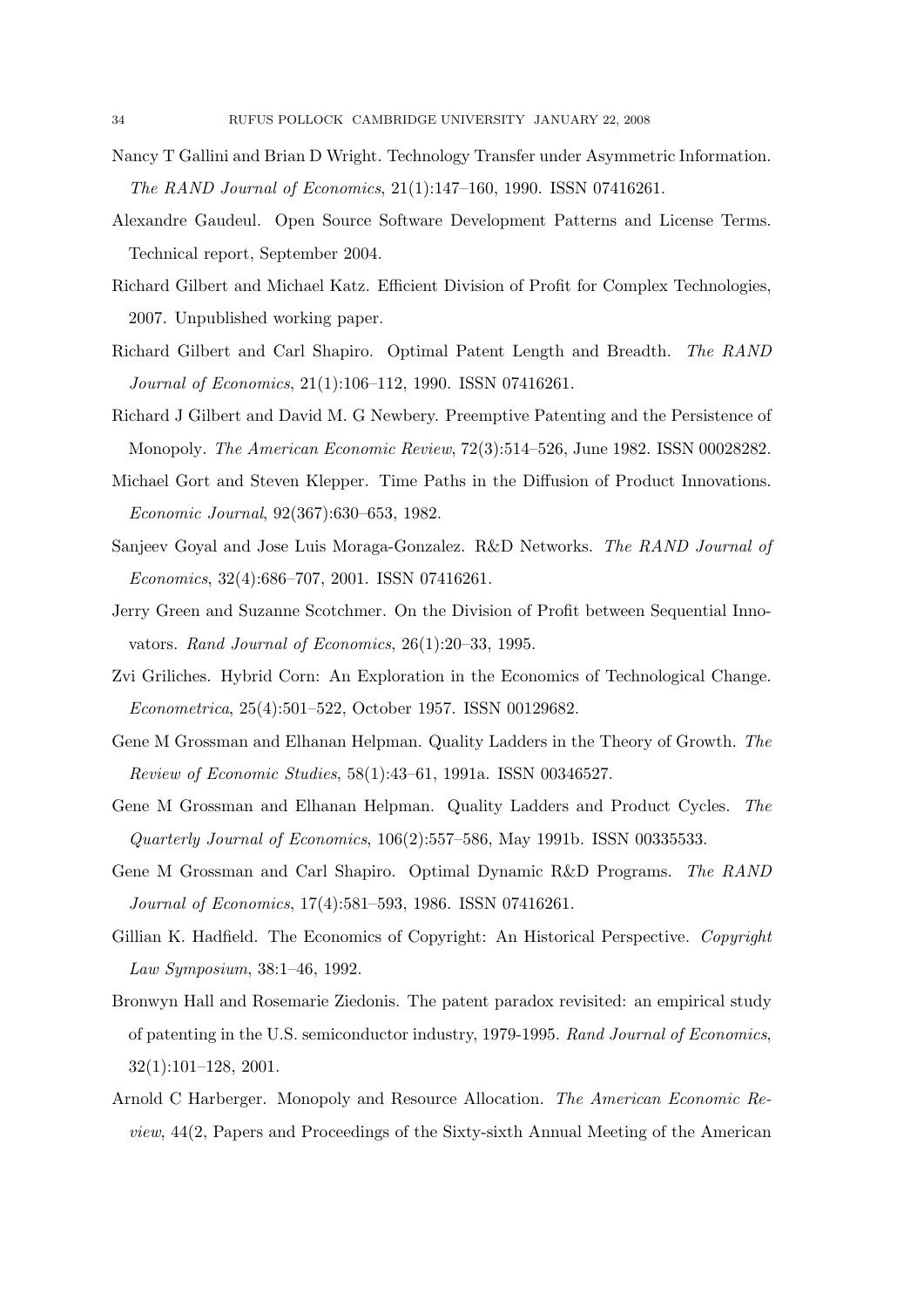Economic Association):77–87, May 1954. ISSN 00028282.

- Christopher Harris and John Vickers. Perfect Equilibrium in a Model of a Race. Review of Economic Studies, 52(2):193–209, April 1985a.
- Christopher Harris and John Vickers. Patent Races and the Persistence of Monopoly. The Journal of Industrial Economics, 33(4, A Symposium on Oligopoly, Competition and Welfare):461–481, June 1985b. ISSN 00221821.
- Christopher Harris and John Vickers. Racing with Uncertainty. The Review of Economic Studies, 54(1):1–21, 1987. ISSN 00346527.
- John F. R Harter. Differentiated Products with R&D. The Journal of Industrial Economics, 41(1):19–28, March 1993. ISSN 00221821.
- John F. R. Harter. The Propensity to Patent with Differentiated Products. Southern Economic Journal, 61(1):195–201, July 1994. ISSN 00384038.
- Elhanan Helpman. Innovation, Imitation, and Intellectual Property Rights. Econometrica, 61(6):1247–1280, November 1993. ISSN 00129682.
- Hugo A Hopenhayn and Matthew F Mitchell. Innovation Variety and Patent Breadth. The RAND Journal of Economics, 32(1):152–166, 2001. ISSN 07416261.
- Andrew W Horowitz and Edwin L. C Lai. Patent Length and the Rate of Innovation. International Economic Review, 37(4):785–801, November 1996. ISSN 00206598.
- Ira Horowitz. Research Inclinations of a Cournot Oligopolist. The Review of Economic Studies, 30(2):128–130, June 1963. ISSN 00346527.
- Ignatius Horstmann, Glenn M MacDonald, and Alan Slivinski. Patents as Information Transfer Mechanisms: To Patent or (Maybe) Not to Patent. The Journal of Political Economy, 93(5):837–858, October 1985. ISSN 00223808.
- Robert M. Hunt. Patentability, Industry Structure, and Innovation. Journal of Industrial Economics, 52(3):401–425, 09 2004.
- Robert M. Hunt. When Do More Patents Reduce R&D? American Economic Review, 96 (2):87–91, May 2006.
- R. Hurt and R. Schuchman. The Economic Rationale for Copyright. American Economic Review, 56(1):421–432, 1966.
- Thomas Jefferson. The Writings of Thomas Jefferson. Washington: Thomas Jefferson Memorial Association, 1905.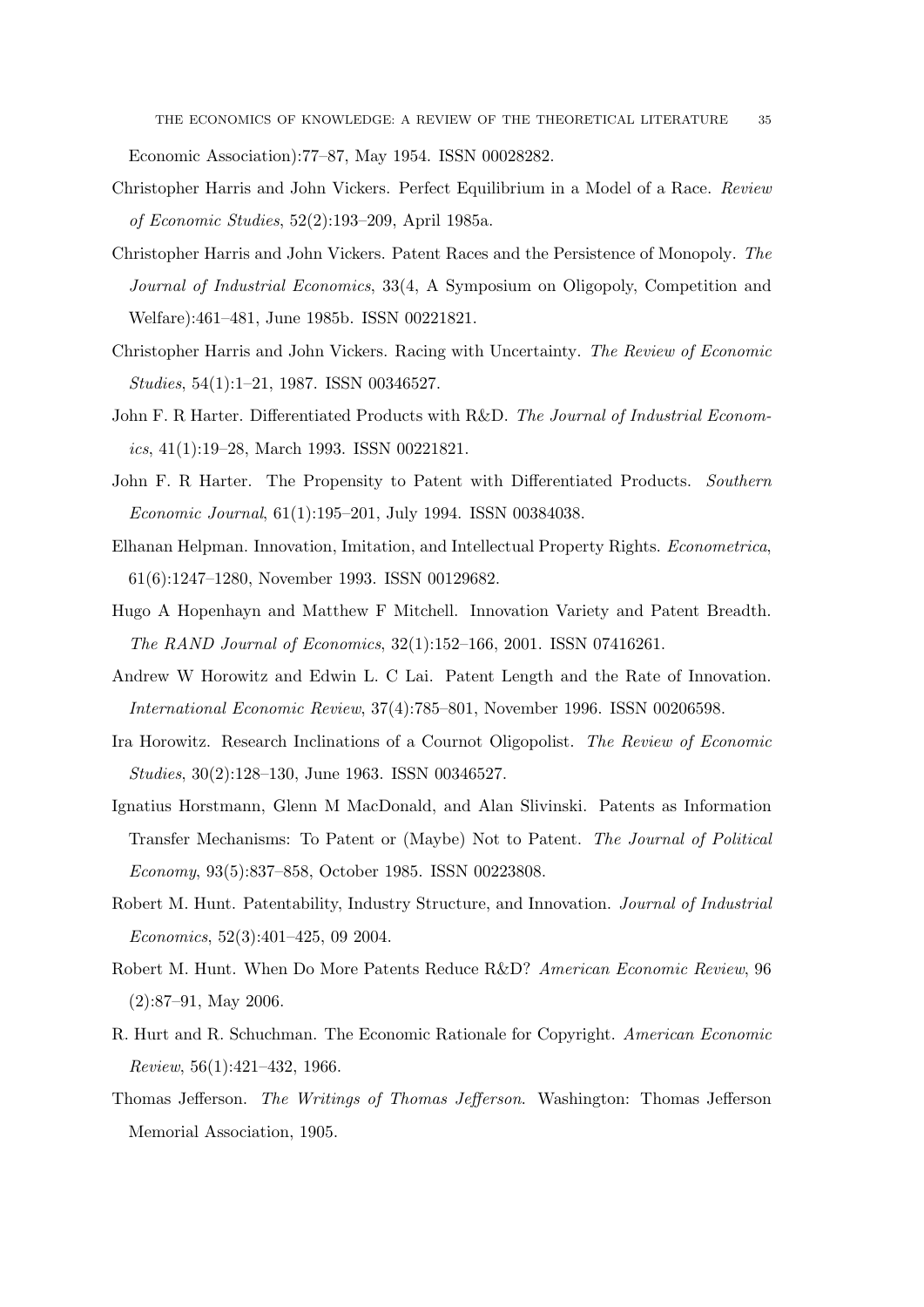- Boyan Jovanovic. Selection and the Evolution of Industry. Econometrica, 50(3):649–670, May 1982. ISSN 00129682.
- Boyan Jovanovic and Glenn M MacDonald. Competitive Diffusion. The Journal of Political Economy, 102(1):24–52, February 1994. ISSN 00223808.
- Kenneth L Judd. On the Performance of Patents. Econometrica, 53(3):567–586, May 1985. ISSN 00129682.
- M. Kamien and N. Schwartz. Market Structure and Innovation. CUP, 1982.
- Morton I Kamien and Nancy L Schwartz. Timing of Innovations Under Rivalry. Econometrica, 40(1):43–60, 1972a. ISSN 00129682.
- Morton I Kamien and Nancy L Schwartz. Market Structure, Rivals' Response, and the Firm's Rate of Product Improvement. The Journal of Industrial Economics, 20(2): 159–172, April 1972b. ISSN 00221821.
- Morton I Kamien and Nancy L Schwartz. Patent Life and R&D Rivalry. The American Economic Review, 64(1):183–187, March 1974. ISSN 00028282.
- Morton I Kamien and Nancy L Schwartz. Potential Rivalry, Monopoly Profits and the Pace of Inventive Activity. The Review of Economic Studies, 45(3):547–557, October 1978. ISSN 00346527.
- Morton I Kamien and Yair Tauman. Fees Versus Royalties and the Private Value of a Patent. The Quarterly Journal of Economics, 101(3):471–492, August 1986. ISSN 00335533.
- Yannis Katsoulacos and David Ulph. Endogenous Spillovers and the Performance of Research Joint Ventures. The Journal of Industrial Economics, 46(3):333–357, September 1998. ISSN 00221821.
- Michael Katz and Carl Shapiro. Network Externalities, Competition, and Compatibility. American Economic Review, 75:424–440, 1985a.
- Michael L Katz. An Analysis of Cooperative Research and Development. The RAND Journal of Economics, 17(4), 1986. ISSN 07416261.
- Michael L Katz and Janusz A Ordover. R&D Cooperation and Competition. Brookings Papers on Economic Activity. Microeconomics, 1990:137–203, 1990. ISSN 10578641.
- Michael L Katz and Carl Shapiro. On the Licensing of Innovations. The RAND Journal of Economics, 16(4):504–520, 1985b. ISSN 07416261.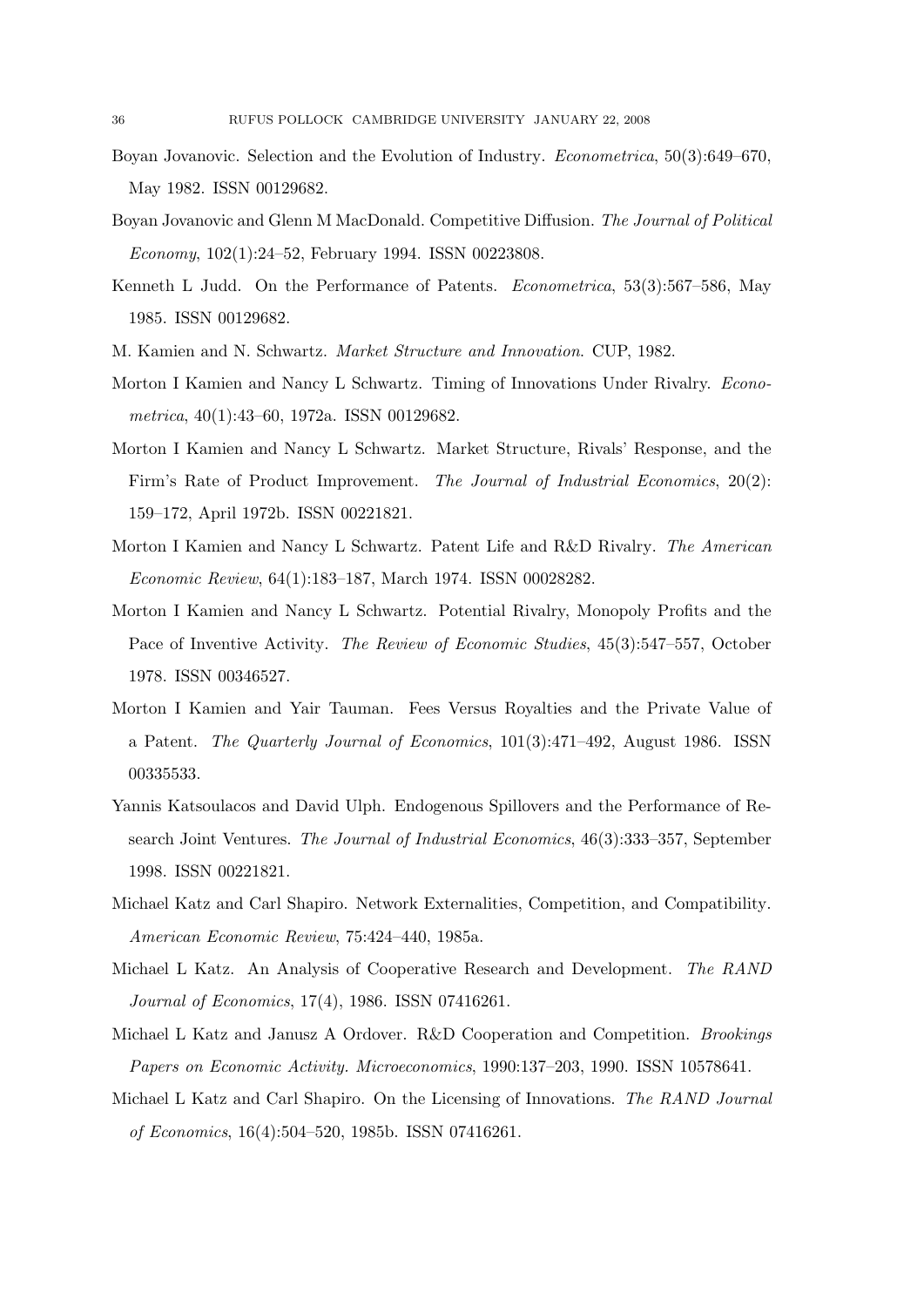- Michael L Katz and Carl Shapiro. How to License Intangible Property. The Quarterly Journal of Economics, 101(3):567–590, August 1986. ISSN 00335533.
- Michael L Katz and Carl Shapiro. R&D Rivalry with Licensing or Imitation. The American Economic Review, 77(3):402–420, June 1987. ISSN 00028282.
- Edmund W Kitch. The Nature and Function of the Patent System. Journal of Law and Economics, 20(2):265–290, October 1977. ISSN 00222186.
- Paul Klemperer. How Broad Should the Scope of Patent Protection Be? RAND Journal of Economics, 21(1):113–130, 1990.
- Steven Klepper and K. Simons. The Making of an Oligopoly: Firm Survival and Technological Change in the Evolution of the U.S. Tire Industry. Journal of Political Economy, 108(4):728–760, 2000.
- Michael Kremer. Patent Buyouts: A Mechanism for Encouraging Innovation. The Quarterly Journal of Economics, 113(4):1137–1167, November 1998. ISSN 00335533.
- Paul Krugman. A Model of Innovation, Technology Transfer, and the World Distribution of Income. The Journal of Political Economy, 87(2):253–266, April 1979. ISSN 00223808.
- Karim R. Lakhani and Eric von Hippel. How open source software works: "free" user-touser assistance. Research Policy, 32(6):923–943, 2003.
- William Landes and Richard Posner. An Economic Analysis of Copyright Law. *Journal* of Legal Studies, 18(2):325–363, 1989.
- Jean Olson Lanjouw. Patent Protection in the Shadow of Infringement: Simulation Estimations of Patent Value. The Review of Economic Studies, 65(4):671–710, October 1998. ISSN 00346527.
- Dermot Leahy and J. Peter Neary. Public Policy Towards R&D in Oligopolistic Industries. The American Economic Review, 87(4):642–662, September 1997. ISSN 00028282.
- Tom Lee and Louis L Wilde. Market Structure and Innovation: A Reformulation. The Quarterly Journal of Economics, 94(2):429–36, March 1980.
- Josh Lerner. An Empirical Exploration of a Technology Race. The RAND Journal of Economics, 28(2):228–247, 1997. ISSN 07416261.
- Josh Lerner and Jean Tirole. Some Simple Economics of Open. Journal of Industrial Economics, 50(2):197–234, June 2002.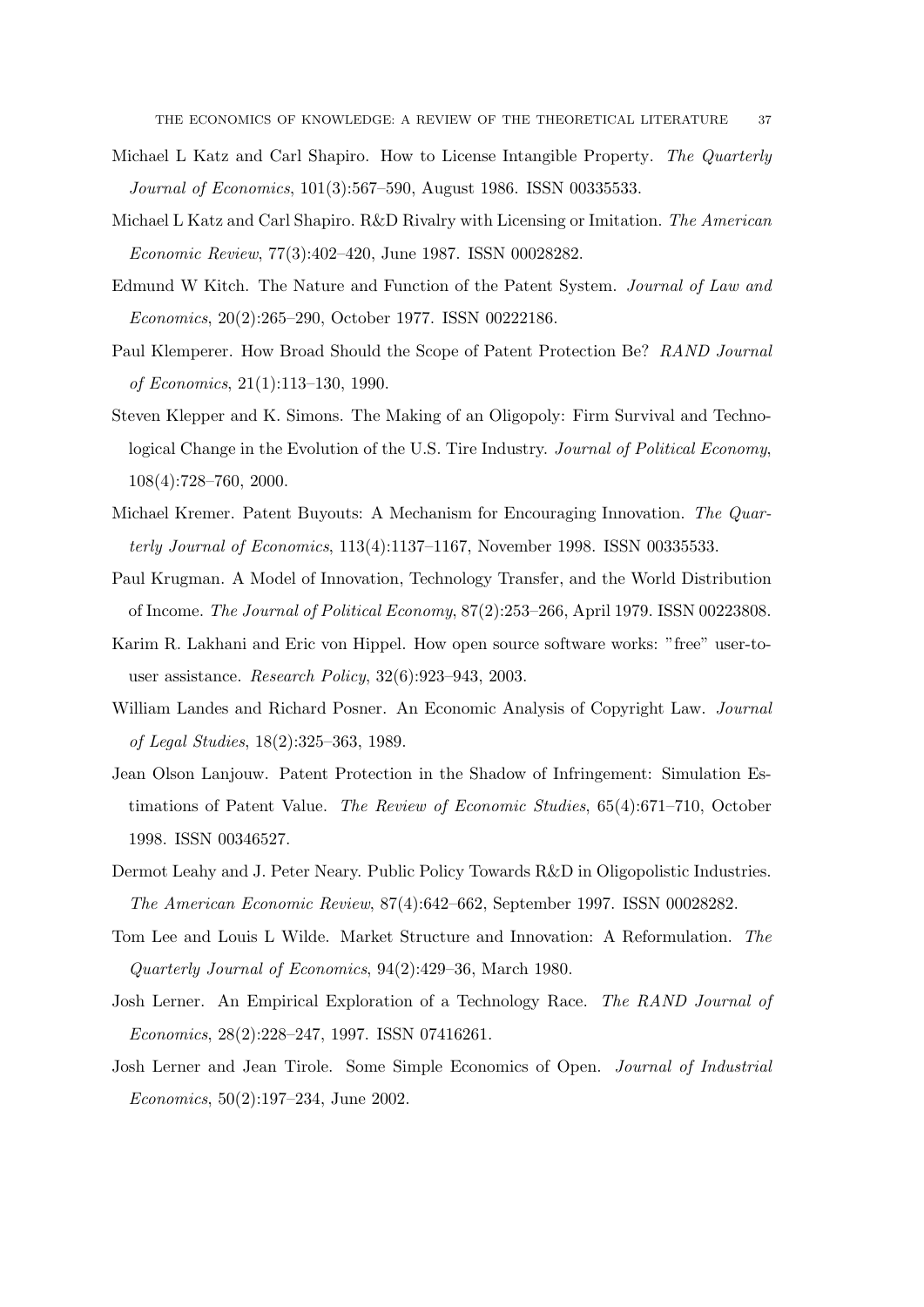- Josh Lerner and Jean Tirole. Efficient Patent Pools. The American Economic Review, 94 (3):691–711, June 2004. ISSN 00028282.
- Josh Lerner and Jean Tirole. The Economics of Technology Sharing: Open Source and Beyond. Journal of Economic Perspectives, 19(2):99–120, Spring 2005.
- Richard Levin, A. Klevorick, R. Nelson, S. Winter, R. Gilbert, and Z. Griliches. Appropriating the Returns from Industrial Research and Development. Brookings Papers on Economic Activity, 3:783–831, 1987.
- Richard C Levin. A New Look at the Patent System. The American Economic Review, 76(2, Papers and Proceedings of the Ninety-Eighth Annual Meeting of the American Economic Association):199–202, May 1986. ISSN 00028282.
- Glenn C Loury. Market Structure and Innovation. The Quarterly Journal of Economics, 93(3):395–410, August 1979.
- C. Macleod. Inventing the Industrial Revolution: The English Patent System, 1660-1800. Cambridge, 1988.
- Edwin Mansfield. Technical Change and the Rate of Imitation. Econometrica, 29(4): 741–766, October 1961. ISSN 00129682.
- Edwin Mansfield. How Rapidly Does New Industrial Technology Leak Out? Journal of Industrial Economics, 34(2):217–223, 1985.
- Edwin Mansfield, Mark Schwartz, and Samuel Wagner. Imitation Costs and Patents: An Empirical Study. Economic Journal, 91(364):907–918, 1981.
- Carmen Matutes, Pierre Regibeau, and Katharine Rockett. Optimal Patent Design and the Diffusion of Innovations. The RAND Journal of Economics, 27(1):60–83, 1996. ISSN 07416261.
- Stephen M. Maurer and Suzanne Scotchmer. Open Source Software: The New Intellectual Property Paradigm. NBER Working Papers 12148, National Bureau of Economic Research, Inc, April 2006.
- Peter Menell and Suzanne Scotchmer. Intellectual Property, 6 2005. forthcoming, Handbook of Law and Economics. Mitch Polinsky and Steven Shavell, eds. Amsterdam: Elsevier.
- Robert Merges and Richard Nelson. On the Complex Economics of Patent Scope. Columbia Law Review, 90:839–916, 5 1990.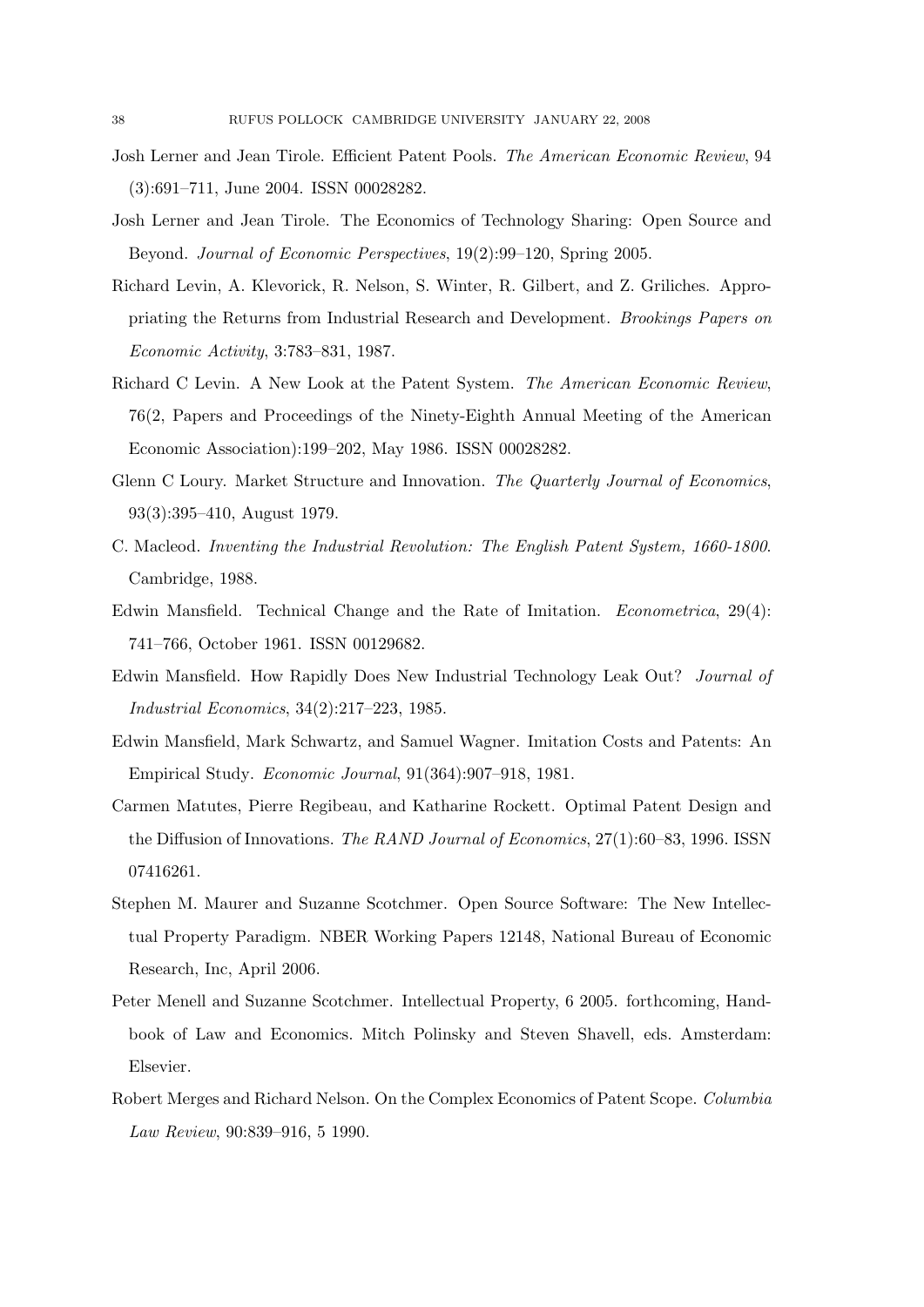- Julie Mortimer and Alan Sorenson. Supply Responses to Digital Distribution: Recorded Music and Live Performances. Technical report, 2005.
- Richard Nelson and Sidney Winter. An Evolutionary Theory of Economic Change. Harvard University Press, 1982.
- Michael D. Noel and Mark Schankerman. Strategic Patenting and Software Innovation. CEPR Discussion Papers 5701, C.E.P.R. Discussion Papers, May 2006.
- William Nordhaus. *Invention, Growth and Welfare: A Theoretical Treatment of Techno*logical Change. M.I.T. Press, 1969.
- Ted O'Donoghue. A Patentability Requirement for Sequential Innovation. The RAND Journal of Economics, 29(4):654–679, 1998. ISSN 07416261.
- Ted O'Donoghue, Suzanne Scotchmer, and Jacques Thisse. Patent Breadth, Patent Life, and the Pace of Technological Improvement. Journal of Economics and Management Strategy, 7:1–32, 1998.
- Ariel Pakes. Patents as Options: Some Estimates of the Value of Holding European Patent Stocks. Econometrica, 54(4):755–784, July 1986. ISSN 00129682.
- Lynne M Pepall and Daniel J Richards. Innovation, Imitation, and Social Welfare. Southern Economic Journal, 60(3):673–684, 1994. ISSN 00384038.
- Arnold Plant. The Economic Theory Concerning Patents for Inventions. Economica, 1 (1):30–51, 2 1934a.
- Arnold Plant. The Economic Aspects of Copyright in Books. Economica, 1(2):167–195, 5 1934b.
- Rufus Pollock. The Value of the Public Domain. Technical report, Institute for Public Policy Research, July 2006a.
- Rufus Pollock. Cumulative Innovation, Sampling and the Hold-up Problem. DRUID Working Papers 06-29, DRUID, Copenhagen Business School, Department of Industrial Economics and Strategy/Aalborg University, Department of Business Studies, 2006b.
- Daniel Quah. Almost Efficient Innovation By Pricing Ideas, June 2002. Unpublished LSE working paper.
- Jennifer F Reinganum. On the Diffusion of New Technology: A Game Theoretic Approach. The Review of Economic Studies, 48(3):395–405, July 1981. ISSN 00346527.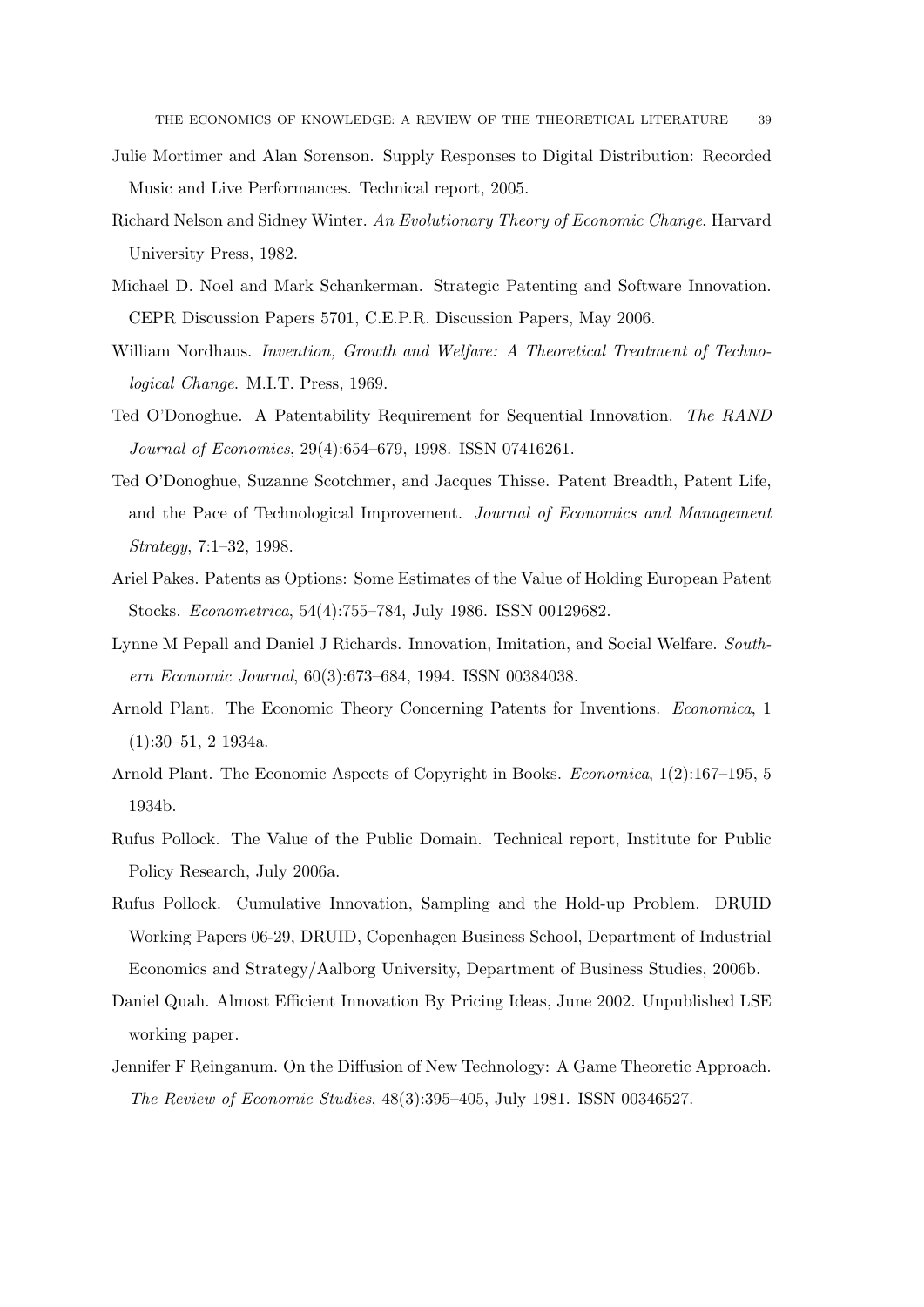- Jennifer F Reinganum. A Dynamic Game of R&D: Patent Protection and Competitive Behavior. Econometrica, 50(3):671–88, May 1982.
- Jennifer F Reinganum. Uncertain Innovation and the Persistence of Monopoly. The American Economic Review, 73(4):741–748, September 1983. ISSN 00028282.
- Jennifer F Reinganum. Innovation and Industry Evolution. The Quarterly Journal of Economics, 100(1):81–99, February 1985. ISSN 00335533.
- Katharine E Rockett. Choosing the Competition and Patent Licensing. The RAND Journal of Economics, 21(1):161–171, 1990. ISSN 07416261.
- Paul Romer. Endogenous Technological Change. Journal of Political Economy,  $98(5(2))$ : S71–S102, 10 1990. The Journal of Political Economy, Vol. 98, No. 5, Part 2: The Problem of Development: A Conference of the Institute for the Study of Free Enterprise Systems. (Oct., 1990), pp. S71-S102.
- Paul Romer. New Goods, Old Theory, and the Welfare Costs of Trade Restrictions. Journal of Development Economics, 43(1):5–38, 1994.
- Raaj Sah and Joseph Stiglitz. The Invariance of Market Innovation to the Number of Firms. The RAND Journal of Economics, 18(1):98–108, 1987.
- Stephen W Salant. Preemptive Patenting and the Persistence of Monopoly: Comment. The American Economic Review, 74(1):247–250, March 1984. ISSN 00028282.
- Mark Schankerman. How Valuable is Patent Protection? Estimates by Technology Field. The RAND Journal of Economics, 29(1):77–107, 1998. ISSN 07416261.
- Mark Schankerman and Ariel Pakes. Estimates of the Value of Patent Rights in European Countries During the Post-1950 Period. The Economic Journal, 96(384):1052–1076, December 1986. ISSN 00130133.
- Frederic Scherer. Nordhaus' Theory of Optimal Patent Life: A Geometric Reinterpretation. American Economic Review, 62(3):422–427, 1972.
- Frederic M. Scherer. Research and Development Resource Allocation Under Rivalry. The Quarterly Journal of Economics, 81(2):349–394, 1967.
- J. Schumpeter. Captialism, Socialism and Democracy (2nd ed.). London Allen and Unwin, 1947.
- David Schwartzman. The Burden of Monopoly. The Journal of Political Economy,  $68(6)$ : 627–630, December 1960. ISSN 00223808.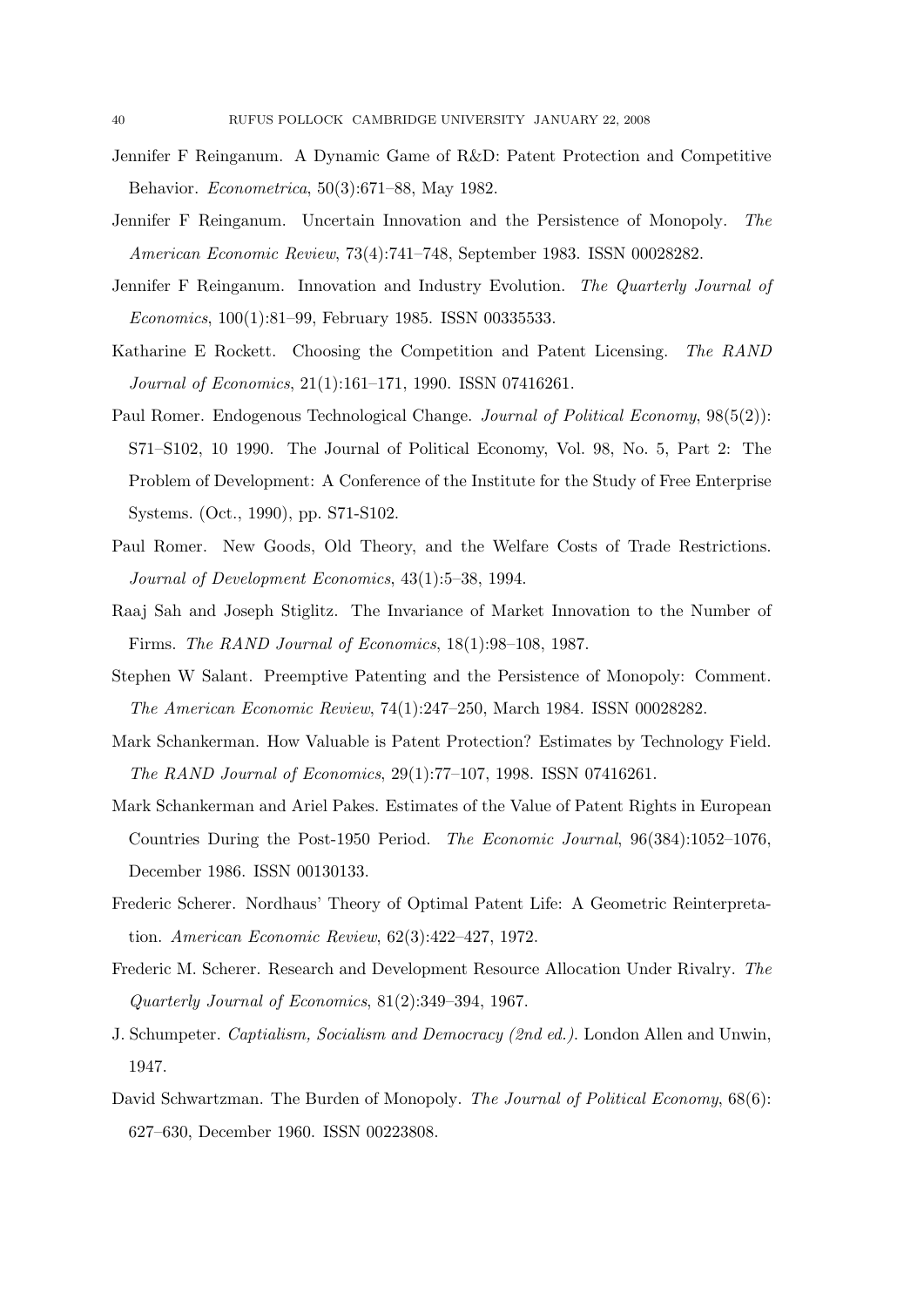- Suzanne Scotchmer. Standing on the Shoulders of Giants: Cumulative Research and the Patent Law. The Journal of Economic Perspectives, 5(1):29–41, 1991. ISSN 08953309.
- Suzanne Scotchmer. Protecting Early Innovators: Should Second-Generation Products be Patentable? The RAND Journal of Economics, 27(2):322–331, 1996. ISSN 07416261.
- Suzanne Scotchmer. On the Optimality of the Patent Renewal System. The RAND Journal of Economics, 30(2):181–196, 1999. ISSN 07416261.
- Suzanne Scotchmer. Innovation and Incentives. MIT, 2004.
- Suzanne Scotchmer and Jerry Green. Novelty and Disclosure in Patent Law. The RAND Journal of Economics, 21(1):131–146, 1990. ISSN 07416261.
- Paul S Segerstrom. Innovation, Imitation, and Economic Growth. The Journal of Political Economy, 99(4):807–827, August 1991. ISSN 00223808.
- Avner Shaked and John Sutton. Natural Oligopolies. Econometrica, 51(5):1469–1483, September 1983. ISSN 00129682.
- Carl Shapiro. Navigating the Patent Thicket: Cross Licenses, Patent Pools, and Standard Setting. In Innovation Policy and the Economy, Vol. 1, pages 119–50. MIT Press, 2001.
- Steven Shavell and Tanguy van Ypersele. Rewards versus Intellectual Property Rights. Journal of Law & Economics,  $44(2):525-47$ , October 2001.
- R. David Simpson and Nicholas S Vonortas. Cournot Equilibrium with Imperfectly Appropriable R&D. The Journal of Industrial Economics, 42(1):79–92, March 1994. ISSN 00221821.
- Michael Spence. Cost Reduction, Competition, and Industry Performance. Econometrica, 52(1):101–122, 1984. ISSN 00129682.
- Kotaro Suzumura. Cooperative and Noncooperative R&D in an Oligopoly with Spillovers. The American Economic Review, 82(5):1307–1320, December 1992. ISSN 00028282.
- Pankaj Tandon. Optimal Patents with Compulsory Licensing. The Journal of Political Economy, 90(3):470–486, June 1982. ISSN 00223808.
- C. T. Taylor and Z. A. Silberston. The Economic Impact of the Patent System: A Study of the British Experience. Cambridge University Press, 1973.
- David J. Teece. Profiting from technological innovation: Implications for integration, collaboration, licensing and public policy. Research Policy, 15(6):285–305, December 1986.